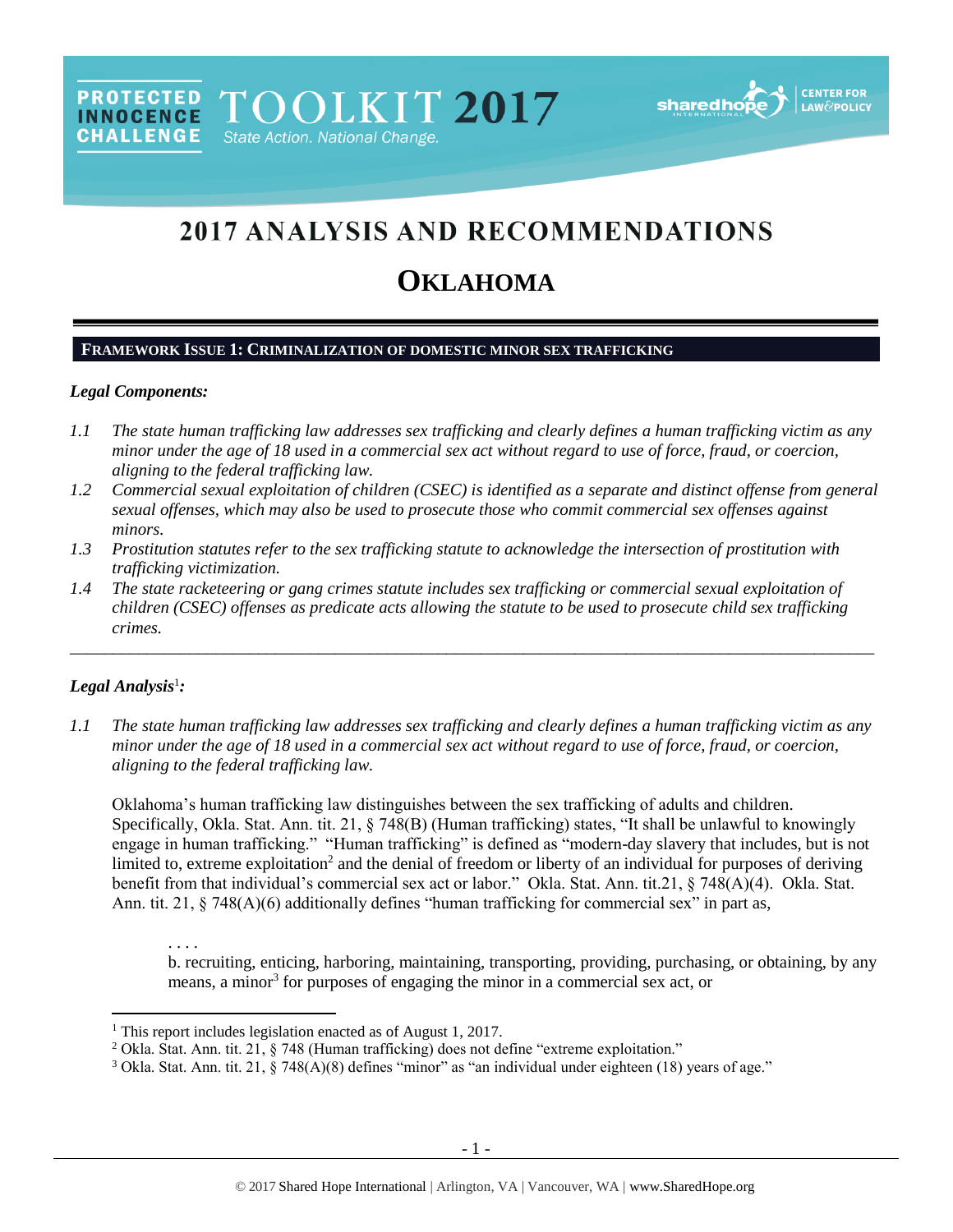<span id="page-1-0"></span>c. benefiting, financially or by receiving anything of value, from participating in a venture that has engaged in an act of trafficking for commercial sex.

Okla. Stat. Ann. tit. 21, § 748(A)(2) defines "commercial sex" as "any form of commercial sexual activity such as sexually explicit performances, prostitution, participation in the production of pornography, performance in a strip club, or exotic dancing or display."

A conviction under this statute is punishable as a felony by imprisonment for at least 5 years or for life, a fine not to exceed \$100,000, or both. Okla. Stat. Ann. tit. 21, § 748(C). If the victim is under the age of 18, however, a conviction is punishable by imprisonment for at least 15 years or for life, a fine not to exceed \$250,000, or both. Okla. Stat. Ann. tit.21,  $\S 748(C).4$ 

*1.2 Commercial sexual exploitation of children (CSEC) is identified as a separate and distinct offense from general sexual offenses, which may also be used to prosecute those who commit commercial sex offenses against minors.*

Oklahoma has several statutes that specifically criminalize CSEC, including the following:

- 1. Okla. Stat. Ann. tit. 21, § 1029 (Engaging in prostitution, etc.—soliciting or procuring—residing or being in place for prohibited purpose—aiding, abetting or participating—child prostitution) states,
	- A. It shall further be unlawful:

"Violent crime" means any of the following felony offense except the following, or offenses and any attempts to commit or conspiracy or solicitation to commit the following crimes:

l

ss. child pornography or aggravated child pornography as defined in Section 1021.2, 1021.3, 1024.1 or 1040.12a of Title 21 of the Oklahoma Statutes;

tt. child prostitution as defined in Section 1030 of Title 21 of the Oklahoma Statutes;

. . . .

. . . .

. . . .

vv. aggravated trafficking as provided for in subsection C of Section 2-415 of Title 63 of the Oklahoma Statutes;

xx. human trafficking as provided for in Section 748 of Title 21 of the Oklahoma Statutes . . . ;

Electric Monitoring Programs are also unavailable for violent crimes. Okla. Stat. Ann. Tit. 57 § 510.9(A).  $5$  Okla. Stat. Ann. tit. 21,  $\S$  1030(1) (Definitions) defines "prostitution" as,

a. the giving or receiving of the body for sexual intercourse, fellatio, cunnilingus, masturbation, anal intercourse or lewdness with any person not his or her spouse, in exchange for money or any other thing of value, or

b. the making of any appointment or engagement for sexual intercourse, fellatio, cunnilingus, masturbation, anal intercourse or lewdness with any person not his or her spouse, in exchange for money or any other thing of value.

 $6$  Okla. Stat. Ann. tit. 21,  $\S$  1030(6) defines "lewdness" as,

<sup>1.</sup> To engage in prostitution,<sup>5</sup> lewdness,<sup>6</sup> or assignation;

<sup>4</sup> Okla. Stat. Ann. Tit. 57, § 571(2)(xx) lists human trafficking as a violent crime. According to Okla. Stat. Ann. tit. 22, § 988.2, a person convicted of a violent crime is not eligible "for a community sentence or community punishment unless the district attorney or an assistant district attorney for the district in which the offender's conviction was obtained consents thereto." Pursuant to Okla. Stat. Ann. Tit. 57, § 571,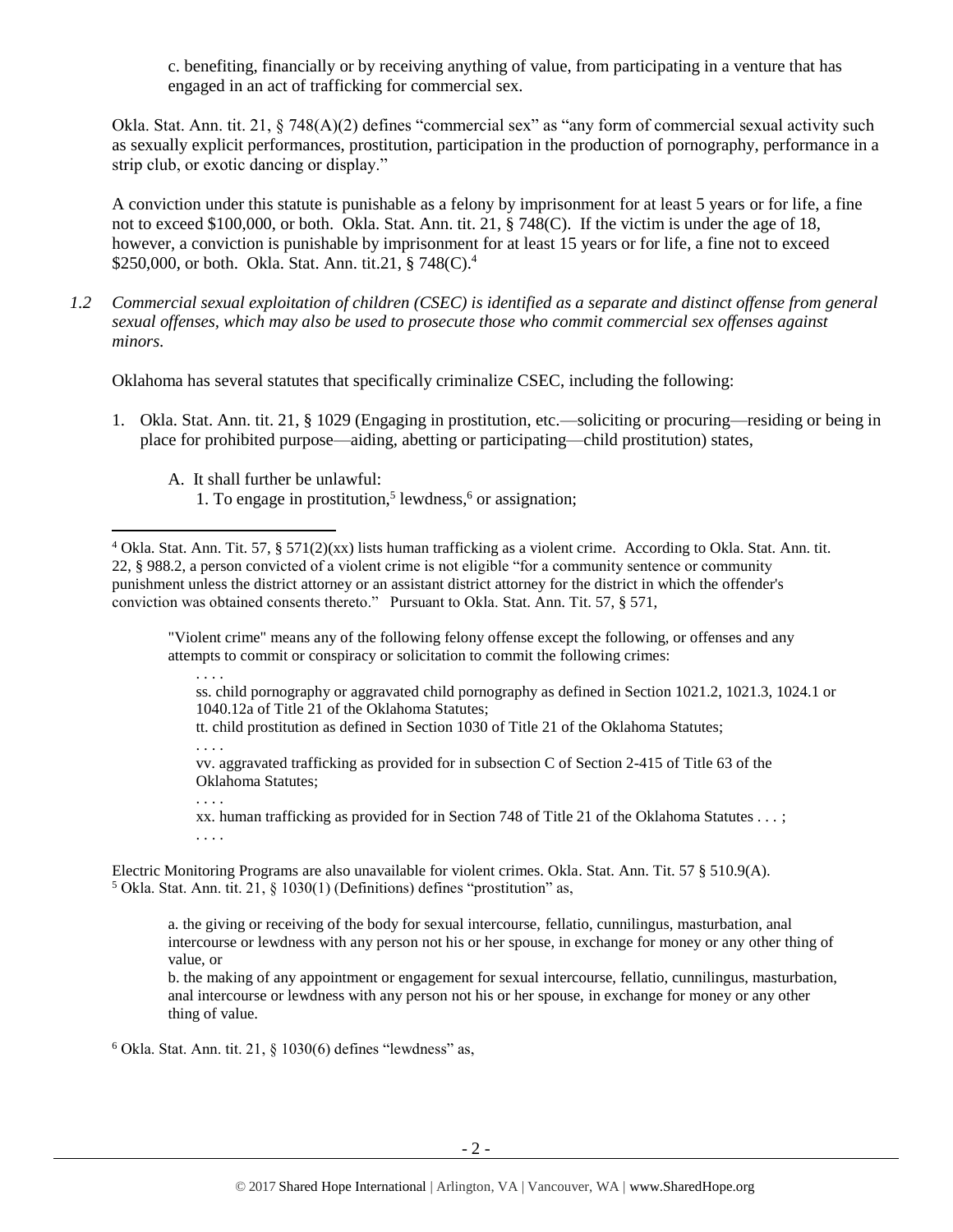2. To solicit, induce, entice, or procure another to commit an act of lewdness, assignation, or prostitution, with himself or herself;

3. To reside in, enter, or remain in any house, place, building, or other structure, or to enter or remain in any vehicle, trailer, or other conveyance with the intent of committing an act of prostitution, lewdness, or assignation; or

<span id="page-2-0"></span>4. To aid, abet, or participate in the doing of any of the acts prohibited in paragraph 1, 2 or 3 of this subsection.

B. Any prohibited act described in paragraph 1, 2, 3 or 4 of subsection A of this section committed with a person under eighteen (18) years of age shall be deemed child prostitution, as defined in Section 1030 [Definitions] of this title,<sup>7</sup> and shall be punishable as provided in Section 1031 of this title.

C. In any prosecution of a person sixteen (16) or seventeen (17) years of age for an offense described in subsection A of this section, there shall be a presumption that the actor was coerced into committing such offense by another person in violation of the human trafficking provisions set forth in Section 748 of this title.

Pursuant to Okla. Stat. Ann. tit.21, § 1031(C) (Punishment for violations), a conviction under Okla. Stat. Ann. tit. 21, § 1029(B) is punishable as a felony by imprisonment up to 10 years and a fine not to exceed \$5,000 for a first conviction, \$10,000 for a second conviction, or \$15,000 for third and subsequent convictions. Pursuant to Okla. Stat. Ann. Tit. 57,  $\S 571(2)(tt)$ , "child prostitution" is a violent crime for which "community sentences" are not available without consent from the district attorney and for which Electric Monitoring Programs are unavailable. Okla. Stat. Ann. tit. 22, § 988.2;<sup>8</sup> Okla. Stat. Ann. Tit. 57, § 571(2)(tt); Okla. Stat. Ann. Tit. 57 § 510.9(A).<sup>9</sup>

2. Okla. Stat. Ann. tit. 21, § 1087(A) (Child under 18 years of age—Procuring for prostitution, lewdness or other indecent act—Punishment) makes it a crime to

1. Offer, or offer to secure, a child under eighteen (18) years of age for the purpose of prostitution, or for any other lewd or indecent act, or procure or offer to procure a child for, or a place for a child as an inmate in, a house of prostitution or other place where prostitution is practiced; 2. Receive or to offer or agree to receive any child under eighteen (18) years of age into any house, place, building, other structure, vehicle, trailer, or other conveyance for the purpose of prostitution, lewdness, or assignation, or to permit any person to remain there for such purpose; or 3. Direct, take, or transport, or to offer or agree to take or transport, or aid or assist in transporting, any child under eighteen (18) years of age to any house, place, building, other structure, vehicle, trailer, or other conveyance, or to any other person with knowledge or having reasonable cause to believe that the purpose of such directing, taking, or transporting is prostitution, lewdness, or assignation.

 $\overline{\phantom{a}}$ 

a. any lascivious, lustful or licentious conduct,

b. the giving or receiving of the body for indiscriminate sexual intercourse, fellatio, cunnilingus, masturbation, anal intercourse, or lascivious, lustful or licentious conduct with any person not his or her spouse, or c. any act in furtherance of such conduct or any appointment or engagement for prostitution.

<sup>&</sup>lt;sup>7</sup> Okla. Stat. Ann. tit. 21, § 1030(2) defines "child prostitution" as "prostitution or lewdness as defined in this section with a person under eighteen (18) years of age, in exchange for money or any other thing of value." <sup>8</sup> *See supra* note [4.](#page-1-0)

<sup>9</sup> *See supra* note [4](#page-1-0) for definition of violent crime, in part.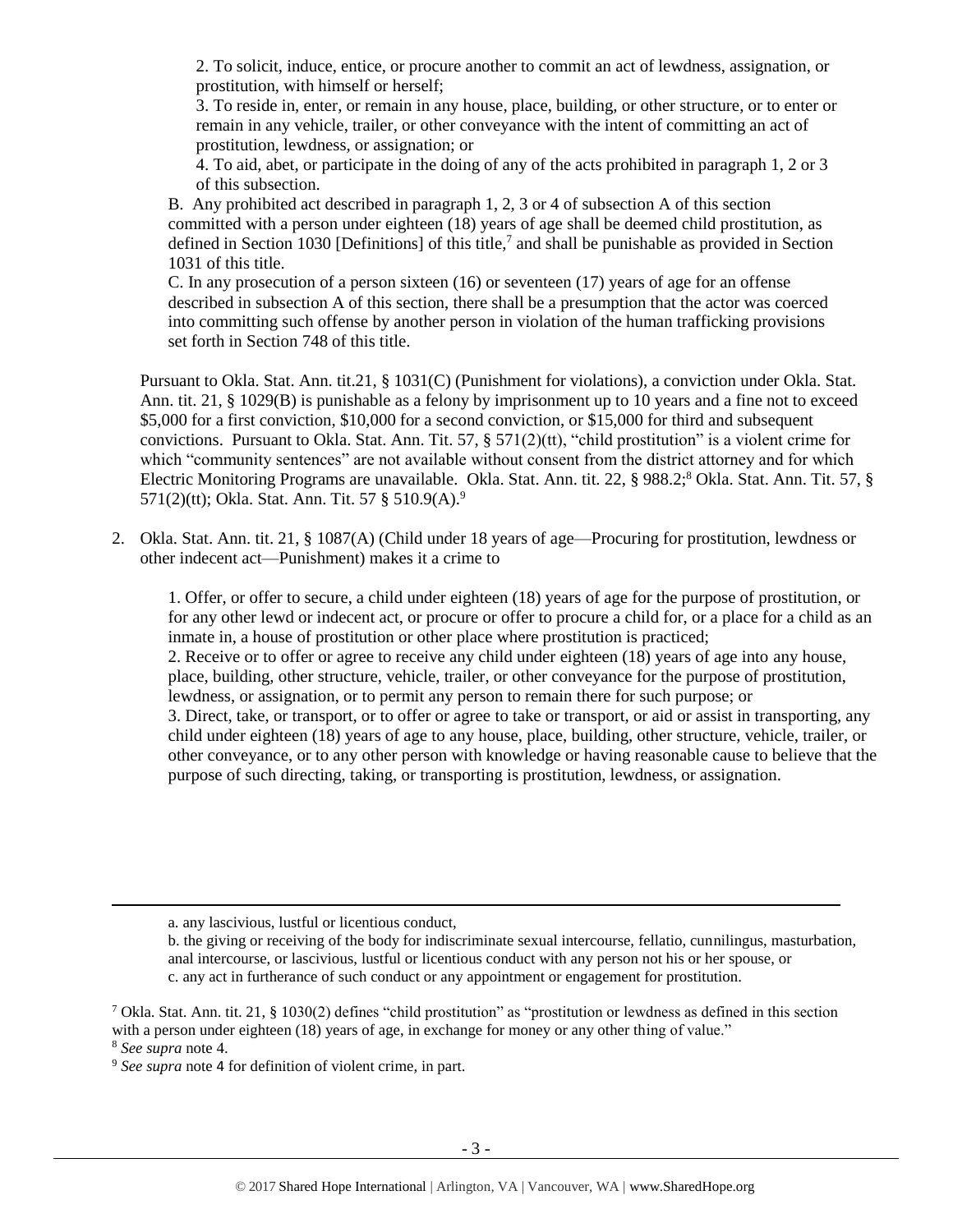A conviction under Okla. Stat. Ann. tit. 21, § 1087(A) is punishable as a felony by imprisonment for  $1-10$ years and a possible fine not to exceed \$10,000. Okla. Stat. Ann. tit.21,  $\S$ § 1087(B)(1), 64(B).<sup>10</sup> Additionally, Okla. Stat. Ann. tit. 21, § 1087(B)(2) states, "Any owner, proprietor, keeper, manager, conductor, or other person who knowingly permits any violation of this section in any house, building, room, or other premises or any conveyances under his control or of which he has possession shall, upon conviction for the first offense, be guilty of a misdemeanor" punishable by imprisonment in a county jail for 6 months to 1 year and a fine of \$500–\$5,000, with subsequent convictions punishable as felonies by imprisonment for  $1-10$  years, a fine of \$5,000–\$25,000, or both. Okla. Stat. Ann. tit.21, § 1087(B)(2).

3. Okla. Stat. Ann. tit. 21, § 1088(A) (Child under 18 years of age—Inducing, keeping, detaining or restraining for prostitution—Punishment) provides,

No person shall:

 $\overline{\phantom{a}}$ 

1. By promise, threats, violence, or by any device or scheme, including but not limited to the use of any controlled dangerous substance prohibited pursuant to the provisions of the Uniform Controlled Dangerous Substances Act, cause, induce, persuade, or encourage a child under eighteen (18) years of age to engage or continue to engage in prostitution or to become or remain an inmate of a house of prostitution or other place where prostitution is practiced;

2. Keep, hold, detain, restrain, or compel against his will, any child under eighteen (18) years of age to engage in the practice of prostitution or in a house of prostitution or other place where prostitution is practiced or allowed; or

3. Directly or indirectly keep, hold, detain, restrain, or compel or attempt to keep, hold, detain, restrain, or compel a child under eighteen (18) years of age to engage in the practice of prostitution or in a house of prostitution or any place where prostitution is practiced or allowed for the purpose of compelling such child to directly or indirectly pay, liquidate, or cancel any debt, dues, or obligations incurred, or said to have been incurred by such child.

A conviction under Okla. Stat. Ann. tit. 21, § 1088(A) is punishable as a felony by imprisonment for 1–25 years and a fine of \$5,000–\$25,000. Okla. Stat. Ann. tit.21, § 1088(B)(1). Additionally, Okla. Stat. Ann. tit. 21, § 1088(B)(2) states,

Any owner, proprietor, keeper, manager, conductor, or other person who knowingly permits a violation of this section in any house, building, room, tent, lot or premises under his control or of which he has possession, upon conviction for the first offense, shall be guilty of a misdemeanor punishable by imprisonment in the county jail for a period of not less than six (6) months nor more than one (1) year, and by a fine of not more than Five Thousand Dollars (\$ 5,000.00).

Subsequent convictions are punishable as felonies by imprisonment for  $1-10$  years and a fine of \$5,000– \$25,000. Okla. Stat. Ann. tit.21, § 1088(B)(2).

<span id="page-3-0"></span>4. Okla. Stat. Ann. tit. 21, § 1021.2(A) (Minors—Procuring for participation in pornography) states, "Any person who shall procure or cause the participation of any minor under the age of eighteen (18) years in any child pornography<sup>11</sup> or who knowingly possesses, procures, or manufactures, or causes to be sold or

<sup>&</sup>lt;sup>10</sup> Pursuant to Okla. Stat. Ann. tit. 21,  $\S$  64(B), "Upon a conviction for any felony punishable by imprisonment in any jail or prison, in relation to which no fine is prescribed by law, the court or a jury may impose a fine on the offender not exceeding Ten Thousand Dollars (\$ 10,000.00) in addition to the imprisonment prescribed."

<sup>&</sup>lt;sup>11</sup> Pursuant to Okla. Stat. Ann. tit. 21,  $\S$  1024.1(A) (Definitions), "child pornography," as it is used in Okla. Stat. Ann. tit. 21, §§ 1021, 1021.1, through 1021.4, Sections 1022 through 1024, and 1040.8 through 1040.24, is defined as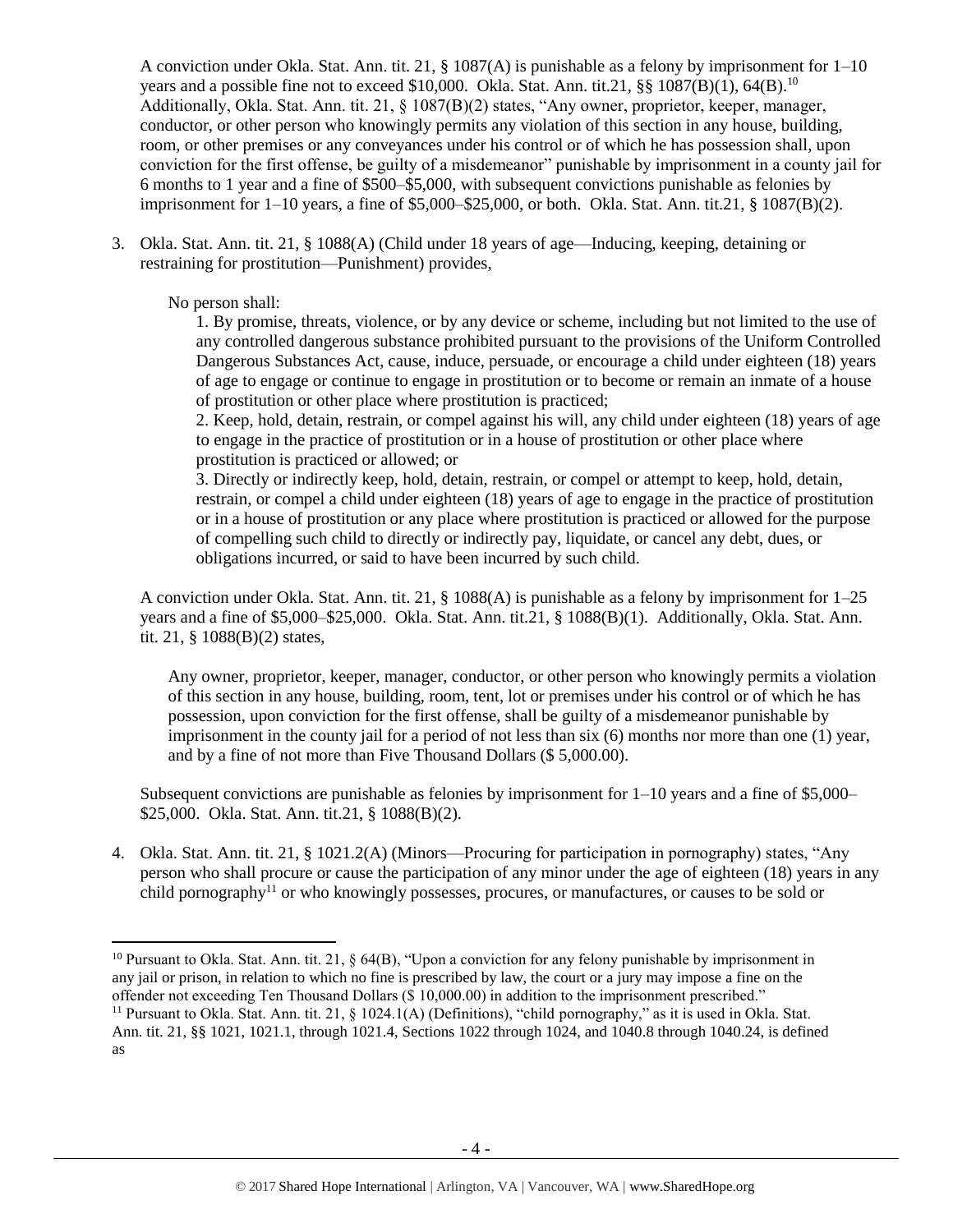distributed any child pornography shall be guilty, upon conviction, of a felony . . . ." A conviction under this statute is punishable as a felony by imprisonment up to 20 years, a fine not to exceed \$25,000, or both. Okla. Stat. Ann. tit. 21, § 1021.2(A). Additionally, "Persons convicted under this section shall not be eligible for a deferred sentence." Okla. Stat. Ann. tit. 21, § 1021.2(A). Pursuant to Okla. Stat. Ann. Tit. 57, § 571, a violation of Okla. Stat. Ann. tit. 21, § 1021.2(A) is a violent crime, for which "community sentences" are not available without consent from the district attorney and for which Electric Monitoring Programs are unavailable. Okla. Stat. Ann. tit. 22, § 988.2; Okla. Stat. Ann. Tit. 57, § 571(2)(ss); Okla. Stat. Ann. Tit. 57 § 510.9(A).<sup>12</sup>

- 5. Okla. Stat. Ann. tit. 21, § 1021.3(A) (Guardians—Parents—Custodians—Consent to participation of minors in child pornography) makes it a crime if "[a]ny parent, guardian or individual having custody of a minor under the age of eighteen (18) years . . . knowingly permits or consents to the participation of a minor in any child pornography . . . ." A conviction under Okla. Stat. Ann. tit. 21, § 1021.3(A) is punishable as a felony by imprisonment up to 20 years, a fine not to exceed \$25,000, or both, with no eligibility for a deferred sentence. Okla. Stat. Ann. tit. 21, § 1021.3(A). Pursuant to Okla. Stat. Ann. Tit. 57, § 571, a violation of Okla. Stat. Ann. tit. 21, § 1021.3(A) is a violent crime, and "community sentences" are not available without consent from the district attorney and for which Electric Monitoring Programs are unavailable. Okla. Stat. Ann. tit. 22, § 988.2; Okla. Stat. Ann. Tit. 57, § 571(2)(ss); Okla. Stat. Ann. Tit. 57 § 510.9(A).<sup>13</sup>
- 6. Okla. Stat. Ann. tit. 21, § 843.5(H)–(J) (Child abuse—Child neglect—Child sexual abuse—Child sexual exploitation—Enabling—Penalties) states,

H. Any parent or other person who shall willfully or maliciously engage in child sexual exploitation shall, upon conviction, be punished by imprisonment in the custody of the Department of Corrections not exceeding life imprisonment, or by imprisonment in a county jail not exceeding one (1) year, or by a fine of not less than Five Hundred Dollars (\$500.00) nor more than Five Thousand Dollars (\$5,000.00), or both such fine and imprisonment except as provided in subsection I of this section for a child victim under twelve (12) years of age. Except for persons sentenced to life or life without parole, any person sentenced to imprisonment for two (2) years or more for a violation of this subsection shall be required to serve a term of post-imprisonment supervision pursuant to subparagraph f of paragraph 1 of subsection A of Section 991a of Title 22 of the Oklahoma Statutes under conditions determined by the Department of Corrections. The jury shall be advised that the mandatory post-imprisonment supervision shall be in addition to the actual imprisonment. As used in this subsection, "child sexual exploitation" means the willful or malicious sexual exploitation which includes but is not limited to allowing, permitting, or encouraging a child under eighteen (18) years of age to engage in prostitution or allowing, permitting, encouraging or engaging in the lewd, obscene or pornographic photographing, filming, or depicting of a child under eighteen (18) years of age by another.

any visual depiction or individual image stored or contained in any format on any medium including, but not limited to, film, motion picture, videotape, photograph, negative, undeveloped film, slide, photographic product, reproduction of a photographic product, play or performance wherein a minor under the age of eighteen (18) years is engaged in any act with a person, other than his or her spouse, of sexual intercourse which is normal or perverted, in any act of anal sodomy, in any act of sexual activity with an animal, in any act of sadomasochistic abuse including, but not limited to, flagellation or torture, or the condition of being fettered, bound or otherwise physically restrained in the context of sexual conduct, in any act of fellatio or cunnilingus, in any act of excretion in the context of sexual conduct, in any lewd exhibition of the uncovered genitals in the context of masturbation or other sexual conduct, or where the lewd exhibition of the uncovered genitals, buttocks or, if such minor is a female, the breast, has the purpose of sexual stimulation of the viewer, or wherein a person under the age of eighteen (18) years observes such acts or exhibitions. Each visual depiction or individual image shall constitute a separate item and multiple copies of the same identical material shall each be counted as a separate item.

<sup>12</sup> *See supra* note [4](#page-1-0) for definition of violent crime, in part.

 $\overline{\phantom{a}}$ 

<sup>13</sup> *See supra* note [4](#page-1-0) for definition of violent crime, in part.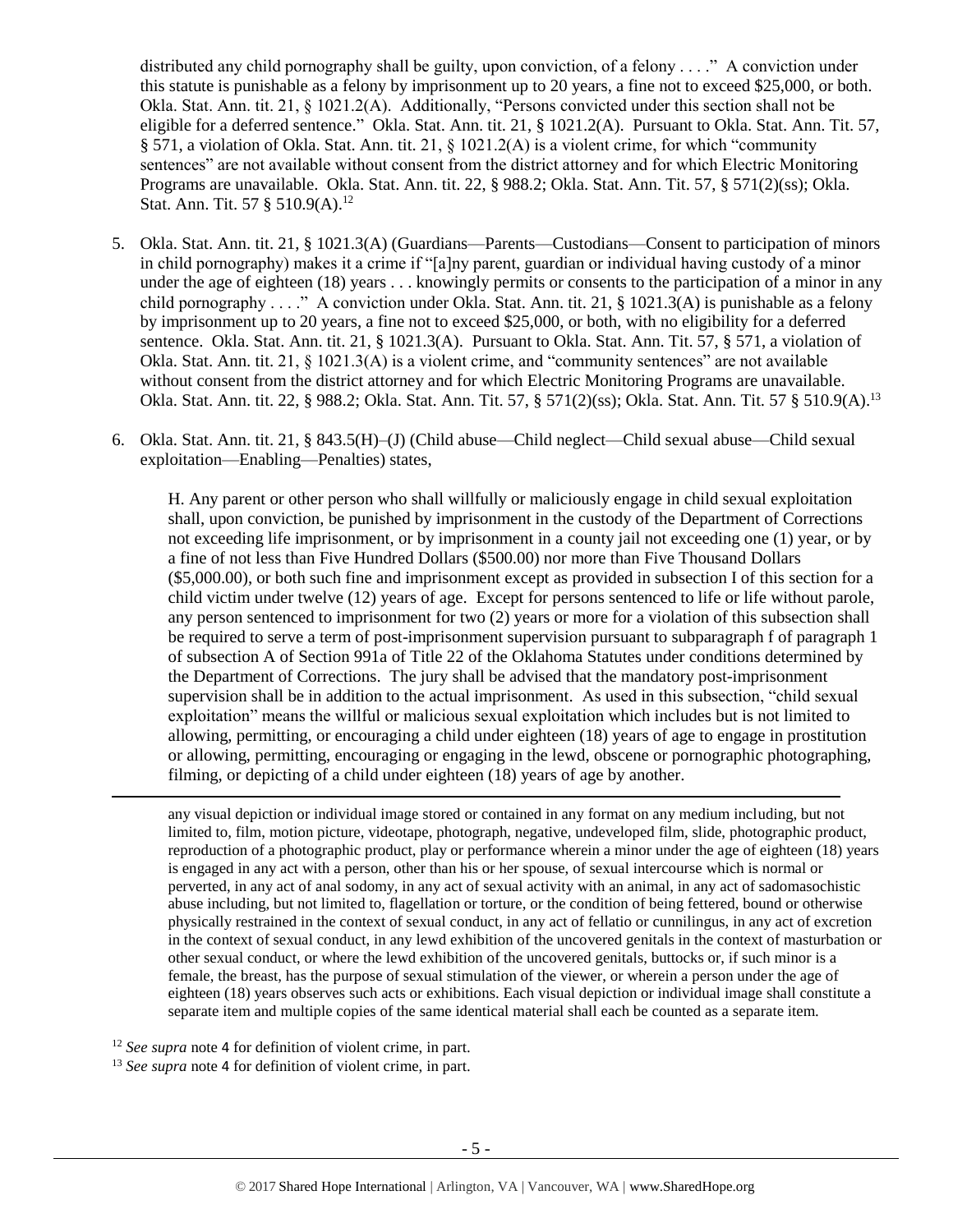I. Any parent or other person who shall willfully or maliciously engage in sexual exploitation of a child under twelve (12) years of age shall, upon conviction, be punished by imprisonment in the custody of the Department of Corrections for not less than twenty-five (25) years nor more than life imprisonment, and by a fine of not less than Five Hundred Dollars (\$500.00) nor more than Five Thousand Dollars (\$5,000.00).

J. Any parent or other person who shall willfully or maliciously engage in enabling child sexual exploitation shall, upon conviction, be punished by imprisonment in the custody of the Department of Corrections not exceeding life imprisonment, or by imprisonment in a county jail not exceeding one (1) year, or by a fine of not less than Five Hundred Dollars (\$500.00) nor more than Five Thousand Dollars (\$5,000.00), or both such fine and imprisonment. As used in this subsection, "enabling child sexual exploitation" means the causing, procuring or permitting of a willful or malicious act of child sexual exploitation, which includes but is not limited to allowing, permitting, or encouraging a child under eighteen (18) years of age to engage in prostitution or allowing, permitting, encouraging or engaging in the lewd, obscene or pornographic photographing, filming, or depicting of a child under eighteen (18) years of age by another. As used in this subsection, "permit" means to authorize or allow for the care of a child by an individual when the person authorizing or allowing such care knows or reasonably should know that the child will be placed at risk of sexual exploitation as proscribed by this subsection.

7. Okla. Stat. Ann. tit. 21, § 1040.13a(A), (B) (Facilitating, encouraging, offering or soliciting sexual conduct or engaging in sexual communication with a minor or person believed to be a minor) states,

<span id="page-5-0"></span>A. It is unlawful for any person to facilitate, encourage, offer or solicit sexual conduct with a minor, or other individual the person believes to be a minor, by use of any technology,  $14$  or to engage in any communication for sexual or prurient interest with any minor, or other individual the person believes to be a minor, by use of any technology . . . .

B. A person is guilty of violating the provisions of this section if the person knowingly transmits any prohibited communication by use of any technology defined herein, or knowingly prints, publishes or reproduces by use of any technology described herein any prohibited communication, or knowingly buys, sells, receives, exchanges, or disseminates any prohibited communication or any information, notice, statement, website, or advertisement for communication with a minor or access to any name, telephone number, cell phone number, e-mail address, Internet address, text message address, place of residence, physical characteristics or other descriptive or identifying information of a minor, or other individual the person believes to be a minor.

A conviction under this statute is punishable as a felony by imprisonment up to 10 years, a fine not to exceed \$10,000, or both. Okla. Stat. Ann. tit.21, § 1040.13a(D).

Several other sexual offenses, while not expressly commercial in nature, may also be applicable in cases involving the commercial sexual exploitation of a child. Some of those statutes are as follows:

 $\overline{a}$ 

<sup>14</sup> Okla. Stat. Ann. tit. 21, § 1040.13a(A) states,

For purposes of this subsection, "by use of any technology" means the use of any telephone or cell phone, computer disk (CD), digital video disk (DVD), recording or sound device, CD-ROM, VHS, computer, computer network or system, Internet or World Wide Web address including any blog site or personal web address, e-mail address, Internet Protocol address (IP), text messaging or paging device, any video, audio, photographic or camera device of any computer, computer network or system, cell phone, any other electrical, electronic, computer or mechanical device, or any other device capable of any transmission of any written or text message, audio or sound message, photographic, video, movie, digital or computergenerated image, or any other communication of any kind by use of an electronic device.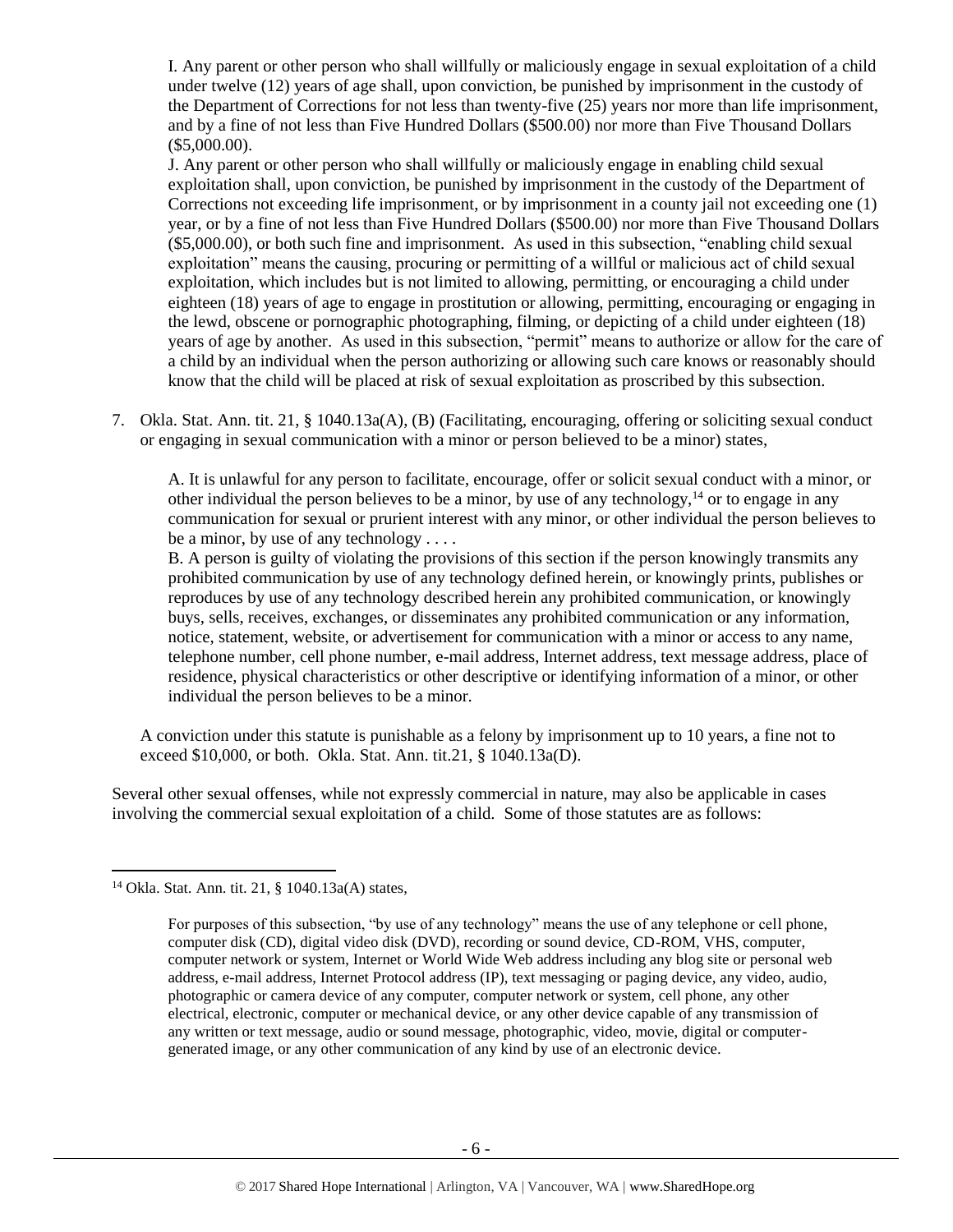1. Okla. Stat. Ann. tit. 21, § 1021(A), (B) (Indecent exposure—Indecent exhibitions—Obscene material or child pornography—Solicitation of minors) states,

A. Every person who willfully and knowingly either:

1. Lewdly exposes his or her person or genitals in any public place, or in any place where there are present other persons to be offended or annoyed thereby . . . ;

2. Procures, counsels, or assists any person to expose such person, or to make any other exhibition of such person to public view or to the view of any number of persons, for the purpose of sexual stimulation of the viewer;

3. Writes, composes, stereotypes, prints, photographs, designs, copies, draws, engraves, paints, molds, cuts, or otherwise prepares, publishes, sells, distributes, keeps for sale, knowingly downloads on a computer, or exhibits any obscene material or child pornography; or

4. Makes, prepares, cuts, sells, gives, loans, distributes, keeps for sale, or exhibits any disc record, metal, plastic, or wax, wire or tape recording, or any type of obscene material or child pornography, shall be guilty, upon conviction, of a felony  $\dots$ 

B. Every person who:

1. Willfully solicits or aids a minor child to perform; or

2. Shows, exhibits, loans, or distributes to a minor child any obscene material or child pornography for the purpose of inducing said minor to participate in, any act specified in paragraphs 1, 2, 3 or 4 of subsection A of this section shall be guilty of a felony . . . .

A conviction under Okla. Stat. Ann. tit. 21, § 1021(A) is punishable as a felony by imprisonment for 30 days to 10 years, a fine of  $$500–$20,000$ , or both. Okla. Stat. Ann. tit.21,  $§$  1021(A)(4). A conviction under Okla. Stat. Ann. tit. 21, § 1021(B) is punishable as a felony by imprisonment for 10–30 years and a possible fine not to exceed \$10,000. Okla. Stat. Ann. tit.21, §§ 1021(B)(2), 64(B). If the victim is under the age of 12, however, a conviction under Okla. Stat. Ann. tit. 21, § 1021(B) is punishable as a felony by imprisonment for at least 25 years and a possible fine not to exceed \$10,000. Okla. Stat. Ann. tit.21, §§ 1021(B)(2), 64(B). In addition, a person convicted under this statute is not eligible for a deferred sentence. Okla. Stat. Ann. tit.21, § 1021(C).

2. Pursuant to Okla. Stat. Ann. tit. 21, § 1123(A) (Lewd or indecent proposals or acts as to child under 16) (Second version),

It is a felony for any person to knowingly and intentionally:

1. Make any oral, written or electronically or computer-generated lewd or indecent proposal to any child under sixteen (16) years of age, or other individual the person believes to be a child under sixteen (16) years of age, for the child to have unlawful sexual relations or sexual intercourse with any person; or

2. Look upon, touch, maul, or feel the body or private parts of any child under sixteen (16) years of age in any lewd or lascivious manner by any acts against public decency and morality, as defined by law; or

3. Ask, invite, entice, or persuade any child under sixteen (16) years of age, or other individual the person believes to be a child under sixteen (16) years of age, to go alone with any person to a secluded, remote, or secret place, with the unlawful and willful intent and purpose then and there to commit any crime against public decency and morality, as defined by law, with the child; or 4. In any manner lewdly or lasciviously look upon, touch, maul, or feel the body or private parts of any child under sixteen (16) years of age in any indecent manner or in any manner relating to sexual matters or sexual interest; or

5. In a lewd and lascivious manner and for the purpose of sexual gratification:

- a. urinate or defecate upon a child under sixteen (16) years of age,
- b. ejaculate upon or in the presence of a child,
- c. cause, expose, force or require a child to look upon the body or private parts of another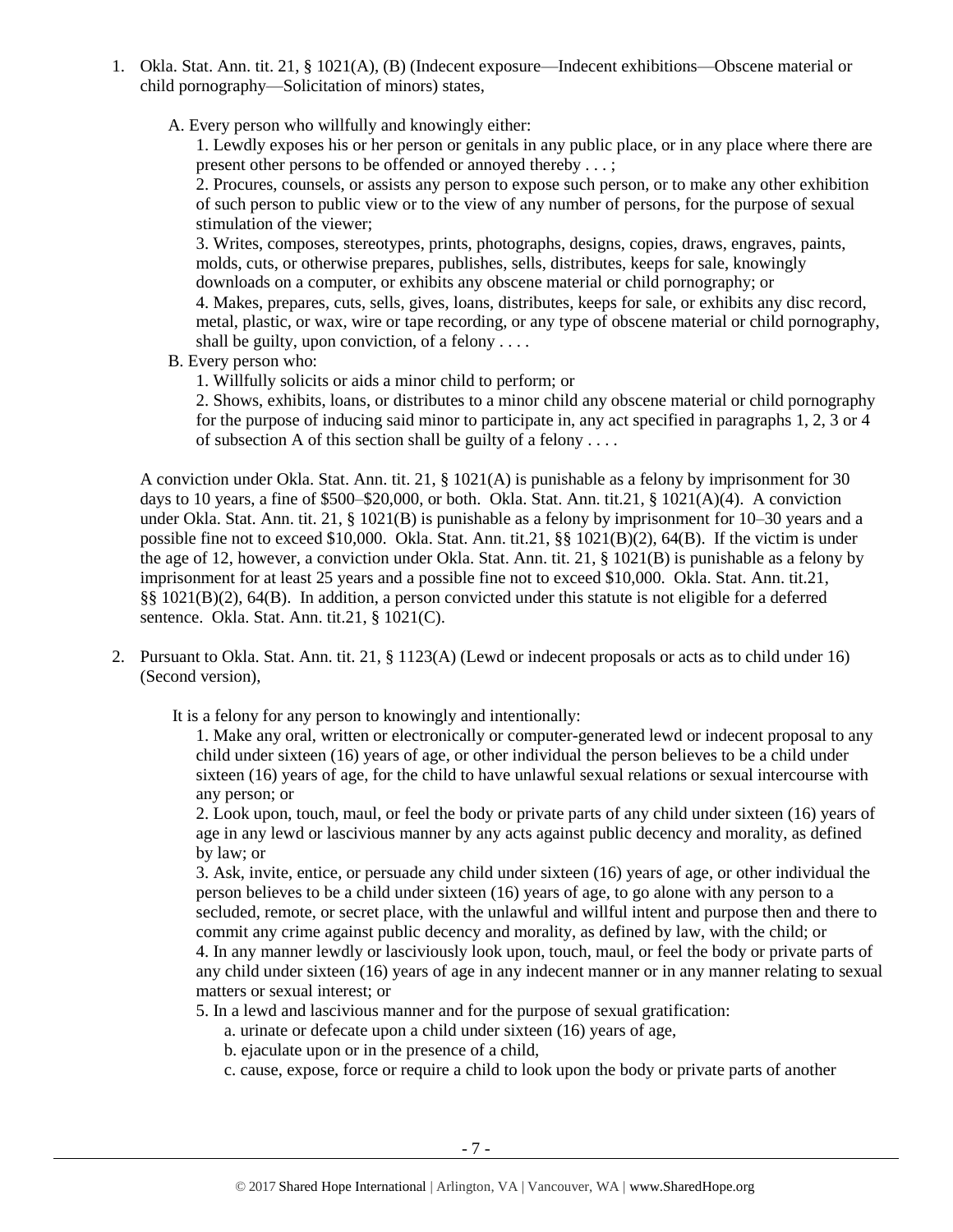person,

d. force or require any child under sixteen (16) years of age or other individual the person believes to be a child under sixteen(16) years of age, to view any obscene materials, child pornography or materials deemed harmful to minors as such terms are defined by Sections 1024.1 and 1040.75 of this title,

e. cause, expose, force or require a child to look upon sexual acts performed in the presence of the child, or

<span id="page-7-1"></span>f. force or require a child to touch or feel the body or private parts of the child or another person.

A first conviction<sup>15</sup> under this statute is punishable as a felony by imprisonment for  $3-20$  years and a possible fine not to exceed \$10,000. Okla. Stat. Ann. tit. 21, §§ 1123(A), 64(B). If the victim is under the age of 12, however, a first conviction is punishable as a felony by imprisonment for at least 25 years and a possible fine not to exceed \$10,000. Okla. Stat. Ann. tit. 21, §§ 1123(A), 64(B). Second convictions are punishable by the same penalties, but the offender "shall not be eligible for probation, suspended or deferred sentence." Okla. Stat. Ann. tit. 21, § 1123(A). In addition to not being eligible for probation, suspension or a deferred sentence, third and subsequent convictions are punishable as a felony by imprisonment for life or life without the possibility of parole and a possible fine not to exceed \$10,000. Okla. Stat. Ann. tit. 21, §§ 1123(A), 64(B). Additionally, a conviction under this statute by a person who has two prior convictions for any violation or attempted violation of Okla. Stat. Ann. tit. 21, § 1114(A) (Rape in the first degree—Second degree), § 888 (Forcible sodomy), or § 843.5 (Child sexual abuse) is punishable as a felony by imprisonment for life or life without the possibility of parole and a possible fine not to exceed \$10,000. Okla. Stat. Ann. tit. 21, §§ 1123(A), 64(B).

3. Okla. Stat. Ann. tit. 21, § 1111(A)(1) (Rape defined) states,

Rape is an act of sexual intercourse involving vaginal or anal penetration accomplished with a male or female who is not the spouse of the perpetrator and who may be of the same or the opposite sex as the perpetrator under any of the following circumstances:

1. Where the victim is under sixteen (16) years of age . . . .

. . . .

 $\overline{a}$ 

<span id="page-7-0"></span>9. Where the victim is nineteen (19) years of age or younger and is in the legal custody of a state agency, federal agency or tribal court and engages in sexual intercourse with a foster parent or foster parent applicant.

A conviction under this statute is rape in the first degree if, among other things, the victim is under the age of 14 and the offender is either over 18 years of age or force or threat of force was used in the commission of the crime. Okla. Stat. Ann. tit. 21,  $\S$  1111(A)(1), 1114(A)(1), (A)(5).<sup>16</sup> Rape, in the absence of the factors listed in Okla. Stat. Ann. tit. 21, § 1114(A) is rape in the second degree. Okla. Stat. Ann. tit. 21, § 1114(B).

Pursuant to Okla. Stat. Ann. tit. 21, § 1115 (Punishment for rape in first degree) (Second version),<sup>17</sup>a first conviction for rape in the first degree is punishable as a felony by death or imprisonment for 5 years to life

<sup>&</sup>lt;sup>15</sup> Pursuant to Okla. Stat. Ann. tit. 21, § 1123(A), "The provisions of this subsection shall not apply unless the accused is at least three (3) years older than the victim, except when accomplished by the use of force or fear." <sup>16</sup> The text of Okla. Stat. Ann. tit. 21, § 1114 cited here and elsewhere in this report includes amendments made by the enactment of House Bill 1005 during the 1st Regular Session of Oklahoma's 56th Legislature (effective November 1, 2017).

<sup>&</sup>lt;sup>17</sup> Two different versions of Okla. Stat. Ann. tit. 21, § 1115 are currently in effect. The first version was amended by 2002 Okla. Sess. Laws 455, § 5, and the second version was amended by 2009 Okla. Sess. Laws 234, § 241. Although the differences between these two current versions are not substantive, the second version does include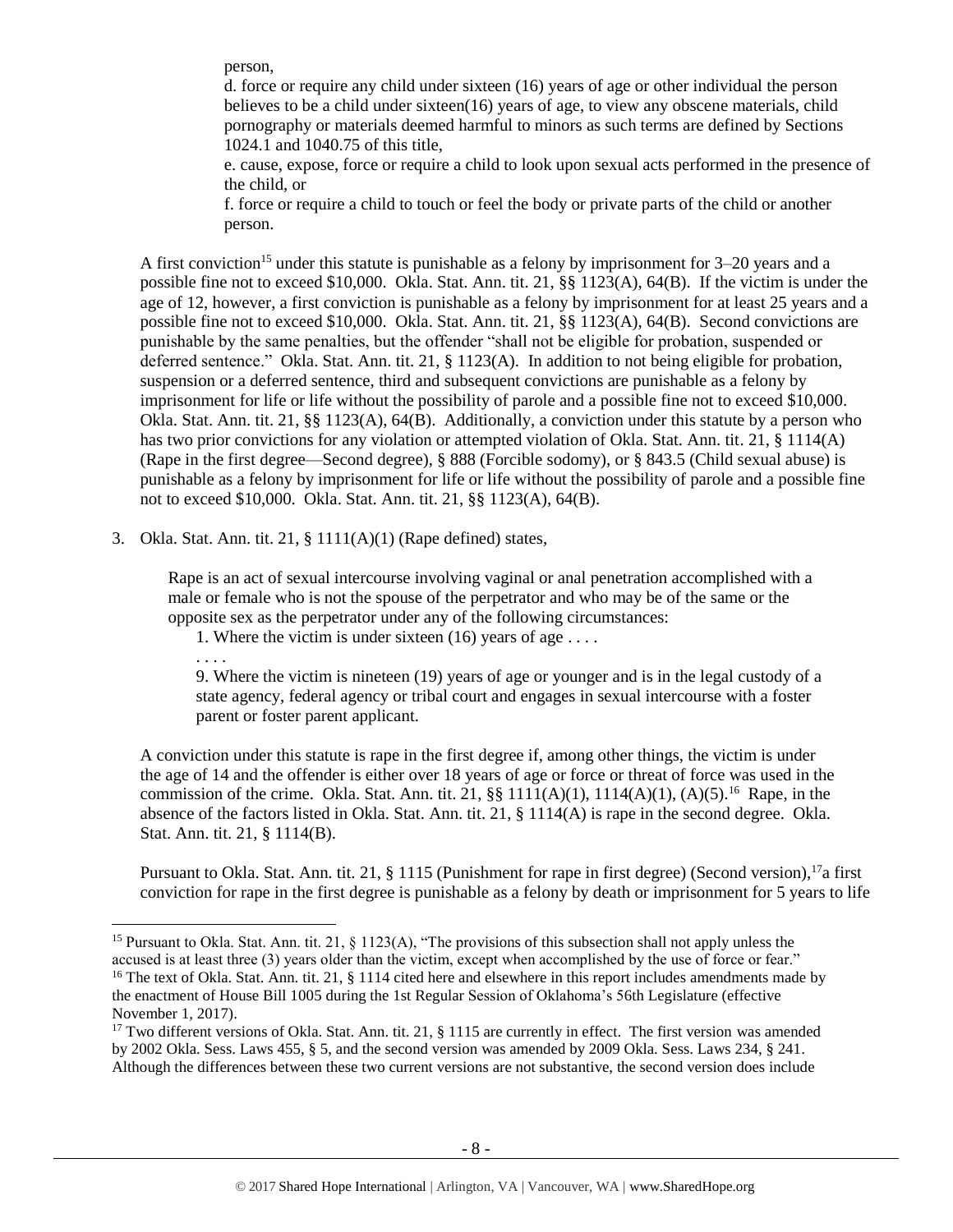without the possibility of parole and a possible fine not to exceed \$10,000. Okla. Stat. Ann. tit. 21, §§ 1115, 64(B). Second convictions are punishable by the same penalties, but the offender "shall not be eligible for any form of probation." Okla. Stat. Ann. tit. 21, § 1115. Additionally, a conviction under this statute by a person who has two prior convictions for any violation or attempted violation of Okla. Stat. Ann. tit. 21, § 1114(A) (Rape in first degree—Second degree), § 888 (Forcible sodomy), § 1123 (Lewd or indecent proposals or acts as to child under 16), or § 843.5 (Child sexual abuse) is punishable as a felony and "shall be punished by imprisonment in the custody of the Department of Corrections for life or life without parole" and face a possible fine not to exceed \$10,000. Okla. Stat. Ann. tit. 21, §§ 1115, 64(B). In contrast, pursuant to Okla. Stat. Ann. tit. 21, § 1116 (Rape in second degree a felony) rape in the second degree is punishable as a felony by imprisonment for 1–15 years and a possible fine not to exceed \$10,000. Okla. Stat. Ann. tit. 21, §§ 1116, 64(B) Rape in the first and second degree are listed as violent crimes for which "community sentences" are not available without consent from the district attorney and for which Electric Monitoring Programs are unavailable. Okla. Stat. Ann. tit. 22, § 988.2; Okla. Stat. Ann. Tit. 57, § 571(2)(aa), (bb); Okla. Stat. Ann. Tit. 57 § 510.9(A).<sup>18</sup>

4. Okla. Stat. Ann. tit. 21, § 1111.1 (Rape by instrumentation) provides,

A. Rape by instrumentation is an act within or without the bonds of matrimony in which any inanimate object or any part of the human body, not amounting to sexual intercourse is used in the carnal knowledge of another person without his or her consent and penetration of the anus or vagina occurs to that person.

B. Provided, further, that at least one of the circumstances specified in Section 1111 [Rape defined] of this title has been met . . . .

C. Provided, further, that at least one of the circumstances specified in Section 1111 of this title has been met; further, where the victim is nineteen (19) years of age or younger and in the legal custody of a state agency, federal agency or tribal court and engages in conduct prohibited by this section of law with a foster parent or foster parent applicant.

If the victim is under 14 years of age, a conviction under this statute is rape in the first degree. Okla. Stat. Ann. tit. 21, § 1114(A)(1). If the victim is 14 years of age or older, however, a conviction is rape in the second degree. Okla. Stat. Ann. tit. 21, § 1114(B).<sup>19</sup> Pursuant to Okla. Stat. Ann. tit. 21, § 1115 (Punishment for rape in first degree) (Second version), a first conviction for rape in the first degree is punishable as a felony by death or imprisonment for 5 years to life without the possibility of parole and a possible fine not to exceed \$10,000. Okla. Stat. Ann. tit.21, §§ 1115, 64(B). Second convictions are punishable by the same penalties, but the offender "shall not be eligible for any form of probation." Okla. Stat. Ann. tit. 21, § 1115. Rape by instrumentation is listed as violent crime for which "community sentences" are not available without consent from the district attorney and for which Electric Monitoring Programs are unavailable. Okla. Stat. Ann. tit. 22, § 988.2; Okla. Stat. Ann. Tit. 57, § 571(2)(cc); Okla. Stat. Ann. Tit. 57 § 510.9(A). Additionally, a conviction under this statute by a person who has two prior convictions for any violation or attempted violation of Okla. Stat. Ann. tit. 21, § 1114(A) (Rape in first degree—Second degree), § 888 (Forcible sodomy), § 1123 (Lewd or indecent proposals or acts as to child under 16), or § 843.5 (Child sexual abuse) is punishable as a felony and "shall be punished by imprisonment in the custody of the Department of Corrections for life or life without parole" and face a possible fine not to exceed \$10,000. Okla. Stat. Ann. tit. 21, §§ 1115, 64(B). In contrast, pursuant to Okla. Stat. Ann. tit. 21, § 1116 (Rape in second degree a felony), rape in the second degree is punishable as a felony by

<sup>19</sup> *See supra* note [16.](#page-7-0)

l

additional penalties for subsequent convictions, and, therefore, is the only version referenced throughout this report. This report also recommends that the first version (2002 Okla. Sess. Laws 455, § 5) be repealed, and any additional recommendations solely be applied to the second version (2009 Okla. Sess. Laws 234, § 241). <sup>18</sup> *See supra* note [4](#page-1-0) for definition of violent crime, in part.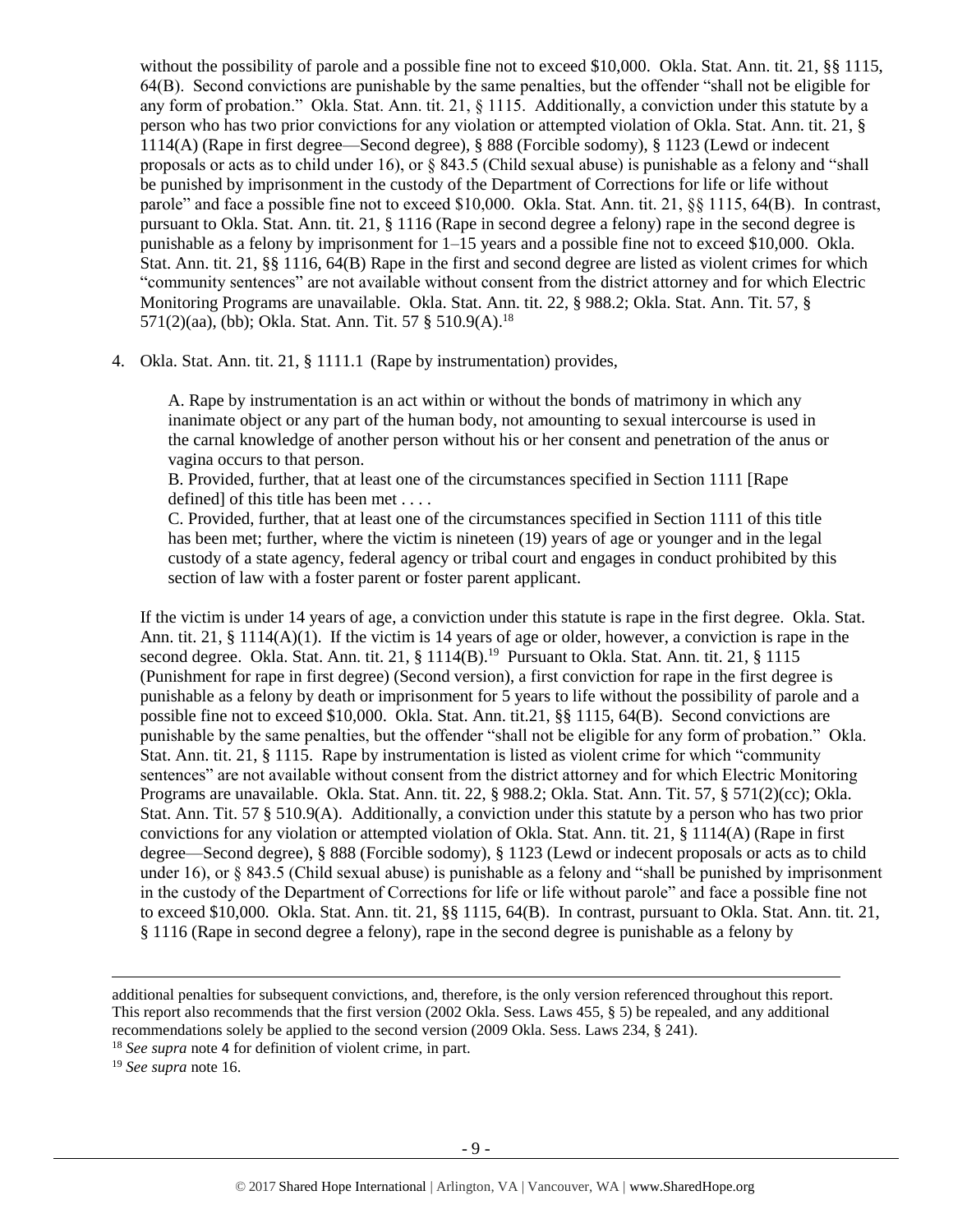imprisonment for 1–15 years and a possible fine not to exceed \$10,000. Okla. Stat. Ann. tit. 21, §§ 1116, 64(B).

5. Okla. Stat. Ann. tit. 21, § 843.5(E)–(G) (Child abuse—Child neglect—Child sexual abuse—Child sexual exploitation—Enabling—Penalties) states,

E. Any parent or other person who shall willfully or maliciously engage in child sexual abuse shall, upon conviction, be punished by imprisonment in the custody of the Department of Corrections not exceeding life imprisonment, or by imprisonment in a county jail not exceeding one (1) year, or by a fine of not less than Five Hundred Dollars (\$500.00) nor more than Five Thousand Dollars (\$5,000.00), or both such fine and imprisonment, except as provided in Section 51.1a of [Title 21 of the Oklahoma Statutes] or as otherwise provided in subsection F of this section for a child victim under twelve (12) years of age . . . . As used in this section, "child sexual abuse" means the willful or malicious sexual abuse,<sup>20</sup> which includes but is not limited to rape, incest, and lewd or indecent acts or proposals, of a child under eighteen (18) years of age by another.

F. Any parent or other person who shall willfully or maliciously engage in sexual abuse to a child under twelve (12) years of age shall, upon conviction, be punished by imprisonment in the custody of the Department of Corrections for not less than twenty-five (25) years nor more than life imprisonment, and by a fine of not less than Five Hundred Dollars (\$500.00) nor more than Five Thousand Dollars (\$5,000.00).

G. Any parent or other person who shall willfully or maliciously engage in enabling child sexual abuse shall, upon conviction, be punished by imprisonment in the custody of the Department of Corrections not exceeding life imprisonment, or by imprisonment in a county jail not exceeding one (1) year, or by a fine of not less than Five Hundred Dollars (\$500.00) nor more than Five Thousand Dollars  $($5,000.00)$ , or both such fine and imprisonment . . . .<sup>21</sup>

*1.3 Prostitution statutes refer to the sex trafficking statute to acknowledge the intersection of prostitution with trafficking victimization.* 

Okla. Stat. Ann. tit. 21, § 1029(C) (Engaging in prostitution, etc.), refers to Okla. Stat. Ann. tit. 21, § 748(B) (Human trafficking). The statute stipulates "In any prosecution of a person sixteen (16) or seventeen (17) years of age for an offense described in subsection A of this section, there shall be a presumption that the actor was coerced into committing such offense by another person in violation of the human trafficking provisions set forth in Section 748 of this title." Okla. Stat. Ann. tit. 21, § 1029(C).

In the event of prosecution, however, the law does offer all minors an affirmative defense. Okla. Stat. Ann. tit. 21, § 1029(C). Pursuant to Okla. Stat. Ann. tit. 21, § 748(D) (Human trafficking), "[i]t is an affirmative defense

 $\overline{\phantom{a}}$ 

<sup>&</sup>lt;sup>20</sup> Pursuant to Okla. Stat. Ann. tit.  $10A$ , §  $1-1-105(2)(b)$  (Definitions),

<sup>&</sup>quot;Sexual abuse" includes but is not limited to rape, incest, and lewd or indecent acts or proposals made to a child, as defined by law, by a person responsible for the health, safety, or welfare of the child.

<sup>&</sup>lt;sup>21</sup> Okla. Stat. Ann. tit. 21,  $\S$  843.5(G) goes on to state,

As used in this subsection, "enabling child sexual abuse" means the causing, procuring or permitting of a willful or malicious act of child sexual abuse, which includes but is not limited to rape, incest, and lewd or indecent acts or proposals, of a child under the age of eighteen (18) by another. As used in this subsection, "permit" means to authorize or allow for the care of a child by an individual when the person authorizing or allowing such care knows or reasonably should know that the child will be placed at risk of sexual abuse as proscribed by this subsection.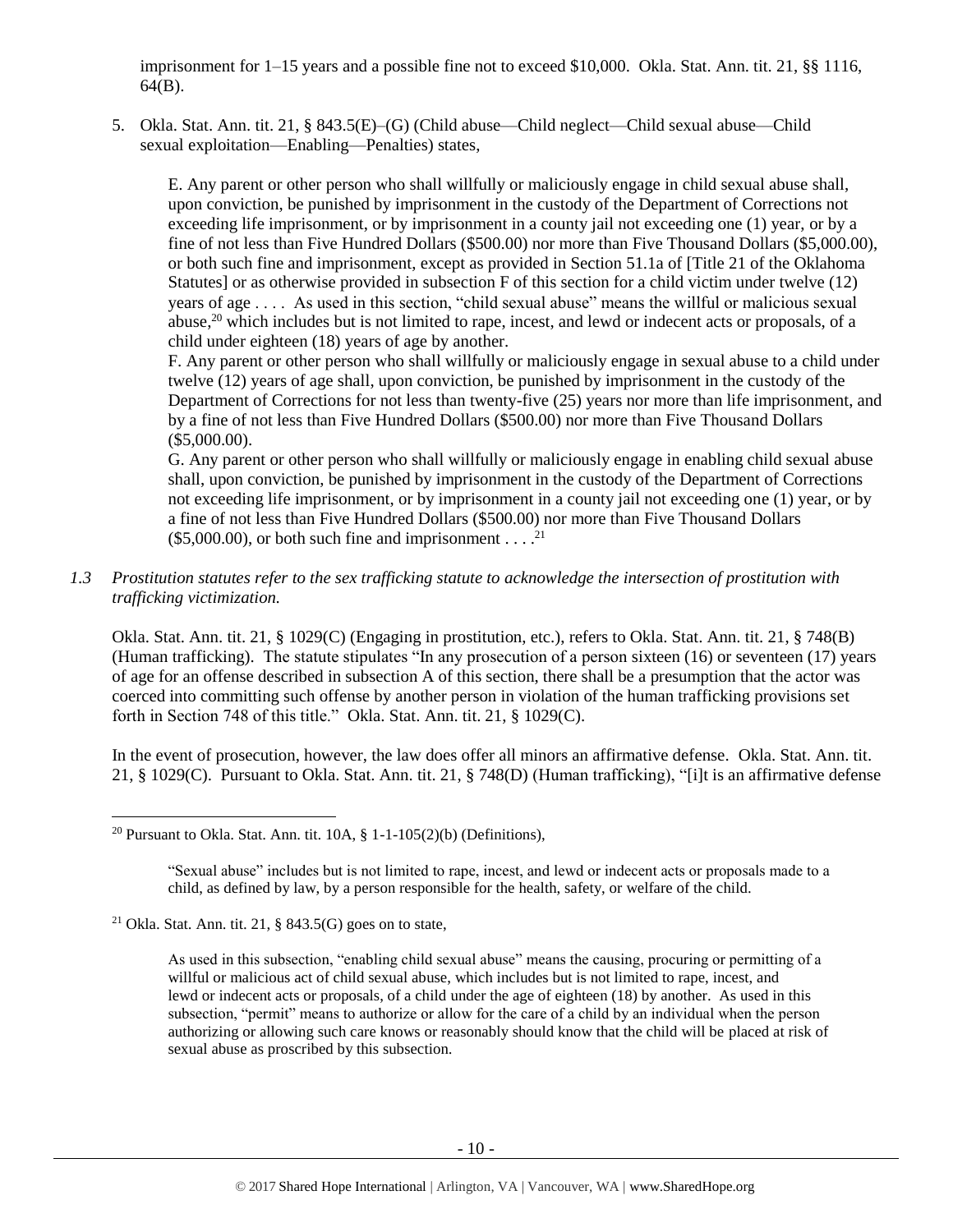to prosecution for a criminal offense that, during the time of the alleged commission of the offense, the defendant was a victim of human trafficking."

*1.4 The state racketeering or gang crimes statute includes sex trafficking or commercial sexual exploitation of children (CSEC) offenses as predicate acts allowing the statute to be used to prosecute child sex trafficking crimes.* 

Oklahoma's laws related to racketeering are codified at Okla. Stat. Ann. tit. 22, § 1403(A)–(D) (Participation in pattern of racketeering activity or collection of unlawful debt prohibited) which states,

A. No person employed by or associated with any enterprise<sup>22</sup> shall conduct or participate in, directly or indirectly, the affairs of the enterprise through a pattern of racketeering activity<sup>23</sup> or the collection of an unlawful debt.

B. No person, through a pattern of racketeering activity or through the collection of an unlawful debt, shall acquire or maintain, directly or indirectly, any interest in or control of any enterprise or real property.

C. No person who has received any proceeds derived, directly or indirectly, from a pattern of racketeering activity, or through the collection of any unlawful debt, in which the person participated as a principal, shall use or invest, directly or indirectly, any part of the proceeds or any proceeds derived from the investment or use of any of those proceeds in the acquisition of any right, title, or interest in real property or in the establishment or operation of any enterprise . . . .

D. No person shall attempt to violate or conspire with others to violate the provisions of subsection A, B or C of this section.

Okla. Stat. Ann. tit. 22, § 1402(10) (Definitions) defines "racketeering activity" as "engaging in, attempting to engage in, conspiring to engage in, or soliciting, coercing, or intimidating another person to engage in any conduct which is chargeable or indictable as constituting a felony violation of," among other offenses, Okla. Stat. Ann. tit. 21, § 748 (Human trafficking), § 866 (Elements of offense), § 867 (Trafficking in children a

<sup>23</sup> Pursuant to Okla. Stat. Ann. tit. 22,  $\S$  1402(5),

l

"Pattern of racketeering activity" means two or more occasions of conduct:

- a. that include each of the following:
	- (1) constitute racketeering activity,
	- (2) are related to the affairs of the enterprise,
	- (3) are not isolated, and
	- (4) are not so closely related to each other and connected in point of time and place that they constitute a single event, and
- b. where each of the following is present:
	- (1) at least one of the occasions of conduct occurred after November 1, 1988,

(2) the last of the occasions of conduct occurred within three (3) years, excluding any period of imprisonment served by any person engaging in the conduct, of a prior occasion of conduct, and (3) for the purposes of Section 1403 of this title each of the occasions of conduct constituted a felony pursuant to the laws of this state.

<sup>&</sup>lt;sup>22</sup> Okla. Stat. Ann. tit. 22,  $\frac{1402(2)}{245}$  (Definitions) defines "enterprise" to include,

<sup>[</sup>A]ny individual, sole proprietorship, partnership, corporation, trust, governmental entity, or other legal entity, or any union, association, unincorporated association or group of persons, associated in fact although not a legal entity, involved in any lawful or unlawful project or undertaking or any foreign organization that the United States Secretary of State has designated a foreign terrorist organization pursuant to Title 8 U.S.C.A., Section 1189.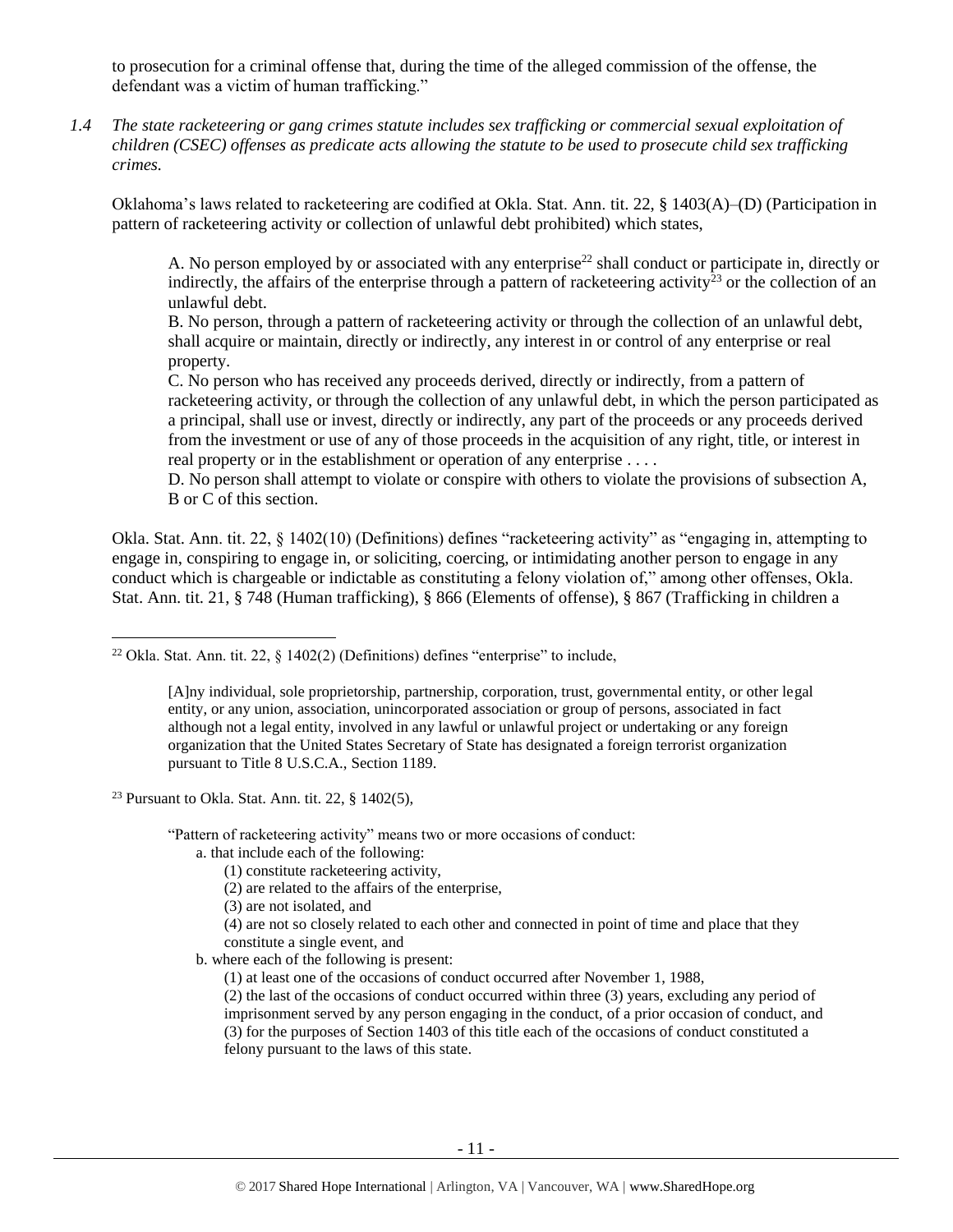felony), § 1021 (Indecent exposure—Indecent exhibitions—Obscene material or child pornography— Solicitation of minors), § 1021.2 (Minors—Procuring for participation in pornography), § 1087 (Child under 18 years of age—Procuring for prostitution, lewdness or other indecent act—Punishment), § 1088 (Child under 18 years of age—Inducing, keeping, detaining or restraining for prostitution—Punishment), § 1123 (Lewd or indecent proposals or acts as to child under 16).

Pursuant to Okla. Stat. Ann. tit. 22, § 1404(A), (B) (Penalties for violating § 1403), a conviction under this statute is punishable by imprisonment for at least 10 years, which "shall not be eligible for a deferred sentence, probation, suspension, work furlough, or release from confinement on any other basis until the person has served one-half  $(1/2)$  of the sentence," and, if the offender "derived pecuniary value, or ... caused personal injury, or property damage or other loss," a possible "fine that does not exceed three times the gross value gained or three times the gross loss caused, whichever is greater, plus court costs and the costs of investigation and prosecution reasonably incurred, less the value of any property ordered forfeited pursuant to the provisions of subsection A of Section 1405 of this title . . . ."

Lastly, offenders convicted of violating the racketeering statute are subject to asset forfeiture. Okla. Stat. Ann. tit. 22, § 1405(A) (Criminal forfeiture procedures) states that a person convicted of racketeering under Okla. Stat. Ann. tit. 22, § 1403 must "forfeit to the state . . . any real or personal property used in the course of, intended for use in the course of, derived from, or realized through" the course of the illegal conduct. Also, traffickers who violate Okla. Stat. Ann. tit. 22, § 1403 may be ordered to pay a civil penalty not to exceed \$100,000. Okla. Stat. Ann. tit. 22, § 1409(A), (B).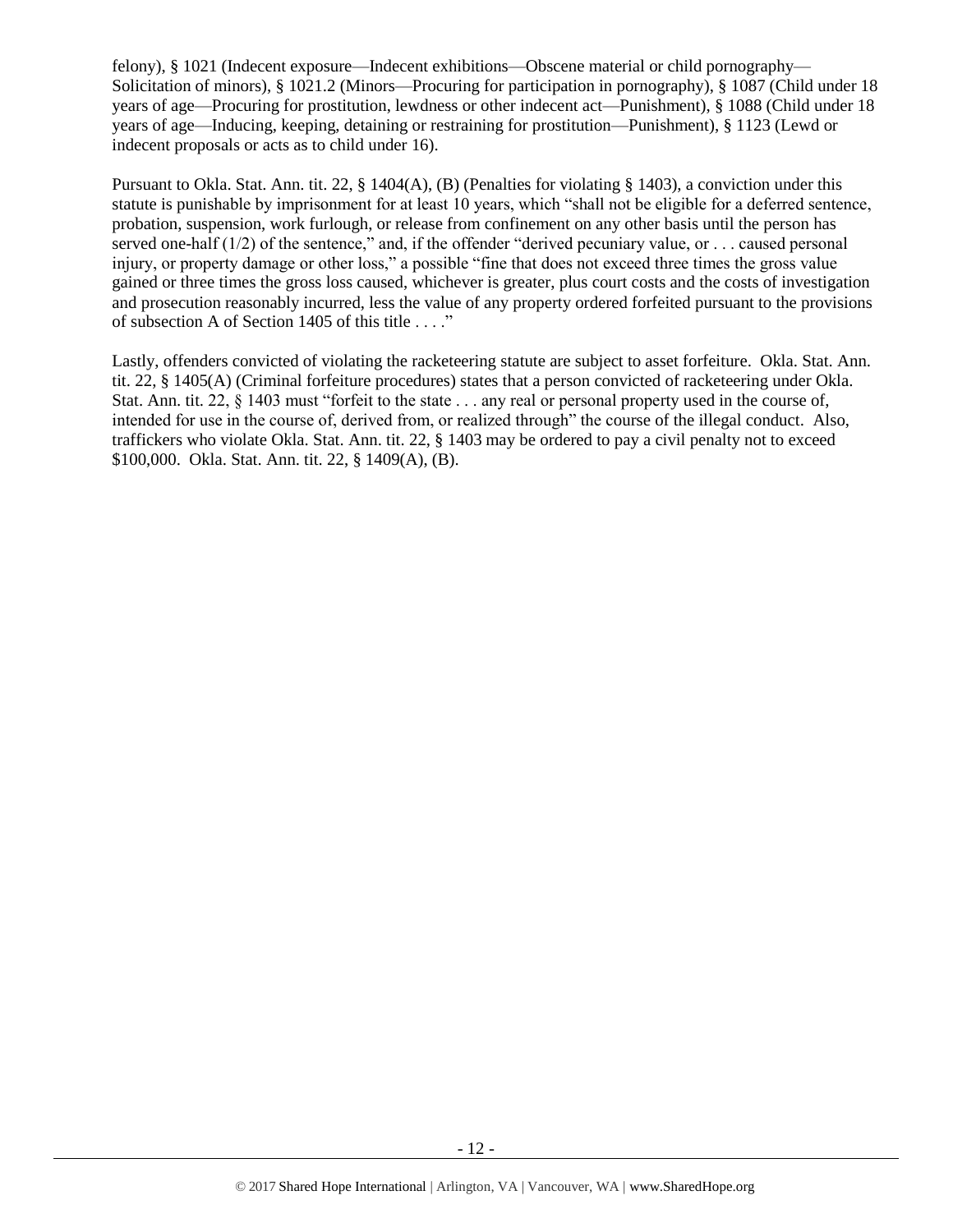#### **FRAMEWORK ISSUE 2: CRIMINAL PROVISIONS FOR DEMAND**

# *Legal Components:*

- *2.1 The state sex trafficking law can be applied to buyers of commercial sex acts with a minor.*
- *2.2 Buyers of commercial sex acts with a minor can be prosecuted under commercial sexual exploitation of children (CSEC) laws.*
- *2.3 Solicitation laws differentiate buying sex acts with an adult and buying sex acts with a minor under 18.*
- *2.4 Penalties for buyers of commercial sex acts with minors are as high as federal penalties.*
- *2.5 Using the Internet or electronic communications to lure, entice, or purchase, or attempt to lure, entice, or purchase commercial sex acts with a minor is a separate crime or results in an enhanced penalty for buyers.*
- *2.6 No age mistake defense is permitted for a buyer of commercial sex acts with any minor under 18.*
- *2.7 Base penalties for buying sex acts with a minor under 18 are sufficiently high and not reduced for older minors.*
- *2.8 Financial penalties for buyers of commercial sex acts with minors are sufficiently high to make it difficult for buyers to hide the crime.*
- *2.9 Buying and possessing images of child sexual exploitation carries penalties as high as similar federal offenses.*

\_\_\_\_\_\_\_\_\_\_\_\_\_\_\_\_\_\_\_\_\_\_\_\_\_\_\_\_\_\_\_\_\_\_\_\_\_\_\_\_\_\_\_\_\_\_\_\_\_\_\_\_\_\_\_\_\_\_\_\_\_\_\_\_\_\_\_\_\_\_\_\_\_\_\_\_\_\_\_\_\_\_\_\_\_\_\_\_\_\_\_\_\_\_

*2.10 Convicted buyers of commercial sex acts with minors are required to register as sex offenders.* 

# *Legal Analysis:*

*2.1 The state sex trafficking law can be applied to buyers of commercial sex acts with a minor.*

Okla. Stat. Ann. tit. 21, § 748(B) (Human trafficking) may be applied to buyers of commercial sex with minors. Okla. Stat. Ann. tit. 21, § 748(B) states, "It shall be unlawful to knowingly engage in human trafficking." Okla. Stat. Ann. tit. 21,  $\S$  748(A)(6)(b) defines "human trafficking for commercial sex," in part, as "purchasing . . . by any means, a minor for purposes of engaging the minor in a commercial sex act." This language could extend to a buyer who purchases a victim of domestic minor sex trafficking in order to engage in commercial sex with the victim. Okla. Stat. Ann. tit. 21, § 748(A)(2) defines "commercial sex" as "any form of commercial sexual activity such as sexually explicit performances, prostitution, participation in the production of pornography, performance in a strip club, or exotic dancing or display."

Pursuant to Okla. Stat. Ann. tit. 22,  $\S 988.2$ ,  $2^4$  a person convicted of a violent offense, which includes the offense "human trafficking as provided in [Okla. Stat. Ann. tit. 21, § 748]" is not eligible for Electric Monitoring Programs or "for a community sentence or community punishment unless the district attorney or an assistant district attorney for the district in which the offender's conviction was obtained consents thereto." Okla. Stat. Ann. tit. 22, § 988.2; Okla. Stat. Ann. tit. 57, § 571(2)(xx); Okla. Stat. Ann. Tit. 57 § 510.9(A).

# *2.2 Buyers of commercial sex acts with a minor can be prosecuted under commercial sexual exploitation of children (CSEC) laws.*

Oklahoma's CSEC law expressly prohibits buying sex with minors under the age of 18. Okla. Stat. Ann. tit. 21, § 1029(A)(2) (Engaging in prostitution, etc.) makes it illegal for a person "[t]o solicit, induce, entice, or procure another to commit an act of . . . prostitution . . . ." If the victim is under 18 years of age, a violation of Okla. Stat. Ann. tit. 21, § 1029(A)(2) is deemed "child prostitution"<sup>25</sup> and punishable in accordance with Okla. Stat. Ann. tit. 21, § 1031 (Punishment for violations). Okla. Stat. Ann. tit. 21, § 1029(B). Pursuant to Okla. Stat. Ann. tit. 21, § 1031(C), a conviction under Okla. Stat. Ann. tit. 21, § 1029(B) is punishable as a felony by

 $\overline{a}$ 

<sup>24</sup> *See supra* note [4.](#page-1-0)

<sup>25</sup> *See supra* note [7](#page-2-0).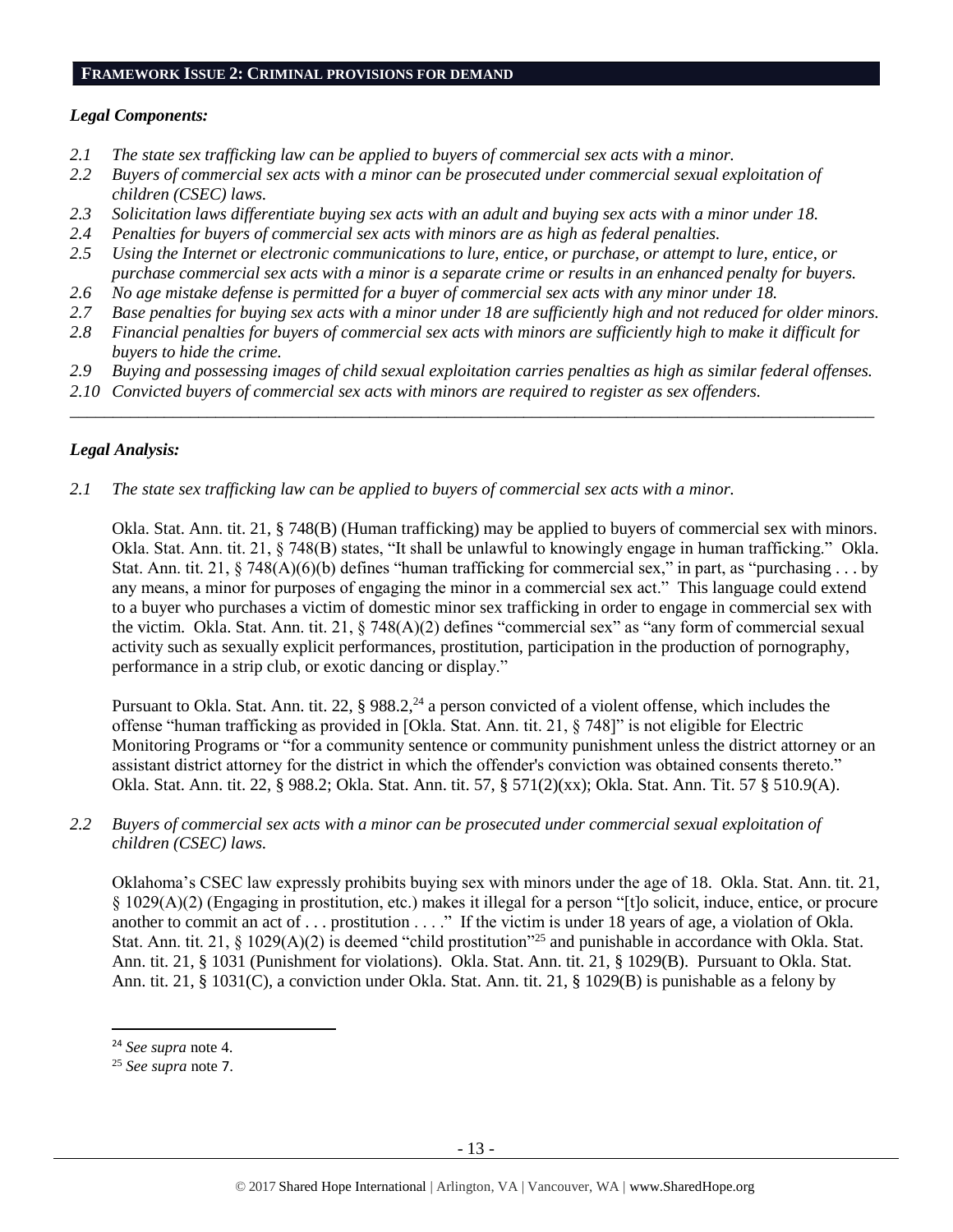imprisonment up to 10 years and a fine not to exceed \$5,000 for a first conviction, \$10,000 for a second conviction, or \$15,000 for third and subsequent convictions

Several sexual offenses could be used to prosecute certain buyers of commercial sex acts with a minor but do not specifically criminalize the commercial sexual exploitation of a child and do not refer to the human trafficking statute.<sup>26</sup>

# *2.3 Solicitation laws differentiate buying sex acts with an adult and buying sex acts with a minor under 18.*

Oklahoma's solicitation law differentiates between buying sex with an adult and buying sex with a minor under the age of 18. Okla. Stat. Ann. tit. 21, § 1029(A)(2) (Engaging in prostitution, etc.) makes it illegal for a person to "solicit . . . another to commit an act of . . . prostitution . . . ." If the victim is a minor under 18 years of age, a violation of Okla. Stat. Ann. tit. 21,  $\S$  1029(A)(2) is deemed "child prostitution"<sup>27</sup> and is punishable in accordance with Okla. Stat. Ann. tit. 21, § 1031 (Punishment for violations). Okla. Stat. Ann. tit. 21, § 1029(B).

# *2.4 Penalties for buyers of commercial sex acts with minors are as high as federal penalties.*

If the victim is under the age of 18, a buyer convicted under Okla. Stat. Ann. tit. 21, § 748(B) (Human trafficking) is guilty of a felony punishable by imprisonment for at least 15 years or for life, a fine not to exceed \$250,000, or both. Okla. Stat. Ann. tit. 21, § 748(C). A buyer convicted under Okla. Stat. Ann. tit. 21, § 1029(B) (Engaging in prostitution, etc.) for purchasing sex with a minor under 18 years of age is guilty of a felony punishable by imprisonment up to 10 years and a fine not to exceed \$5,000 for a first conviction, \$10,000 for a second conviction, or \$15,000 for third and subsequent convictions. Okla. Stat. Ann. tit. 21, § 1031(C).

In comparison, if the victim is under the age of 14, a conviction under the TVPA for child sex trafficking is punishable by 15 years to life imprisonment and a fine not to exceed \$250,000. 18 U.S.C. §§ 1591(b)(1),  $3559(a)(1)$ ,  $3571(b)(3)$ . If the victim is between the ages of  $14-17$ , a conviction is punishable by 10 years to life imprisonment and a fine not to exceed \$250,000. 18 U.S.C. §§ 1591(b)(2), 3559(a)(1), 3571(b)(3). A conviction is punishable by mandatory life imprisonment, however, if the buyer has a prior conviction for a federal sex offense<sup>28</sup> against a minor. 18 U.S.C. § 3559(e)(1). To the extent buyers can be prosecuted under other federal CSEC laws,<sup>29</sup> a conviction is punishable by penalties ranging from a fine not to exceed \$250,000 to life imprisonment and a fine not to exceed \$250,000.<sup>30</sup>

<span id="page-13-0"></span> $\overline{\phantom{a}}$ 

an offense under section 1591 [18 USCS § 1591] (relating to sex trafficking of children), 2241 [18 USCS § 2241] (relating to aggravated sexual abuse), 2242 [18 USCS  $\S$  2242] (relating to sexual abuse), 2244(a)(1) [18 USCS  $\S$  2244(a)(1)] (relating to abusive sexual contact), 2245 [18 USCS  $\S$  2245] (relating to sexual abuse resulting in death), 2251 [18 USCS § 2251] (relating to sexual exploitation of children), 2251A [18 USCS § 2251A] (relating to selling or buying of children),  $2422(b)$  [18 USCS § 2422(b)] (relating to coercion and enticement of a minor into prostitution), or  $2423(a)$  [18 USCS §  $2423(a)$ ] (relating to transportation of minors).

<sup>29</sup> 18 U.S.C. §§ 2251A(b) (Selling or buying of children), 2251(a) (Sexual exploitation of children), 2423(a) (Transportation of a minor with intent for minor to engage in criminal sexual activity), 2422(a) (Coercion and enticement), 2252(a)(2), (a)(4) (Certain activities relating to material involving the sexual exploitation of minors).  $30\,18$  U.S.C. §§ 2251A(b) (conviction punishable by imprisonment for 30 years to life and a fine), 2251(e) (conviction punishable by imprisonment for 15–30 years and a fine), 2423(a) (conviction punishable by imprisonment for 10 years to life and a fine), 2422(a) (conviction punishable by a fine, imprisonment up to 20 years, or both), 2252(b) (stating that a conviction under subsection (a)(2) is punishable by imprisonment for  $5-20$  years

<sup>26</sup> *See supra* Component 1.2.

<sup>27</sup> *See supra* note [7](#page-2-0).

<sup>&</sup>lt;sup>28</sup> Pursuant to 18 U.S.C. § 3559(e)(2), "federal sex offense" is defined as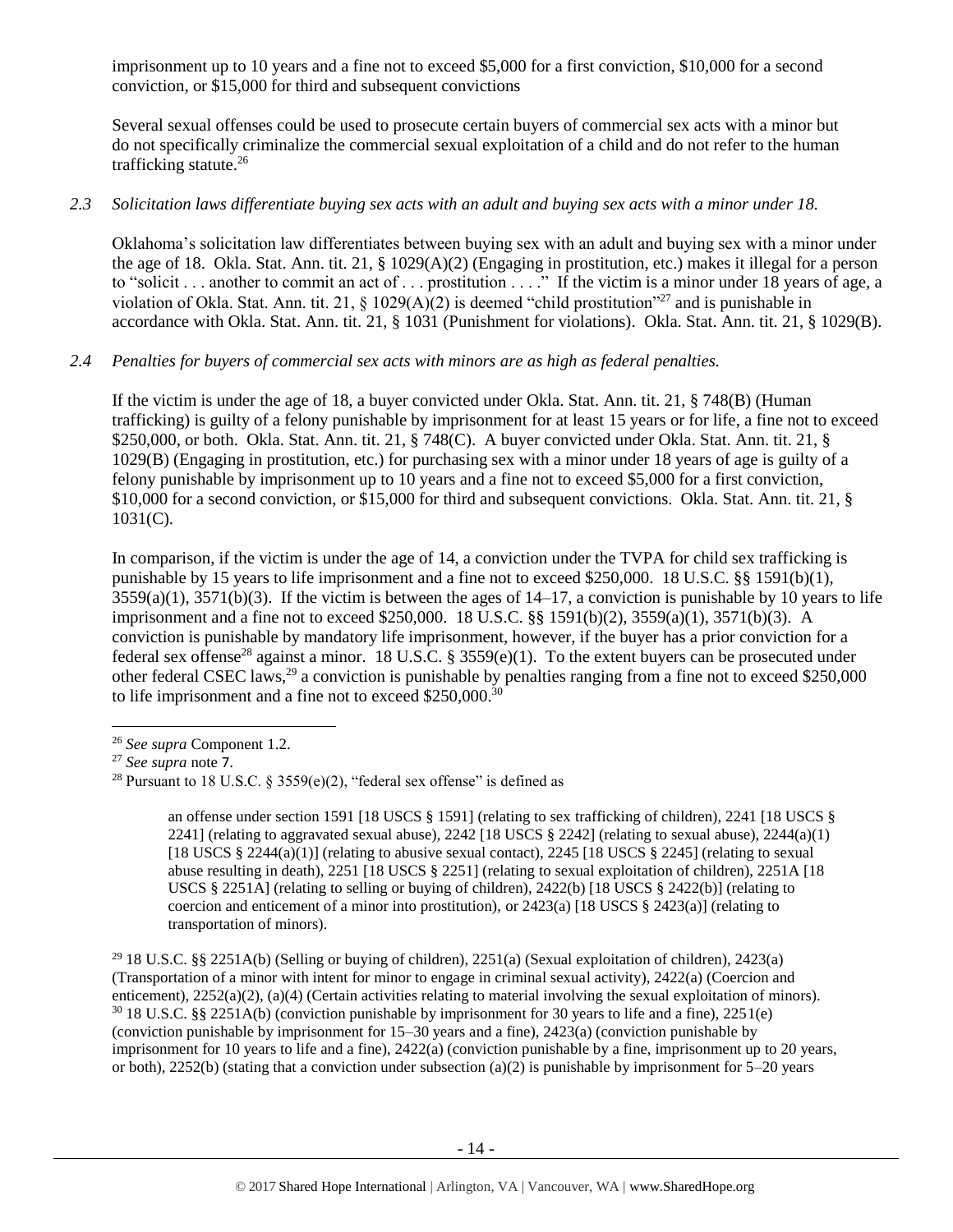*2.5 Using the Internet or electronic communications to lure, entice, or purchase, or attempt to lure, entice, or purchase commercial sex acts with a minor is a separate crime or results in an enhanced penalty for buyers.*

While not expressly commercial, Okla. Stat. Ann. tit. 21, § 1040.13a(A), (B) (Facilitating, encouraging, offering or soliciting sexual conduct or engaging in sexual communication with a minor or person believed to be a minor) makes it illegal for a person to use the Internet or electronic communications to "facilitate, encourage, offer or solicit sexual conduct with a minor." Specifically, Okla. Stat. Ann. tit. 21, § 1040.13a states,

A. It is unlawful for any person to facilitate, encourage, offer or solicit sexual conduct with a minor, or other individual the person believes to be a minor, by use of any technology,<sup>31</sup> or to engage in any communication for sexual or prurient interest with any minor, or other individual the person believes to be a minor, by use of any technology . . . .

B. A person is guilty of violating the provisions of this section if the person knowingly transmits any prohibited communication by use of any technology defined herein, or knowingly prints, publishes or reproduces by use of any technology described herein any prohibited communication, or knowingly buys, sells, receives, exchanges, or disseminates any prohibited communication or any information, notice, statement, website, or advertisement for communication with a minor or access to any name, telephone number, cell phone number, e-mail address, Internet address, text message address, place of residence, physical characteristics or other descriptive or identifying information of a minor, or other individual the person believes to be a minor.

A conviction under this statute is punishable as a felony by imprisonment up to 10 years, a fine not to exceed \$10,000, or both. Okla. Stat. Ann. tit.21, § 1040.13a(D).

Additionally, Okla. Stat. Ann. tit. 21, § 1123(A)(1) (Lewd or indecent proposals or acts as to child under 16) prohibits a person from making "any oral, written or electronically or computer-generated lewd or indecent proposal to any child under sixteen (16) years of age . . . for the child to have unlawful sexual relations or sexual intercourse with any person." A first conviction<sup>32</sup> under this statute is punishable as a felony by imprisonment for 3–20 years and a possible fine not to exceed \$10,000. Okla. Stat. Ann. tit. 21, §§ 1123(A), 64(B). If the victim is under the age of 12, however, a first conviction is punishable as a felony by imprisonment for at least 25 years and a possible fine not to exceed \$10,000. Okla. Stat. Ann. tit. 21, §§ 1123(A), 64(B). Second convictions are punishable by the same penalties, but the offender "shall not be eligible for probation, suspended or deferred sentence." Okla. Stat. Ann. tit. 21, § 1123(A). In addition to not being eligible for probation, suspension or a deferred sentence, third and subsequent convictions are punishable as a felony by imprisonment for life or life without the possibility of parole and a possible fine not to exceed \$10,000. Okla. Stat. Ann. tit. 21, §§ 1123(A), 64(B). Additionally, a conviction under this statute by a person who has two prior convictions for any violation or attempted violation of Okla. Stat. Ann. tit. 21, § 1114(A) (Rape in the first degree—Second degree), § 888 (Forcible sodomy), or § 843.5 (Child sexual abuse) is punishable as a felony by imprisonment for life or life without the possibility of parole and a possible fine not to exceed \$10,000. Okla. Stat. Ann. tit. 21, §§ 1123(A), 64(B).

 $\overline{a}$ 

and a fine, while a conviction under subsection (a)(4) is punishable by imprisonment up to 10 years, a fine, or both); *see also* 18 U.S.C. §§ 3559(a)(1) (classifying all of the above listed offenses as felonies), 3571(b)(3) (providing a fine up to \$250,000 for any felony conviction).

<sup>&</sup>lt;sup>31</sup> See supra note [14](#page-5-0) for the definition of "by any use of any technology."

<sup>32</sup> *See supra* note [15.](#page-7-1)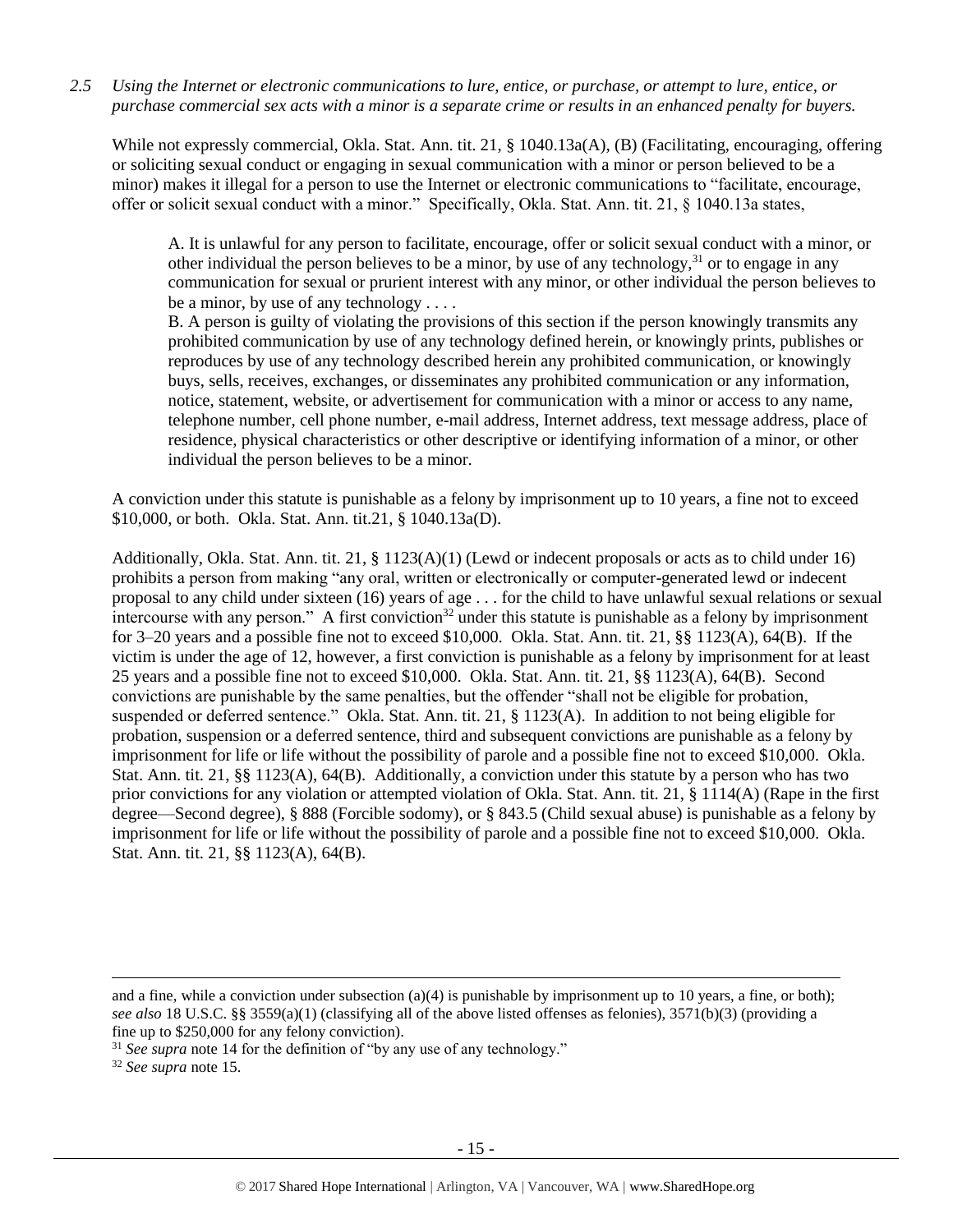# *2.6 No age mistake defense is permitted for a buyer of commercial sex acts with any minor under 18.*

Okla. Stat. Ann. tit. 21, § 748(F)<sup>33</sup> (Human trafficking) expressly prohibits an offender from asserting a mistake of age defense. It states, "[l]ack of knowledge of the age of the victim shall not constitute a defense to the activity prohibited by this section with respect to human trafficking of a minor." However, none of Oklahoma's buyer-applicable CSEC offenses contain a similar prohibition.

2.6.1 Recommendation: Amend Oklahoma's CSEC laws to prohibit a defendant from asserting a defense based on age mistake.

### *2.7 Base penalties for buying sex acts with a minor under 18 are sufficiently high and not reduced for older minors.*

Oklahoma's buyer-applicable trafficking and CSEC laws do not stagger penalties based on a minor's age; both provide sufficiently high penalties. A conviction under Okla. Stat. Ann. tit. 21, § 748(B) (Human trafficking) is punishable by imprisonment for a minimum of 15 years or for life. Okla. Stat. Ann. tit. 21, § 748(C). A conviction under Okla. Stat. Ann. tit. 21, § 1029(B) (Engaging in prostitution, etc.—soliciting or procuring residing or being in place for prohibited purpose—aiding, abetting or participating—child prostitution) is punishable as a felony by imprisonment for up to 10 years. Okla. Stat. Ann. tit. 21, § 1031(C) (Punishment for violations).

# *2.8 Financial penalties for buyers of commercial sex acts with minors are sufficiently high to make it difficult for buyers to hide the crime.*

Buyers convicted under Okla. Stat. Ann. tit. 21, § 748(B) (Human trafficking) or Oklahoma's CSEC laws are subject to fines ranging from \$2,500–\$250,000. Pursuant to Okla. Stat. Ann. tit. 21, § 748(C), if the victim is a minor under the age of 18, a conviction under Okla. Stat. Ann. tit. 21, § 748(B) is punishable by a possible fine not to exceed \$250,000. Pursuant to Okla. Stat. Ann. tit. 21, § 1031(C) (Punishment for violations), a conviction under Okla. Stat. Ann. tit. 21, § 1029(B) (Engaging in prostitution, etc.) is punishable by a fine not to exceed \$5,000 for a first conviction, \$10,000 for a second conviction, or \$15,000 for third and subsequent convictions.

<span id="page-15-0"></span>Additionally, buyers are subject to mandatory restitution orders. Specifically, Okla. Stat. Ann. tit. 21, § 748(C) (Human trafficking) provides, "The court shall also order the defendant to pay restitution<sup>34</sup> to the victim<sup>35</sup> as provided in Section 991f [Restitution] of Title 22 [Criminal procedure] of the Oklahoma Statutes." Buyers convicted of other crimes that cause injury to the victim are also required to make restitution under Okla. Stat. Ann. tit. 22, § 991f(C)(1) (Restitution), which provides,

 $\overline{a}$ 

<sup>&</sup>lt;sup>33</sup> The text of Okla. Stat. Ann. tit. 21, § 748 cited here and elsewhere in this report includes amendments made by the enactment of Senate Bill 34 during the 1st Regular Session of Oklahoma's 56th Legislature (effective November 1, 2017).

<sup>&</sup>lt;sup>34</sup> Okla. Stat. Ann. tit. 22, § 991f(A)(1) (Restitution) defines "restitution" as "the sum to be paid by the defendant to the victim of the criminal act to compensate that victim for up to three times the amount of the economic loss suffered as a direct result of the criminal act of the defendant." Okla. Stat. Ann. tit. 22, § 991f(A)(3) defines "economic loss" as,

<span id="page-15-1"></span><sup>[</sup>A]ctual financial detriment suffered by the victim consisting of medical expenses actually incurred, damage to or loss of real and personal property and any other out-of-pocket expenses, including loss of earnings, reasonably incurred as the direct result of the criminal act of the defendant. No other elements of damage shall be included as an economic loss for purposes of this section.

<sup>&</sup>lt;sup>35</sup> Okla. Stat. Ann. tit. 22, § 991f(A)(2) defines a "victim" as "any person, partnership, corporation or legal entity that suffers an economic loss as a direct result of the criminal act of another person."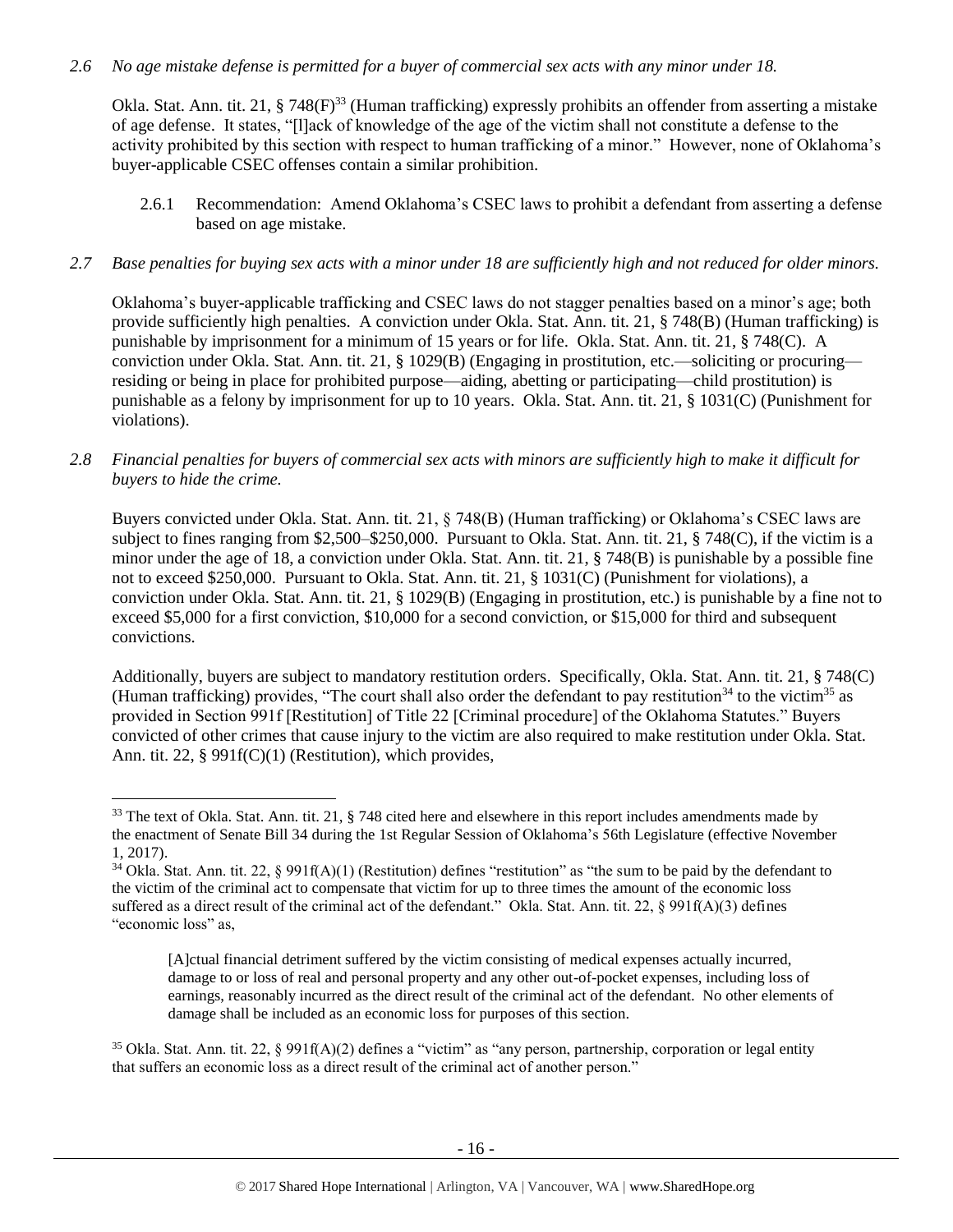Upon conviction for any crime wherein property has been stolen, converted or otherwise unlawfully obtained, or its value substantially decreased as a direct result of the crime, or wherein the crime victim suffered injury, loss of income, or out-of-pocket loss, the individuals criminally responsible shall be sentenced to make restitution. Restitution may be ordered in addition to the punishments prescribed by law.

Okla. Stat. Ann. tit. 21, § 68 (Conviction does not work forfeiture) prohibits asset forfeiture unless it "is expressly imposed by law." Okla. Stat. Ann. tit. 21, § 1738(A)(1) (Seizure and forfeiture proceedings— Vehicles, airplanes, vessels, etc. used in attempt or commission of certain crimes) expressly authorizes equipment and vehicle forfeiture for violations of Okla. Stat. Ann. tit. 21, § 748 (Human trafficking), tit. 21, § 1029 (Engaging in prostitution, etc.), or tit. 21, § 1030 (Definitions), but limiting language in Okla. Stat. Ann. tit. 21, § 1738(A)(1) makes the forfeiture provisions for the CSEC offenses inapplicable to buyers. Okla. Stat. Ann. tit. 21, § 1738(A)(1) specifically provides,

Any commissioned peace officer of this state is authorized to seize any equipment, vehicle, airplane, vessel or any other conveyance that is used in the commission of . . . any human trafficking offense in violation of Section 748 [Human trafficking] of this title, or used by any defendant when such vehicle or other conveyance is used in any manner by a prostitute, pimp or panderer to facilitate or participate in the commission of any prostitution offense in violation of Sections . . . 1029 [Engaging in prostitution, etc.] or 1030 [Definitions] of this title; provided, however, that the vehicle or conveyance of a customer or anyone merely procuring the services of a prostitute shall not be included.

Buyers may, however, face asset forfeiture under Okla. Stat. Ann. tit. 21, § 1738(B), (9)–(12) which states,

. . . .

In addition to the property described in subsection A of this section, the following property is also subject to forfeiture pursuant to this section:

9. All property used in the commission of, or in any manner to facilitate, a violation of Section 1040.12a [Aggravated possession of child pornography] of this title;

10. All conveyances, including aircraft, vehicles or vessels, monies, coins and currency, or other instrumentality used or intended to be used, in any manner or part, to commit a violation of paragraph 1 of subsection A of Section 1021 [Indecent exposure—Indecent exhibitions—Obscene material or child pornography—Solicitation of minors] of this title, where the victim of the crime is a minor child, subsection B of Section 1021 of this title, Section 1021.2 [Minors—Procuring for participation in pornography] of this title, paragraph 1 of subsection A of Section 1111 [Rape defined] of this title, or paragraphs 2 and 3 of subsection A of Section 1123 [Lewd or indecent proposals or acts as to child under 16] of this title;

11. All conveyances, including aircraft, vehicles or vessels, monies, coins and currency, or other instrumentality used in any manner or part, to commit any violation of the provisions set forth in Section 748 [Human trafficking] of this title;

12. Any and all property used in any manner or part to facilitate, participate or further the commission of a human trafficking offense in violation of Section 748 of this title, and all property, including monies, real estate, or any other tangible assets or property of or derived from or used by a prostitute, pimp or panderer in any manner or part to facilitate, participate or further the commission of any prostitution offense in violation of Sections 1028 [Setting up or operating place of prostitution], 1029 [Engaging in prostitution, etc.] or 1030 [Definitions] of this title; provided, however, any monies, real estate or any other tangible asset or property of a customer or anyone merely procuring the services of a prostitute shall not be included.

Forfeiture actions under this section are discretionary and civil in nature. "Forfeiture actions under this section may be brought by the district attorney in the proper county of venue as petitioner." Okla. Stat. Ann. tit. 21, §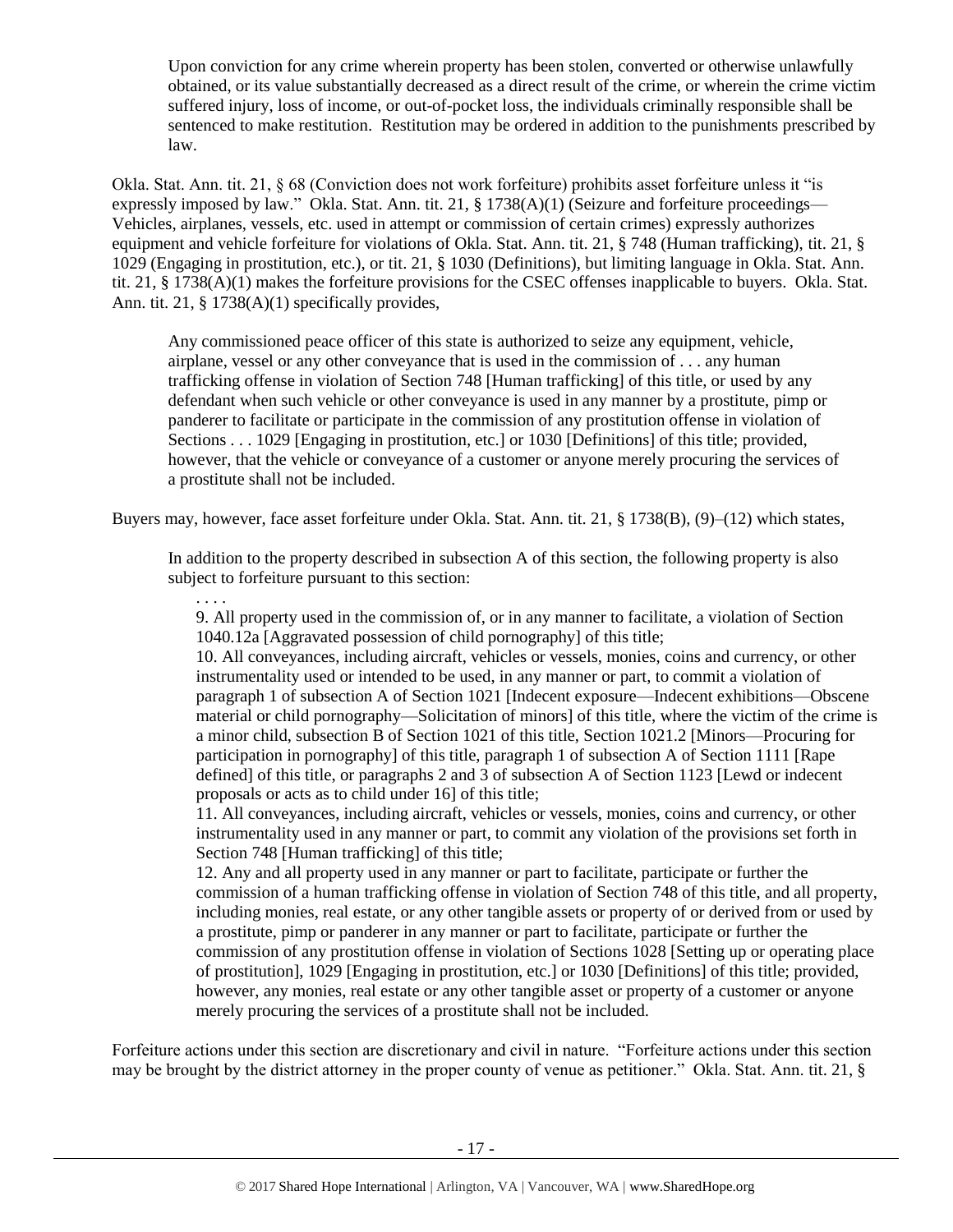1738(C). Procedure governing forfeiture proceedings and the disposition of property forfeited are detailed in Okla. Stat. Ann. tit. 21, § 1738.

Additional contraband may be seized, incident to a criminal arrest, pursuant to Okla. Stat. Ann. tit. 21, § 1024.3 (Seizure of evidentiary copy of obscene material or all copies of explicit child pornography), which authorizes the seizure of "all copies of explicit child pornography found in the possession or under the control of" a person arrested for a violation of Okla. Stat. Ann. tit. 21, § 1024.2 (Purchase, procurement or possession of child pornography).

# *2.9 Buying and possessing images of child sexual exploitation carries penalties as high as similar federal offenses.*

Okla. Stat. Ann. tit. 21, § 1024.2 (Purchase, procurement or possession of child pornography) makes it illegal for a person to buy or possess images of child sexual exploitation (ICSE). Okla. Stat. Ann. tit. 21, § 1024.2 states, "It shall be unlawful for any person to buy, procure, or possess child pornography<sup>36</sup> in violation of Sections 1024.1 [Definitions] through 1024.4 [Destruction of obscene material or child pornography upon conviction] . . . ." A conviction under this statute is punishable as a felony by imprisonment up to 20 years, a fine not to exceed \$25,000, or both. Okla. Stat. Ann. tit. 21, § 1024.2. Additionally, Okla. Stat. Ann. tit. 21, § 1021.2 (Minors—Procuring for participation in pornography) makes it a crime if a person "knowingly" possesses ICSE. A conviction under this statute is punishable as a felony by imprisonment up to 20 years without the possibility of a deferred sentence, a fine not to exceed \$25,000, or both. Okla. Stat. Ann. tit. 21, § 1021.2(A). Lastly, "[a]ny person who, with knowledge of its contents, possesses one hundred (100) or more separate materials depicting child pornography shall be, upon conviction, guilty of aggravated possession of child pornography." A conviction under this statute is punishable by imprisonment up to life and a fine not to exceed \$10,000. Okla. Stat. Ann. tit. 21, § 1040.12a(A).

In comparison, a federal conviction for possession of  $ICSE^{37}$  is generally punishable by imprisonment for  $5-20$ years and a fine not to exceed \$250,000.<sup>38</sup> Subsequent convictions, however, are punishable by imprisonment up to 40 years and a fine not to exceed \$250,000.<sup>39</sup>

*2.10 Convicted buyers of commercial sex acts with minors are required to register as sex offenders.* 

Pursuant to Oklahoma's Sex Offenders Registration Act,<sup>40</sup> Okla. Stat. Ann. tit. 57, § 582(A) (Persons and crimes to which act applies) states that a person "residing, working or attending school within the State of

 $\overline{\phantom{a}}$ 

<sup>36</sup> *See supra* note [11](#page-3-0) for the definition of "child pornography."

 $37\,18\,$  U.S.C. §§ 2252(a)(2), (a)(4) (Certain activities relating to material involving the sexual exploitation of minors),  $2252A(a)(2)$ –(3) (Certain activities relating to material constituting or containing child pornography), 1466A(a), (b) (Obscene visual representations of the sexual abuse of children).

<sup>38</sup> 18 U.S.C. §§ 2252(b) (stating that a conviction under subsection (a)(2) is punishable by imprisonment for 5–20 years and a fine, while a conviction under subsection (a)(4) is punishable by imprisonment up to 10 years, a fine, or both),  $2252A(b)(1)$  (a conviction is punishable by imprisonment for  $5-20$  years and a fine),  $1466A(a)$ , (b) (stating that a conviction under subsection (a) is "subject to the penalties provided in section  $2252A(b)(1)$ ," imprisonment for 5–20 years and a fine, while a conviction under subsection (b) is "subject to the penalties provided in section 2252A(b)(2)," imprisonment up to 10 years, a fine, or both); *see also* 18 U.S.C. §§ 3559(a)(1) (classifying all of the above listed offenses as felonies), 3571(b)(3) (providing a fine up to \$250,000 for any felony conviction).  $39\,18$  U.S.C. §§ 2252(b) (stating if a person has a prior conviction under subsection (a)(2), or a list of other statutes, a conviction is punishable by a fine and imprisonment for 15–40 years, but if a person has a prior conviction under subsection (a)(4), or a list of other statutes, a conviction is punishable by a fine and imprisonment for  $10-20$  years),  $2252A(b)(1)$  (stating if a person has a prior conviction under subsection (a)(2), (a)(3), or a list of other statutes, a conviction is punishable by a fine and imprisonment for  $15-40$  years),  $1466A(a)$ , (b) (stating that the penalty scheme for section 2252A(b) applies); *see also* 18 U.S.C. §§ 3559(a)(1) (classifying all of the above listed offenses as felonies), 3571(b)(3) (providing a fine up to \$250,000 for any felony conviction). <sup>40</sup> Okla. Stat. Ann. tit. 57, §§ 581–590.2.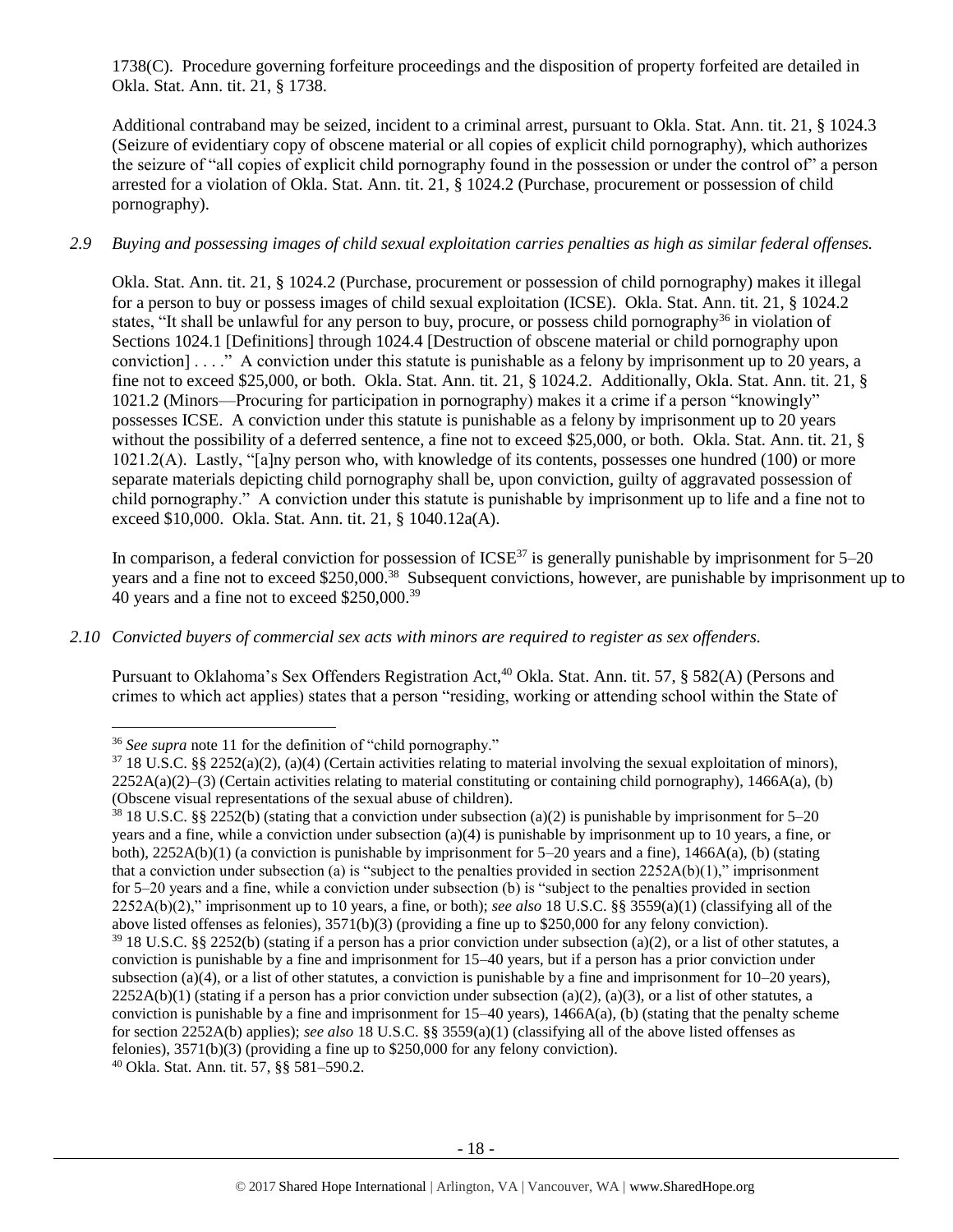Oklahoma" with any of the following convictions after November 1, 1989 must register as a sex offender: Okla. Stat. Ann. tit. 21, § 748 (Human trafficking) "if the offense involved human trafficking for commercial sex", § 1021.2 (Minors—Procuring for participation in pornography), § 1024.2 (Purchase, procurement or possession of child pornography), § 1029 (Engaging in prostitution, etc.) "if the offense involved child prostitution", § 1040.8 (Publication, distribution or participation in preparation of obscene material or child pornography—Unsolicited mailings) "if the offense involved child pornography", § 1040.12a (Aggravated possession of child pornography—Penalties—Definitions), § 1040.13a (Facilitating, encouraging, offering or soliciting sexual conduct or engaging in sexual communication with a minor or person believed to be a minor), § 1111.1 (Rape by instrumentation), § 1114 (Rape in the first degree—Second degree), or § 1123 (Lewd or indecent proposals or acts as to child under 16).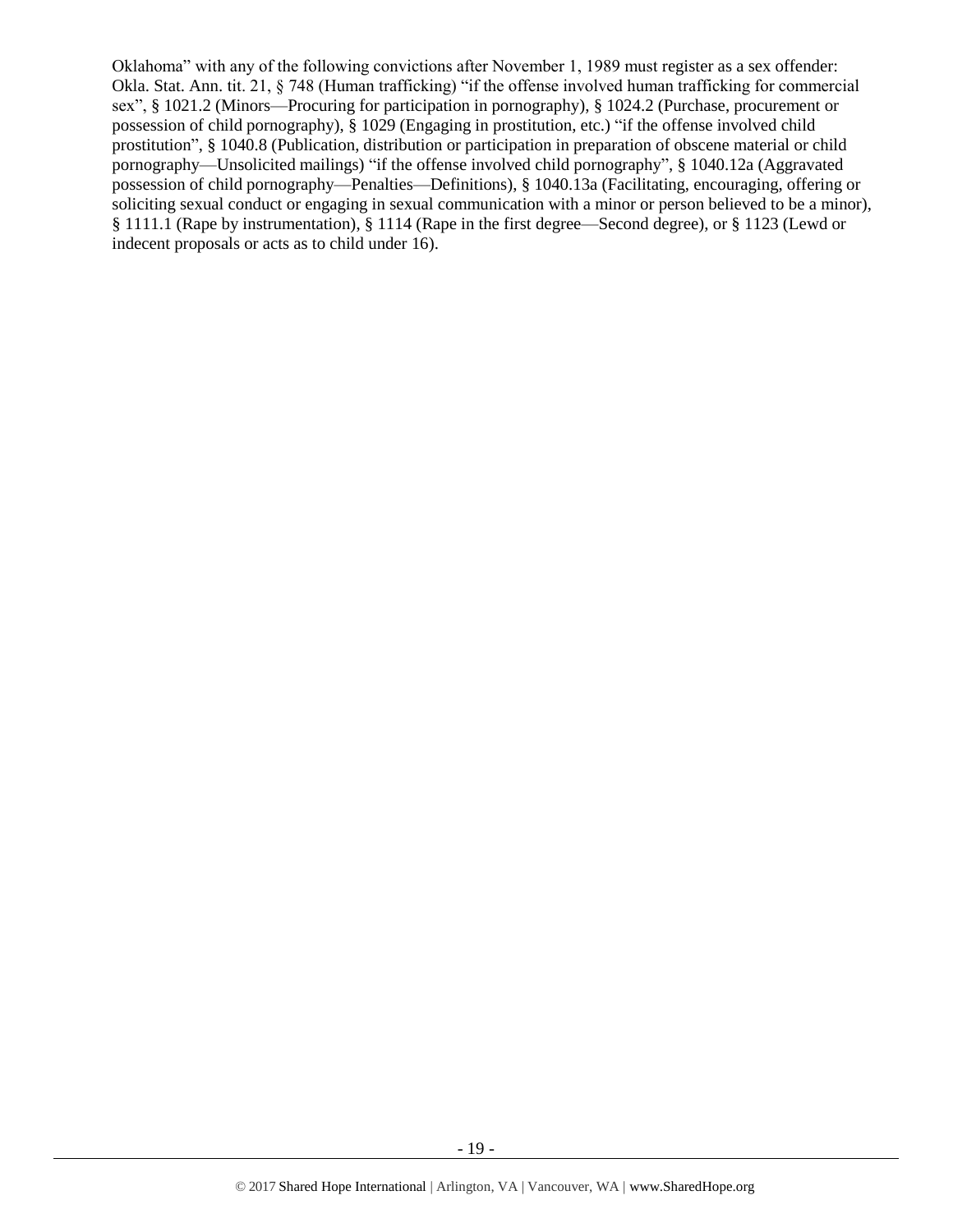# **FRAMEWORK ISSUE 3: CRIMINAL PROVISIONS FOR TRAFFICKERS**

### *Legal Components:*

- *3.1 Penalties for trafficking a child for sexual exploitation are as high as federal penalties.*
- *3.2 Creating and distributing images of child sexual exploitation carries penalties as high as similar federal offenses.*
- *3.3 Using the Internet or electronic communications to lure, entice, recruit or sell commercial sex acts with a minor is a separate crime or results in an enhanced penalty for traffickers.*
- *3.4 Financial penalties for traffickers, including asset forfeiture, are sufficiently high.*
- *3.5 Convicted traffickers are required to register as sex offenders.*
- *3.6 Laws relating to termination of parental rights include sex trafficking or commercial sexual exploitation of children (CSEC) offenses as grounds for termination in order to prevent traffickers from exploiting their parental rights as a form of control.*

*\_\_\_\_\_\_\_\_\_\_\_\_\_\_\_\_\_\_\_\_\_\_\_\_\_\_\_\_\_\_\_\_\_\_\_\_\_\_\_\_\_\_\_\_\_\_\_\_\_\_\_\_\_\_\_\_\_\_\_\_\_\_\_\_\_\_\_\_\_\_\_\_\_\_\_\_\_\_\_\_\_\_\_\_\_\_\_\_\_\_\_\_\_\_*

# *Legal Analysis:*

 $\overline{\phantom{a}}$ 

*3.1 Penalties for trafficking a child for sexual exploitation are as high as federal penalties.* 

If the victim is under the age of 18, a trafficker's conviction under Okla. Stat. Ann. tit. 21, § 748(B) (Human trafficking)<sup>41</sup> is punishable by imprisonment for at least 15 years or for life, a fine not to exceed \$250,000, or both. Okla. Stat. Ann. tit. 21, § 748(C). Traffickers may be convicted under Okla. Stat. Ann. tit. 21, § 1029(B) (Engaging in prostitution, etc.)<sup>42</sup> for aiding or abetting a person to "solicit, induce, entice, or procure" a minor under the age of 18 to commit an act of prostitution. Okla. Stat. Ann. tit. 21, § 1029(A)(2), (4), (B). Pursuant to Okla. Stat. Ann. tit. 21, § 1031(C) (Punishment for violations), a conviction under Okla. Stat. Ann. tit. 21, § 1029(B) is punishable as a felony by imprisonment up to 10 years and a fine not to exceed \$5,000 for a first conviction, \$10,000 for a second conviction, or \$15,000 for third and subsequent convictions.

A trafficker convicted under Okla. Stat. Ann. tit. 21, § 1087(A)(1), (A)(2) (Child under 18 years of age— Procuring for prostitution, lewdness or other indecent act—Punishment),<sup>43</sup> a felony, may be punished by imprisonment for 1–10 years and a possible fine not to exceed \$10,000. Okla. Stat. Ann. tit. 21, §§ 1087(B)(1), 64(B). While a trafficker convicted under Okla. Stat. Ann. tit. 21, § 1088(A)(2), (A)(3) (Child under 18 years of age—Inducing, keeping, detaining or restraining for prostitution—Punishment), also a felony,<sup>44</sup> may be punished by imprisonment for 1–25 years and a fine of \$5,000–\$25,000. Okla. Stat. Ann. tit. 21, § 1088(B)(1). Additionally, a trafficker may be convicted of Okla. Stat. Ann. tit. 21, § 1040.13a(B) (Facilitating, encouraging, offering or soliciting sexual conduct or engaging in sexual communication with a minor or person believed to be a minor), which is punishable as a felony by imprisonment up to 10 years, a fine not to exceed \$10,000, or both. Okla. Stat. Ann. tit. 21, § 1040.13a(D).

Although not specifically oriented towards sexual exploitation, a trafficker may be prosecuted under Okla. Stat. Ann. tit. 21, § 866(A)(1)(a) (Elements of offense) for the "acceptance, solicitation, offer, payment or transfer of any compensation, in money, property or other thing of value, at any time, by any person in connection with the

<sup>41</sup> *See supra* Component 1.1 for the specific provisions of Okla. Stat. Ann. tit. 21, § 748(B).

<sup>42</sup> *See supra* Component 1.2 for the specific provisions of Okla. Stat. Ann. tit. 21, § 1029.

<sup>46</sup> *See supra* Component 1.2 for the substantive provisions of Okla. Stat. Ann. tit. 21, § 1087.

<sup>44</sup> *See supra* Component 1.2 for the substantive provisions of Okla. Stat. Ann. tit. 21, § 1088.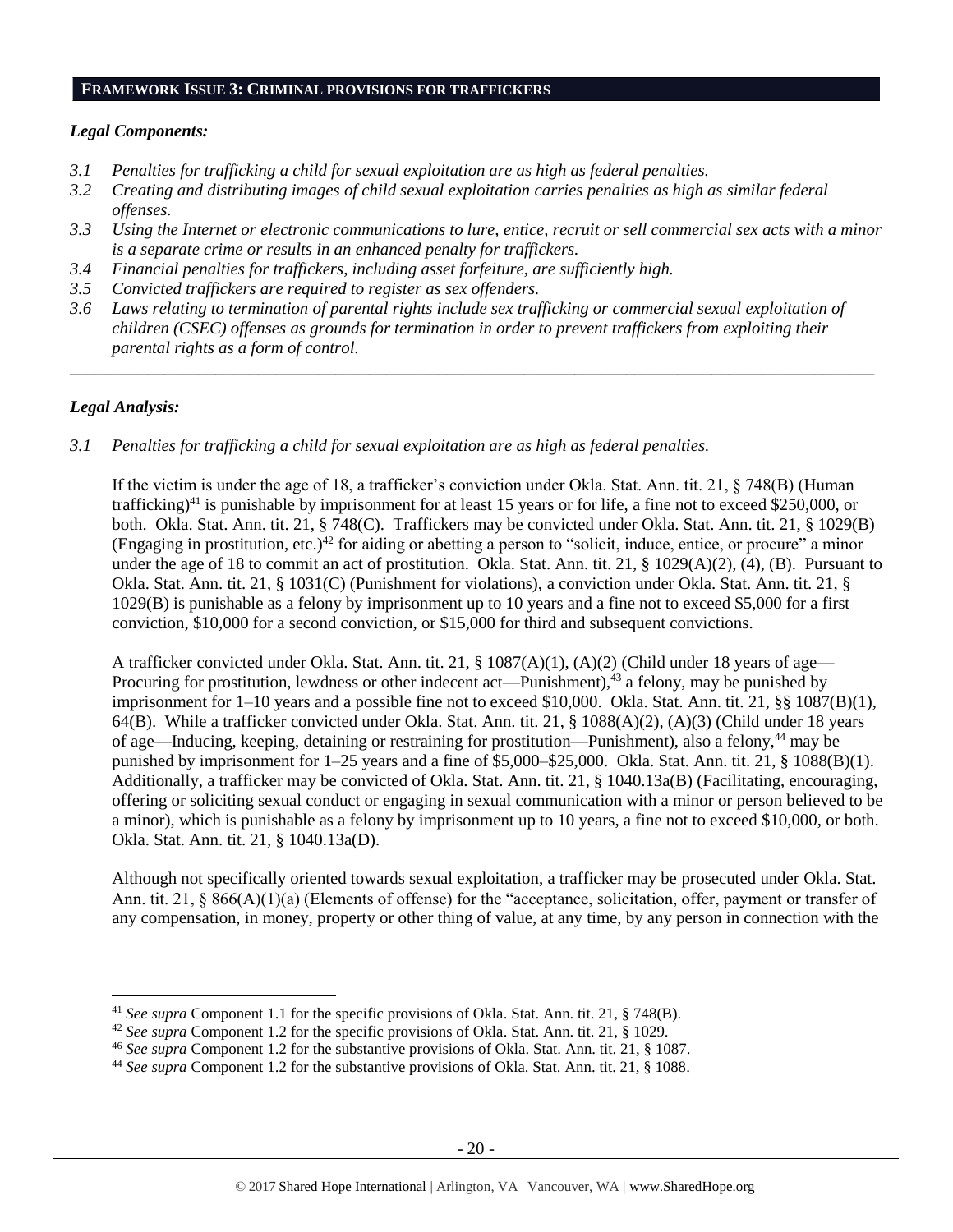acquisition or transfer of the legal or physical custody or adoption of a minor child . . . . "<sup>45</sup> A first conviction under this statute is punishable as a felony by imprisonment for 1–3 years and a possible fine not to exceed \$10,000. Okla. Stat. Ann. tit. 21, §§ 867(A), 64(B). A subsequent conviction, however, is punishable as a felony by imprisonment for at least 3 years, with no suspension of judgment or sentence permitted, and a possible fine not to exceed \$10,000. Okla. Stat. Ann. tit. 21, §§ 867(B), 64(B).

Additionally, "[a]ny parent or other person who shall willfully or maliciously engage in sexual exploitation of a child under twelve (12) years of age shall, upon conviction, be punished by imprisonment" for at least 25 years and by a fine of \$500–\$5,000. Okla. Stat. Ann. tit. 21, § 843.5(I) (Child sexual abuse). Furthermore, "[a]ny parent or other person who shall willfully of maliciously engage in enabling child sexual exploitation shall, upon conviction, be punished by imprisonment . . ." for life in the Department of corrections or up to one year in a county jail, a possible fine of  $$500–$5,000$ , or both. Okla. Stat. Ann. tit. 21, § 843.5(J).<sup>46</sup>

Pursuant to Okla. Stat. Ann. tit. 22,  $\S 988.2$ <sup>47</sup> a person convicted of a violent crime, which includes the offenses of "child prostitution as defined in [Okla. Stat. Ann. tit. 21, § 1030] and "human trafficking as provided in [Okla. Stat. Ann. tit. 21, § 748] is not eligible for Electric Monitoring Programs or "for a community sentence or community punishment unless the district attorney or an assistant district attorney for the district in which the offender's conviction was obtained consents thereto." Okla. Stat. Ann. tit. 22, § 988.2; Okla. Stat. Ann. tit. 57, § 571(2)(tt), (xx); Okla. Stat. Ann. Tit. 57 § 510.9(A).<sup>48</sup>

In comparison, if the victim is under the age of 14, a conviction under the Trafficking Victims Protection Act  $(TVPA)<sup>49</sup>$  for child sex trafficking is punishable by 15 years to life imprisonment and a fine not to exceed \$250,000.18 U.S.C. §§ 1591(b)(1), 3559(a)(1), 3571(b)(3). If the victim is between the ages of 14–17, a conviction is punishable by 10 years to life imprisonment and a fine not to exceed \$250,000. 18 U.S.C. §§ 1591(b)(2), 3559(a)(1), 3571(b)(3). A conviction is punishable by mandatory life imprisonment, however, if the trafficker has a prior conviction for a federal sex offense<sup>50</sup> against a minor. 18 U.S.C. § 3559(e)(1).

# *3.2 Creating and distributing images of child sexual exploitation carries penalties as high as similar federal offenses.*

Oklahoma prohibits the creation and distribution of images of child sexual exploitation (ICSE). Okla. Stat. Ann. tit. 21, § 1021(A)(4) (Indecent exposure—Indecent exhibitions—Obscene material or child pornography—Solicitation of minors) makes it a crime if a person "[m]akes, prepares, [or] . . . distributes . . . child pornography."<sup>51</sup> A conviction under Okla. Stat. Ann. tit. 21, § 1021(A) is punishable as a felony by imprisonment for 30 days to 10 years, a fine of \$500–\$20,000, or both. Okla. Stat. Ann. tit. 21, § 1021(A). Additionally, Okla. Stat. Ann. tit. 21, § 1021.2(A) (Minors—Procuring for participation in pornography)<sup>52</sup>makes it a crime if a person "procure[s] or cause[s] the participation of any minor under the age of eighteen (18) years in any child pornography or . . . knowingly . . . manufactures, or causes to be sold or distributed any child pornography . . . ." A conviction under this statute is punishable as a felony by imprisonment up to 20 years without the possibility of a deferred sentence, a fine not to exceed \$25,000, or both. Okla. Stat. Ann. tit. 21, § 1021.2(A).

 $\overline{\phantom{a}}$ 

<sup>45</sup> Pursuant to Okla. Stat. Ann. tit. 21, § 865(2), "'Child' means an unmarried or unemancipated person under the age of eighteen (18) years."

<sup>46</sup> *See supra* Component 1.2 for the substantive provision of Okla. Stat. Ann. tit. 21, § 843.5.

<sup>47</sup> *See supra* note [4.](#page-1-0)

<sup>48</sup> *See supra* note [4](#page-1-0).

<sup>49</sup> Trafficking Victims Protection Act (TVPA) of 2000, Pub. L. No. 106-386, 114 Stat. 1464, 1466 (codified in scattered sections of 18 and 22 U.S.C.).

<sup>50</sup> *See supra* note [28.](#page-13-0)

<sup>51</sup> *See supra* note [11.](#page-3-0) 

<sup>52</sup> *See supra* Component 1.2 for the substantive provisions of Okla. Stat. Ann. tit. 21, § 1021.2(A).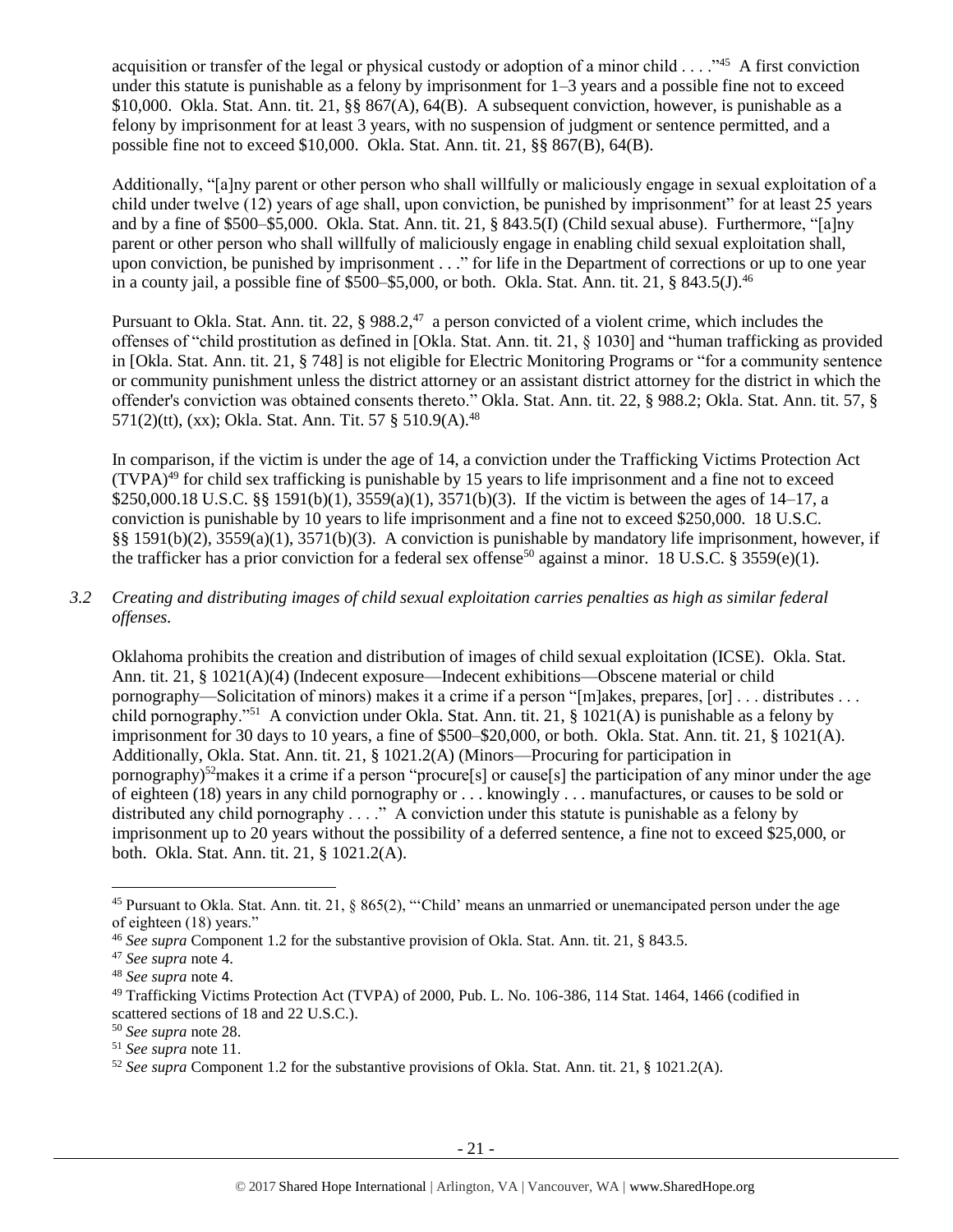Similarly, Okla. Stat. Ann. tit. 21, § 1040.8(A) (Publication, distribution or participation in preparation of obscene material or child pornography—Unsolicited mailings) provides,

No person shall knowingly photograph, act in, pose for, model for, print, sell, offer for sale, give away, exhibit, publish, offer to publish, or otherwise distribute, display, or exhibit any book, magazine, story, pamphlet, paper, writing, card, advertisement, circular, print, picture, photograph, motion picture film, electronic video game or recording, image, cast, slide, figure, instrument, statue, drawing, presentation, or other article which is obscene material or child pornography, as defined in Section 1024.1 of this title . . . .

A conviction under this offense for distributing  $ICSE^{53}$  is punishable as a felony by imprisonment up to 20 years, a fine of not less than \$10,000, or both. Okla. Stat. Ann. tit. 21, § 1040.8(C).

A person who is a parent, guardian, or has custody of a child under the age of 18, may also be prosecuted under Okla. Stat. Ann. tit. 21, § 1021.3(A) (Guardians—Parents—Custodians—Consent to participation of minors in child pornography) if the person "knowingly permits or consents to the participation of a minor in any child pornography . . . ." A conviction under this statute is punishable as a felony by imprisonment up to 20 years, a fine not to exceed \$25,000, or both, and is not eligible for a deferred sentence. Okla. Stat. Ann. tit. 21,  $$1021.3(A).$ 

Pursuant to Okla. Stat. Ann. tit. 22, § 988.2,<sup>54</sup> a person convicted of a violent crime, which includes the offenses of "child pornography or aggravated child pornography as defined in [Okla. Stat. Ann. tit. 21, §§ 1021.2, 1021.3, 1024.1 or 1040.12a]" is not eligible for Electric Monitoring Programs or "for a community sentence or community punishment unless the district attorney or an assistant district attorney for the district in which the offender's conviction was obtained consents thereto." Okla. Stat. Ann. tit. 22, § 988.2; Okla. Stat. Ann. tit. 57, § 571(2)(ss); Okla. Stat. Ann. Tit. 57 § 510.9(A).<sup>55</sup>

In comparison, if the victim is under the age of 14, a conviction under the TVPA for child sex trafficking is punishable by 15 years to life imprisonment and a fine not to exceed \$250,000. 18 U.S.C. §§ 1591(b)(1),  $3559(a)(1)$ ,  $3571(b)(3)$ . If the victim is between the ages of  $14-17$ , a conviction is punishable by 10 years to life imprisonment and a fine not to exceed \$250,000. 18 U.S.C. §§ 1591(b)(2), 3559(a)(1), 3571(b)(3). A conviction is punishable by mandatory life imprisonment, however, if the trafficker has a prior conviction for a federal sex offense<sup>56</sup> against a minor. 18 U.S.C. § 3559 $(e)(1)$ . Additionally, a federal conviction for distribution of ICSE<sup>57</sup> is generally punishable by imprisonment for  $5-20$  years and a fine not to exceed

 $\overline{\phantom{a}}$ 

<sup>53</sup> *See supra* note [11.](#page-3-0)

<sup>54</sup> *See supra* note [4.](#page-1-0)

<sup>55</sup> *See supra* note [4](#page-1-0).

<sup>56</sup> *See supra* note [28.](#page-13-0)

 $57\,18$  U.S.C. §§ 2252(a)(1), (a)(2), (a)(3) (Certain activities relating to material involving the sexual exploitation of minors),  $2252A(a)(2)$ ,  $(a)(3)$  (Certain activities relating to material constituting or containing child pornography), 1466A(a) (Obscene visual representations of the sexual abuse of children).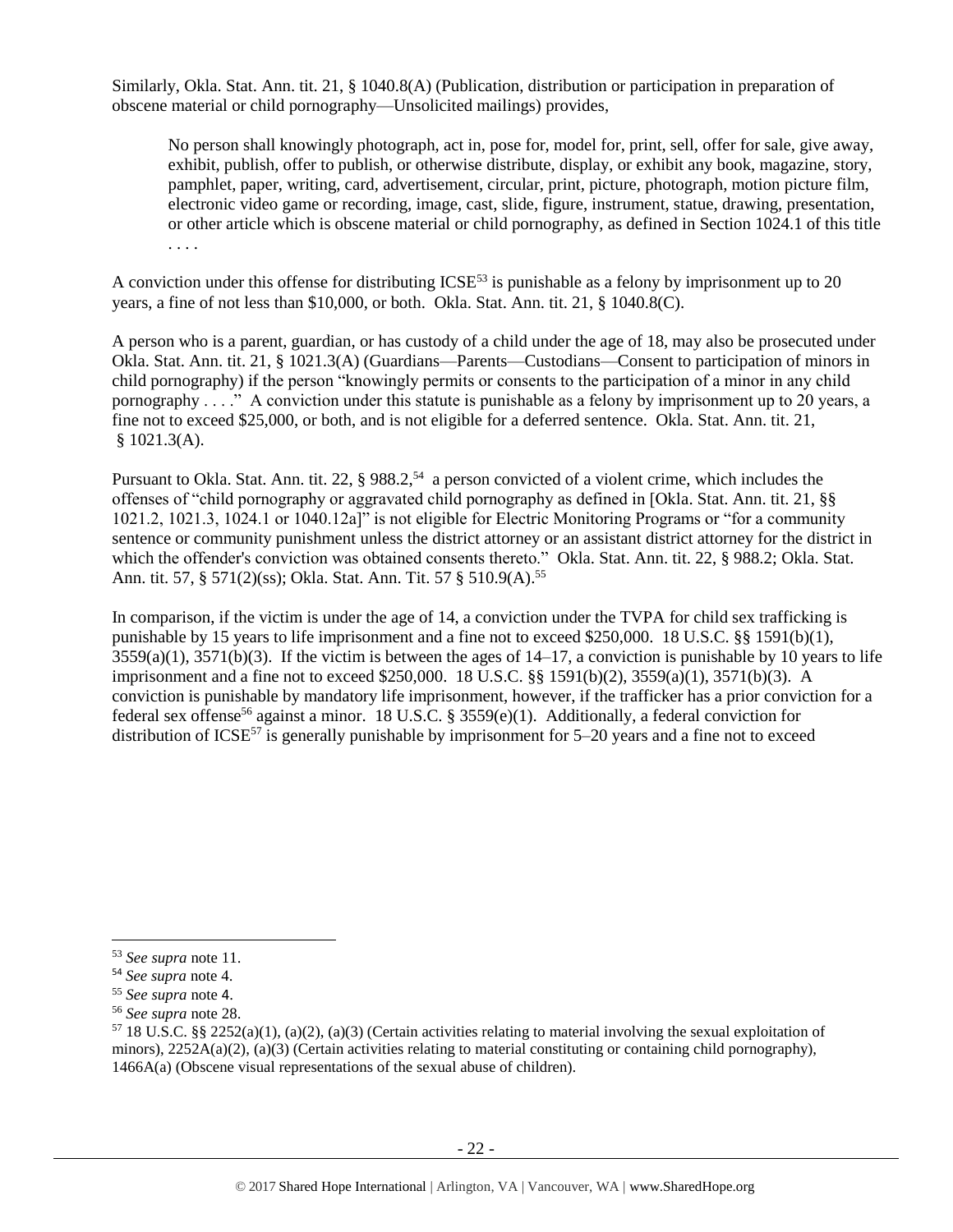\$250,000.<sup>58</sup> Subsequent convictions, however, are punishable by imprisonment up to 40 years and a fine not to exceed \$250,000.<sup>59</sup>

*3.3 Using the Internet or electronic communications to lure, entice, recruit or sell commercial sex acts with a minor is a separate crime or results in an enhanced penalty for traffickers.*

Although not expressly commercial, Okla. Stat. Ann. tit. 21, § 1040.13a(A), (B) (Facilitating, encouraging, offering or soliciting sexual conduct or engaging in sexual communication with a minor or person believed to be a minor) makes it illegal for a person to use the Internet or electronic communications to "facilitate, encourage, offer or solicit sexual conduct with a minor." Specifically, Okla. Stat. Ann. tit. 21, § 1040.13a(A), (B) states,

A. It is unlawful for any person to facilitate, encourage, offer or solicit sexual conduct with a minor, or other individual the person believes to be a minor, by use of any technology, or to engage in any communication for sexual or prurient interest with any minor, or other individual the person believes to be a minor, by use of any technology<sup>60</sup>....

B. A person is guilty of violating the provisions of this section if the person knowingly transmits any prohibited communication by use of any technology defined herein, or knowingly prints, publishes or reproduces by use of any technology described herein any prohibited communication, or knowingly buys, sells, receives, exchanges, or disseminates any prohibited communication or any information, notice, statement, website, or advertisement for communication with a minor or access to any name, telephone number, cell phone number, e-mail address, Internet address, text message address, place of residence, physical characteristics or other descriptive or identifying information of a minor, or other individual the person believes to be a minor.

A conviction under this statute is punishable as a felony by imprisonment up to 10 years, a fine not to exceed \$10,000, or both. Okla. Stat. Ann. tit. 21, § 1040.13a(D).

Additionally, Okla. Stat. Ann. tit. 21, § 1123(A)(1) (Lewd or indecent proposals or acts as to child under 16) prohibits a person from making "any oral, written or electronically or computer-generated lewd or indecent proposal to any child under sixteen (16) years of age." A first conviction<sup>61</sup> under this statute is punishable as a felony by imprisonment for 3–20 years and a possible fine not to exceed \$10,000. Okla. Stat. Ann. tit. 21, §§ 1123(A), 64(B). If the victim is under the age of 12, however, a first conviction is punishable as a felony by imprisonment for at least 25 years and a possible fine not to exceed \$10,000. Okla. Stat. Ann. tit. 21, §§ 1123(A), 64(B). Second convictions are punishable by the same penalties, but the offender "shall not be eligible for probation, suspended or deferred sentence." Okla. Stat. Ann. tit. 21, § 1123(A). In addition to not being eligible for probation, suspension or a deferred sentence, third and subsequent convictions are punishable as a felony by imprisonment for life or life without the possibility of parole and a possible fine not to exceed

<sup>60</sup> *See supra* note [14.](#page-5-0) 

 $\overline{a}$ 

<sup>61</sup> *See supra* note [15.](#page-7-1) 

<sup>58</sup> 18 U.S.C. §§ 2252(b) (stating that a conviction under subsection (a)(1), (a)(2), or (a)(3) is punishable by imprisonment for 5–20 years and a fine), 2252A(b)(1) (a conviction is punishable by imprisonment for 5–20 years and a fine), 1466A(a), (b) (stating that a conviction under subsection (a) is "subject to the penalties provided in section 2252A(b)(1)," imprisonment for 5–20 years and a fine, while a conviction under subsection (b) is "subject to the penalties provided in section 2252A(b)(2)," imprisonment up to 10 years, a fine, or both); *see also* 18 U.S.C. §§  $3559(a)(1)$  (classifying all of the above listed offenses as felonies),  $3571(b)(3)$  (providing a fine up to \$250,000 for any felony conviction).

<sup>&</sup>lt;sup>59</sup> 18 U.S.C. §§ 2252(b) (stating if a person has a prior conviction under subsection (a)(1), (a)(2), or (a)(3) or a list of other statutes, a conviction is punishable by a fine and imprisonment for  $15-40$  years),  $2252A(b)(1)$  (stating if a person has a prior conviction under subsection (a)(2), (a)(3), or a list of other statutes, a conviction is punishable by a fine and imprisonment for 15–40 years),  $1466A(a)$ , (b) (stating that the penalty scheme for section 2252A(b) applies); *see also* 18 U.S.C. §§ 3559(a)(1) (classifying all of the above listed offenses as felonies), 3571(b)(3) (providing a fine up to \$250,000 for any felony conviction).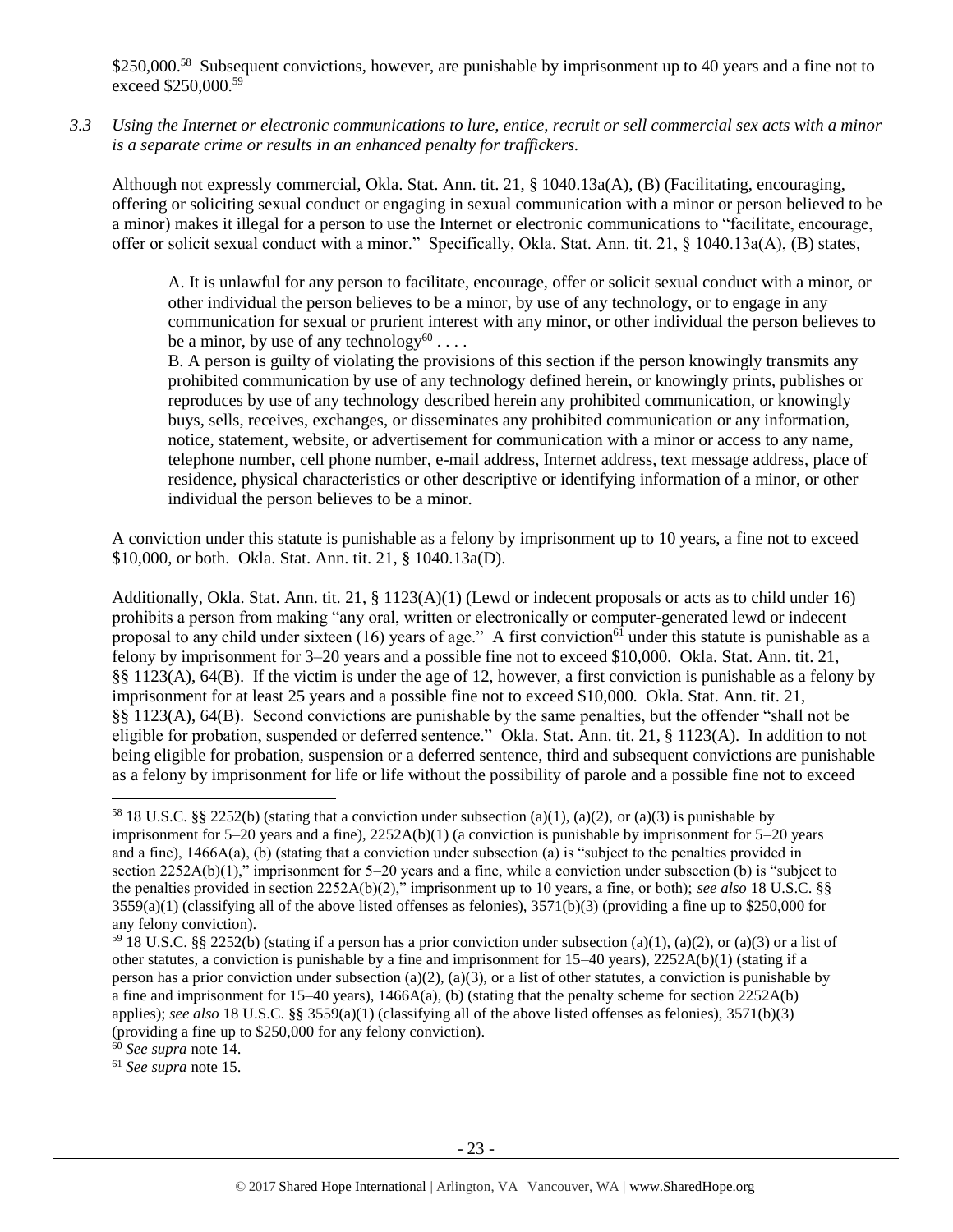\$10,000. Okla. Stat. Ann. tit. 21, §§ 1123(A), 64(B). Additionally, a conviction under this statute by a person who has two prior convictions for any violation or attempted violation of Okla. Stat. Ann. tit. 21, § 1114(A) (Rape in the first degree—Second degree), § 888 (Forcible sodomy), or § 843.5 (Child sexual abuse) is punishable as a felony by imprisonment for life or life without the possibility of parole and a possible fine not to exceed \$10,000. Okla. Stat. Ann. tit. 21, §§ 1123(A), 64(B).

# *3.4 Financial penalties for traffickers, including asset forfeiture, are sufficiently high.*

Traffickers convicted under Okla. Stat. Ann. tit. 21, § 748(B) (Human trafficking) or Oklahoma's CSEC laws are subject to fines ranging from \$2,500–\$250,000. A trafficker convicted under Okla. Stat. Ann. tit. 21, § 748(B) (Human trafficking), if the victim is under the age of 18, is subject to a possible fine not to exceed \$250,000. Okla. Stat. Ann. tit.21, § 748(C). Pursuant to Okla. Stat. Ann. tit. 21, § 1031(C) (Punishment for violations), a conviction under Okla. Stat. Ann. tit. 21, § 1029(B) (Engaging in prostitution, etc.) is punishable by a fine not to exceed \$5,000 for a first conviction, \$10,000 for a second conviction, or \$15,000 for third and subsequent convictions.

Although traffickers convicted under Okla. Stat. Ann. tit. 21, § 1087(A) (Child under 18 years of age— Procuring for prostitution, lewdness or other indecent act—Punishment) are not expressly required to pay a fine, they are subject to a possible fine not to exceed \$10,000 pursuant to Okla. Stat. Ann. tit. 21, § 64(B). Additionally, traffickers convicted under Okla. Stat. Ann. tit. 21, § 1088(A) (Child under 18 years of age—Inducing, keeping, detaining or restraining for prostitution—Punishment) are subject to a fine of \$5,000– \$25,000. Okla. Stat. Ann. tit. 21, § 1088(B)(1).

Additionally, the court shall require a convicted trafficker to make restitution. Specifically, Okla. Stat. Ann. tit. 21, § 748(C) (Human trafficking) provides, "The court shall also order the defendant to pay restitution<sup>62</sup> to the victim<sup>63</sup> as provided in Section 991f [Restitution] of Title 22 [Criminal procedure] of the Oklahoma Statutes." Additionally, traffickers who are convicted of other crimes that cause injury to the victim are also required to make restitution under Okla. Stat. Ann. tit. 22, § 991f(C)(1) (Restitution).

Although Okla. Stat. Ann. tit. 21, § 68 (Conviction does not work forfeiture) prohibits asset forfeiture unless it "is expressly imposed by law," Okla. Stat. Ann. tit. 21, § 1738(A)(1) (Seizure and forfeiture proceedings— Vehicles, airplanes, vessels, etc. used in attempt or commission of certain crimes) authorizes equipment and vehicle forfeiture for violations of Okla. Stat. Ann. tit.21, § 748 (Human trafficking) or § 1029 (Engaging in prostitution, etc.). Additionally, Okla. Stat. Ann. tit. 21, § 1738(B)(10)–(12) states,

In addition to the property described in subsection A of this section, the following property is also subject to forfeiture pursuant to this section:

10. All conveyances, including aircraft, vehicles or vessels, monies, coins and currency, or other instrumentality used or intended to be used, in any manner or part, to commit a violation of paragraph 1 of subsection A of Section 1021 [Indecent exposure—Indecent exhibitions—Obscene material or child pornography—Solicitation of minors] of this title, where the victim of the crime is a minor child, . . . Section 1021.2 [Minors—Procuring for participation in pornography] of this title . . . ;

11. All conveyances, including aircraft, vehicles or vessels, monies, coins and currency, or other instrumentality used in any manner or part, to commit any violation of the provisions set forth in Section 748 [Human trafficking] of this title; and

 $\overline{a}$ 

. . . .

<sup>62</sup> *See supra* note [34.](#page-15-0) 

<sup>63</sup> *See supra* note [35.](#page-15-1)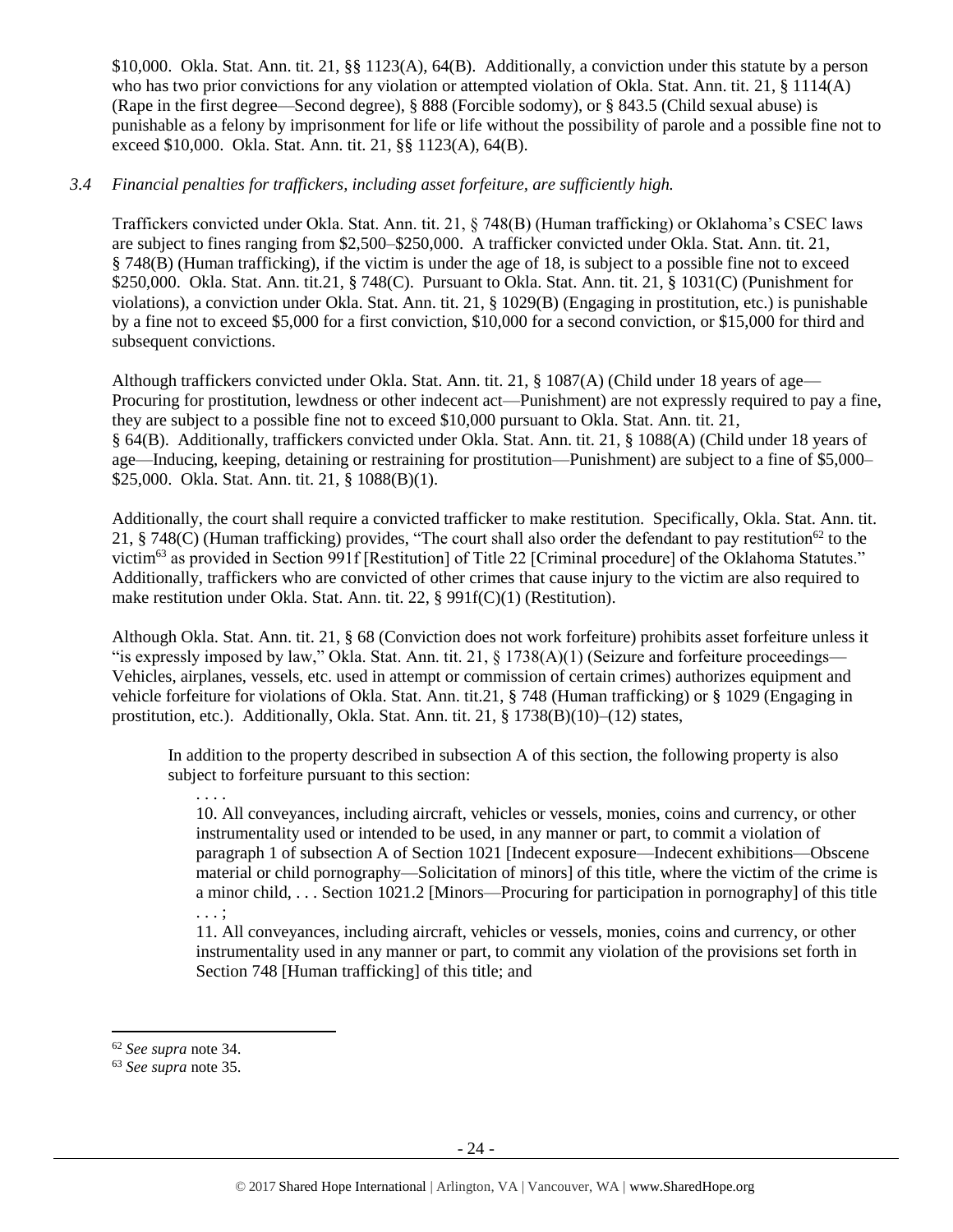12. Any and all property used in any manner or part to facilitate, participate or further the commission of a human trafficking offense in violation of Section 748 of this title, and all property, including monies, real estate, or any other tangible assets or property of or derived from or used by a prostitute, pimp or panderer in any manner or part to facilitate, participate or further the commission of any prostitution offense in violation of Sections 1028 [Setting up or operating place of prostitution], 1029 [Engaging in prostitution, etc.] or 1030 [Definitions] of this title; provided, however, any monies, real estate or any other tangible asset or property of a customer or anyone merely procuring the services of a prostitute shall not be included.

Forfeiture actions under this section are discretionary and civil in nature. "Forfeiture actions under this section may be brought by the district attorney in the proper county of venue as petitioner." Okla. Stat. Ann. tit. 21, § 1738(C). Procedure governing forfeiture proceedings and the disposition of property forfeited are detailed in Okla. Stat. Ann. tit. 21, § 1738.

Lastly, Okla. Stat. Ann. tit. 21, § 1040.54(A) (Seizure and forfeiture of equipment used in certain offenses relating to obscene material or child pornography) authorizes asset forfeiture for "any equipment which is used, or intended for use in the preparing, photographing, printing, selling, exhibiting, publishing, distributing, displaying, advertising, filming, copying, recording, or mailing of . . . child pornography, as defined in subsection A of Section 1024.1 [Definitions] of this title."

# *3.5 Convicted traffickers are required to register as sex offenders.*

Pursuant to Oklahoma's Sex Offenders Registration Act,<sup>64</sup> Okla. Stat. Ann. tit. 57, § 582(A) (Persons and crimes to which act applies) states that a person "residing, working or attending school within the State of Oklahoma" with any of the following convictions or a conviction of an attempt to commit the following crimes must register as a sex offender: Okla. Stat. Ann. tit. 21, § 748 (Human trafficking) "if the offense involved human trafficking for commercial sex", tit. 21, § 1021.2(A) (Minors—Procuring for participation in pornography), tit. 21, § 1021.3(A) (Guardians—Parents—Custodians—Consent to participation of minors in child pornography), tit. 21, § 1024.2 (Purchase, procurement or possession of child pornography), tit. 21, § 1029 (Engaging in prostitution, etc.) "if the offense involved child prostitution", tit. 21, § 1040.8 (Publication, distribution or participation in preparation of obscene material or child pornography—Unsolicited mailings) "if the offense involved child pornography", § 1040.12a(A) (Aggravated possession of child pornography— Penalties—Definitions), tit. 21, § 1040.13a (Facilitating, encouraging, offering or soliciting sexual conduct or engaging in sexual communication with a minor or person believed to be a minor), tit. 21, § 1087 (Child under 18 years of age—Procuring for prostitution, lewdness or other indecent act—Punishment), or tit. 21, § 1088 (Child under 18 years of age—Inducing, keeping, detaining or restraining for prostitution—Punishment). Additionally, traffickers "currently serving a sentence or any form of probation or parole for a crime or an attempt to commit a crime provided for in Section 843.5 [Child sexual abuse] of Title 21 of the Oklahoma Statutes if the offense involved sexual abuse or sexual exploitation as those terms are defined in Section 1-1-105 of Title 10A of the Oklahoma Statutes" are required to register as sex offenders. Okla. Stat. Ann. tit. 57, § 582(A).

Okla. Stat. Ann. tit. 57, § 582(A) does not require traffickers convicted under Okla. Stat. Ann. tit. 21, § 1028 (Setting up or operating place of prostitution) to register as sex offenders.

 $\overline{\phantom{a}}$ 

<sup>64</sup> Okla. Stat. Ann. tit. 57, §§ 581–590.2.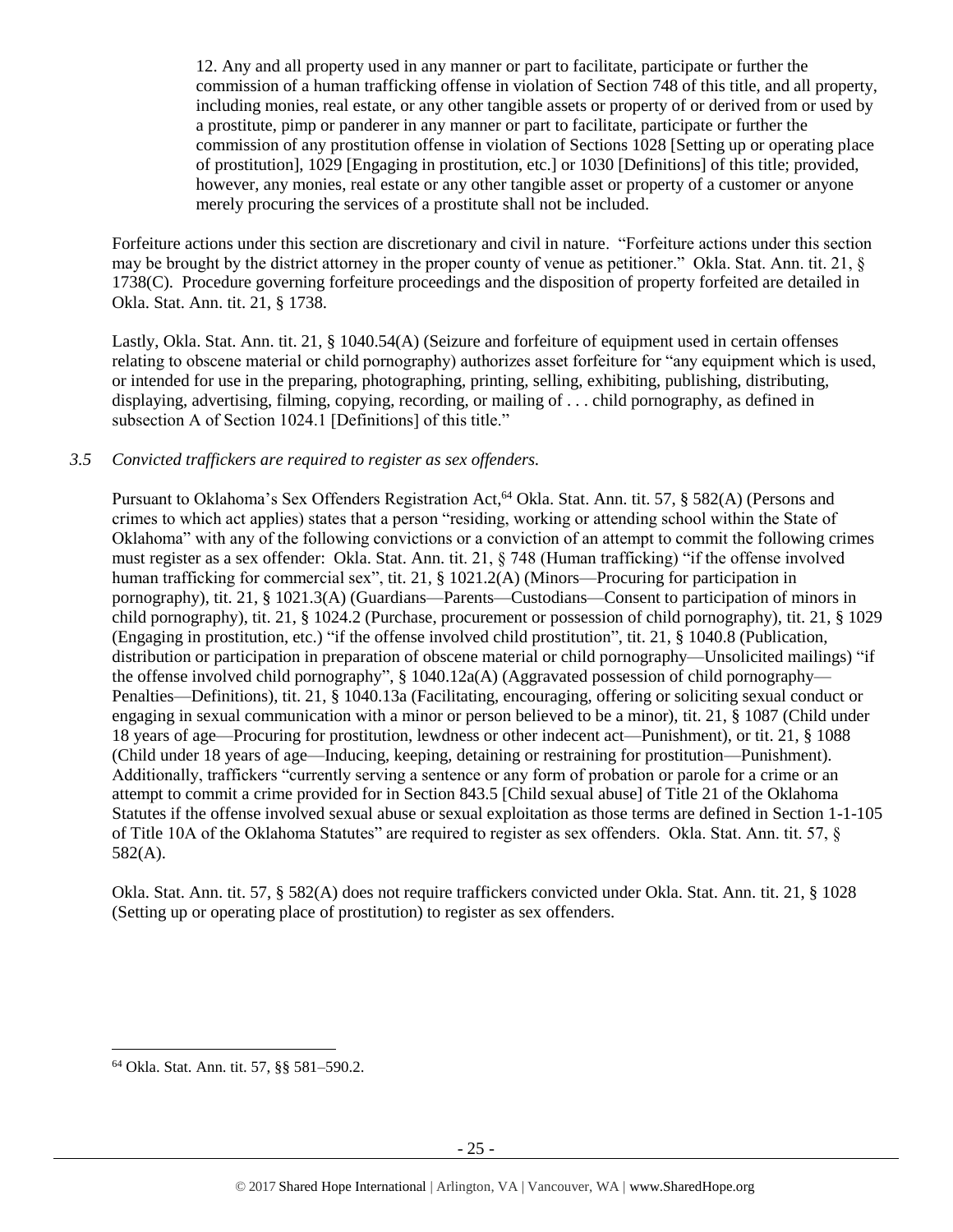*3.6 Laws relating to termination of parental rights include sex trafficking or commercial sexual exploitation of children (CSEC) offenses as grounds for termination in order to prevent traffickers from exploiting their parental rights as a form of control.* 

A conviction under Okla. Stat. Ann. tit. 21, § 748 (Human trafficking) is not included as a ground for terminating parental rights under Okla. Stat. Ann. tit. 10A, § 1-4-904(B)(8) (Termination of parental rights in certain situations). Instead, Okla. Stat. Ann. tit. 10A, § 1-4-904(B) provides,

The court may terminate the rights of a parent to a child based upon the following legal grounds:

. . . . 8. A finding that the parent has been convicted in a court of competent jurisdiction in any state of any of the following acts:

- a. permitting a child to participate in pornography,
- b. rape, or rape by instrumentation,
- c. lewd molestation of a child under sixteen (16) years of age,
- d. child abuse<sup>65</sup> or neglect,
- e. enabling child abuse or neglect,

9. A finding that the parent has abused or neglected the child or a sibling of the child or failed to protect the child or a sibling of the child from abuse or neglect that is heinous or shocking; 10. A finding that the parent has previously abused or neglected the child or a sibling of the child or failed to protect the child or a sibling of the child from abuse or neglect and the child or a sibling of

the child has been subjected to subsequent abuse;

11. A finding that the child was conceived as a result of rape perpetrated by the parent whose rights are sought to be terminated;

12. A finding that the parent whose rights are sought to be terminated is incarcerated, and the continuation of parental rights would result in harm to the child based on consideration of . . . [several listed] factors . . . .

. . . .

. . . .

 $\overline{\phantom{a}}$ 

<sup>65</sup> *See infra* Component 5.5 for the definition of "abuse."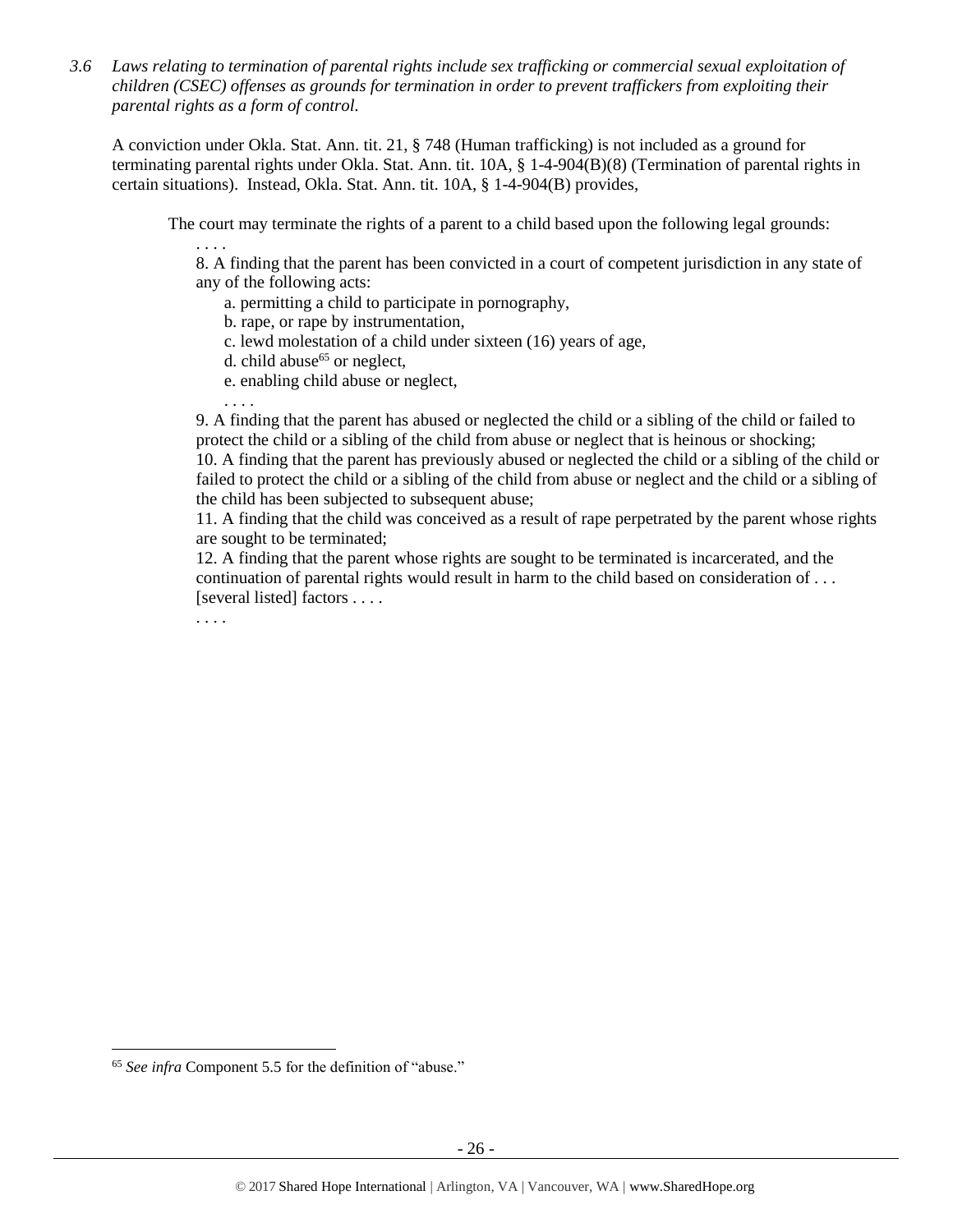#### **FRAMEWORK ISSUE 4: CRIMINAL PROVISIONS FOR FACILITATORS**

#### *Legal Components:*

- *4.1 The acts of assisting, enabling, or financially benefitting from child sex trafficking are included as criminal offenses in the state sex trafficking statute.*
- *4.2 Financial penalties, including asset forfeiture laws, are in place for those who benefit financially from or aid and assist in committing domestic minor sex trafficking.*
- *4.3 Promoting and selling child sex tourism is illegal.*
- *4.4 Promoting and selling images of child sexual exploitation carries penalties as high as similar federal offenses. \_\_\_\_\_\_\_\_\_\_\_\_\_\_\_\_\_\_\_\_\_\_\_\_\_\_\_\_\_\_\_\_\_\_\_\_\_\_\_\_\_\_\_\_\_\_\_\_\_\_\_\_\_\_\_\_\_\_\_\_\_\_\_\_\_\_\_\_\_\_\_\_\_\_\_\_\_\_\_\_\_\_\_\_\_\_\_\_\_\_\_\_\_\_*

# *Legal Analysis:*

*4.1 The acts of assisting, enabling, or financially benefitting from child sex trafficking are included as criminal offenses in the state sex trafficking statute.*

Oklahoma's state human trafficking law applies to facilitators who benefit financially from sex trafficking, as well as to facilitators who assist or enable trafficking by harboring or transporting a victim of human trafficking. Okla. Stat. Ann. tit. 21, § 748(A)(6)(c) (Human trafficking)<sup>66</sup> states that "human trafficking for commercial sex" means "benefiting, financially or by receiving anything of value, from participating in a venture that has engaged in an act of trafficking for commercial sex." Additionally, "human trafficking for commercial sex" applies to a facilitator who harbors or transports "by any means, a minor for purposes of engaging the minor in a commercial sex act." Okla. Stat. Ann. tit. 21, § 748(A)(6)(b). If the victim is a minor under the age of 18, a conviction for "human trafficking for commercial sex" is punishable as a felony by imprisonment for at least 15 years or for life, a fine not to exceed \$250,000, or both. Okla. Stat. Ann. tit.21, § 748(C).

Several of Oklahoma's CSEC laws may also be used to prosecute facilitators. Facilitators may be convicted under Okla. Stat. Ann. tit. 21, § 1029(A)(4) (Engaging in prostitution, etc.)<sup>67</sup> for aiding or abetting the acts set out in tit. 21, § 1029(A)(1)–(3). If the victim is under the age of 18, a conviction is punishable as a felony by imprisonment up to 10 years and a fine not to exceed \$5,000 for a first conviction, \$10,000 for a second conviction, or \$15,000 for third and subsequent convictions. Okla. Stat. Ann. tit. 21, §§ 1029(B), 1031(C).

Pursuant to Okla. Stat. Ann. tit. 22, § 988.2,<sup>68</sup> a person convicted of a violent crime, which includes the offenses of "child prostitution as defined in [Okla. Stat. Ann. tit. 21, § 1030] and "human trafficking as provided in [Okla. Stat. Ann. tit. 21, § 748] is not eligible for Electric Monitoring Programs or "for a community sentence or community punishment unless the district attorney or an assistant district attorney for the district in which the offender's conviction was obtained consents thereto." Okla. Stat. Ann. tit. 22, § 988.2; Okla. Stat. Ann. tit. 57, § 571(2)(tt), (xx); Okla. Stat. Ann. Tit. 57 § 510.9(A).<sup>69</sup>

Facilitators may also be prosecuted under either Okla. Stat. Ann. tit. 21, § 1087(B)(2) (Child under 18 years of age—Procuring for prostitution, lewdness or other indecent act—Punishment) or tit. 21, § 1088(B)(2) (Child under 18 years of age—Inducing, keeping, detaining or restraining for prostitution— Punishment).<sup>70</sup> An offender's first conviction under either of these statutes is punishable as a misdemeanor by 6

l

<sup>66</sup> *See supra* Component 1.1 for the substantive provisions of Okla. Stat. Ann. tit. 21, § 748(A)(6)(c).

<sup>67</sup> *See supra* Component 1.2 for the substantive provisions of Okla. Stat. Ann. tit. 21, § 1029.

<sup>68</sup> *See supra* note [4.](#page-1-0)

<sup>69</sup> *See supra* note [4](#page-1-0).

<sup>70</sup> *See supra* Component 1.2 for the substantive provisions of Okla. Stat. Ann. tit. 21, §§ 1087(B)(2), 1088(B)(2).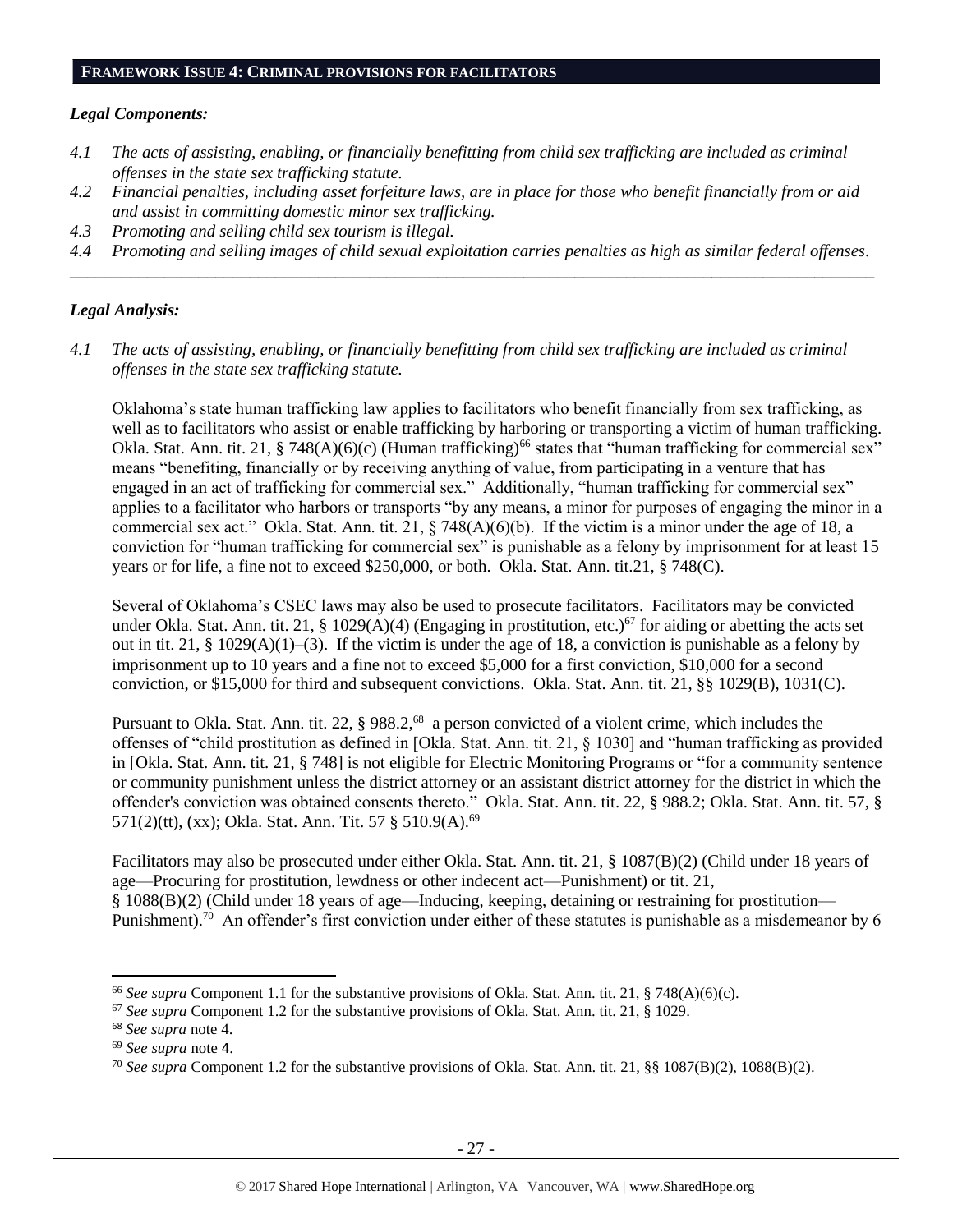months to 1 year imprisonment and a fine not to exceed \$5,000,<sup>71</sup> while subsequent convictions are punishable as felonies by imprisonment for 1–10 years, a fine of \$5,000–\$25,000. Okla. Stat. Ann. tit.21, §§ 1087(B)(2), 1088(B)(2).

*4.2 Financial penalties, including asset forfeiture laws, are in place for those who benefit financially from or aid and assist in committing domestic minor sex trafficking.*

Facilitators convicted under Oklahoma's laws relating to human trafficking and the commercial sexual exploitation of children are subject to fines ranging from \$500–\$25,000. A facilitator convicted under Okla. Stat. Ann. tit. 21, § 748(B) (Human trafficking), if the victim is under the age of 18, is subject to a possible fine not to exceed \$250,000. Okla. Stat. Ann. tit. 21, § 748(C). Pursuant to Okla. Stat. Ann. tit. 21, § 1031(C) (Punishment for violations), a conviction under Okla. Stat. Ann. tit. 21, § 1029(A)(4), (B) (Engaging in prostitution, etc.) is punishable by a fine not to exceed \$5,000 for a first conviction, \$10,000 for a second conviction, or \$15,000 for third and subsequent convictions.

Facilitators convicted under either Okla. Stat. Ann. tit. 21, § 1087(B)(2) or § 1088(B)(2) are subject to a possible fine of \$500–\$5,000 for a first conviction, and a possible fine of \$5,000–\$25,000for a subsequent conviction.

Additionally, facilitators are subject to mandatory orders of restitution for human trafficking offenses. Okla. Stat. Ann. tit. 21, § 748(C) (Human trafficking) states, "The court shall also order the defendant to pay restitution<sup>72</sup> to the victim<sup>73</sup> as provided in Section 991f [Restitution] of Title 22 [Criminal procedure] of the Oklahoma Statutes." Facilitators convicted of other crimes that caused injury to the victim, shall be subject to make restitution under Okla. Stat. Ann. tit. 22, § 991f(C)(1) (Restitution).<sup>74</sup>

Although Okla. Stat. Ann. tit. 21, § 68 (Conviction does not work forfeiture) prohibits asset forfeiture unless it "is expressly imposed by law," Okla. Stat. Ann. tit. 21,  $\S$  1738(A)(1) (Seizure and forfeiture proceedings— Vehicles, airplanes, vessels, etc. used in attempt or commission of certain crimes) authorizes the forfeiture of assets "used in any manner to facilitate or participate in the commission of any human trafficking offense in violation of" Okla. Stat. Ann. tit. 21, § 748 (Human trafficking) or tit. 21, § 1029 (Engaging in prostitution, etc.). Additionally, Okla. Stat. Ann. tit. 21, § 1738(B)(10)–(12) states,

In addition to the property described in subsection A of this section, the following property is also subject to forfeiture pursuant to this section:

10. All conveyances, including aircraft, vehicles or vessels, monies, coins and currency, or other instrumentality used or intended to be used, in any manner or part, to commit a violation of paragraph 1 of subsection A of Section 1021 [Indecent exposure—Indecent exhibitions—Obscene material or child pornography—Solicitation of minors] of this title, where the victim of the crime is a minor child, . . . Section 1021.2 [Minors—Procuring for participation in pornography] of this title . . . ;

11. All conveyances, including aircraft, vehicles or vessels, monies, coins and currency, or other instrumentality used in any manner or part, to commit any violation of the provisions set forth in Section 748 [Human trafficking] of this title; and

12. Any and all property used in any manner or part to facilitate, participate or further the commission of a human trafficking offense in violation of Section 748 of this title, and all property, including monies, real estate, or any other tangible assets or property of or derived from or used by

 $\overline{\phantom{a}}$ 

. . . .

<sup>&</sup>lt;sup>71</sup> Okla. Stat. Ann. tit. 21, § 1087(B)(2) also has a mandatory minimum fine of \$500.

<sup>72</sup> *See supra* note [34.](#page-15-0) 

<sup>73</sup> *See supra* note [35.](#page-15-1) 

<sup>74</sup> *See supra* Component 2.8 for the substantive provisions of Okla. Stat. Ann. tit. 22, § 991f(C)(1).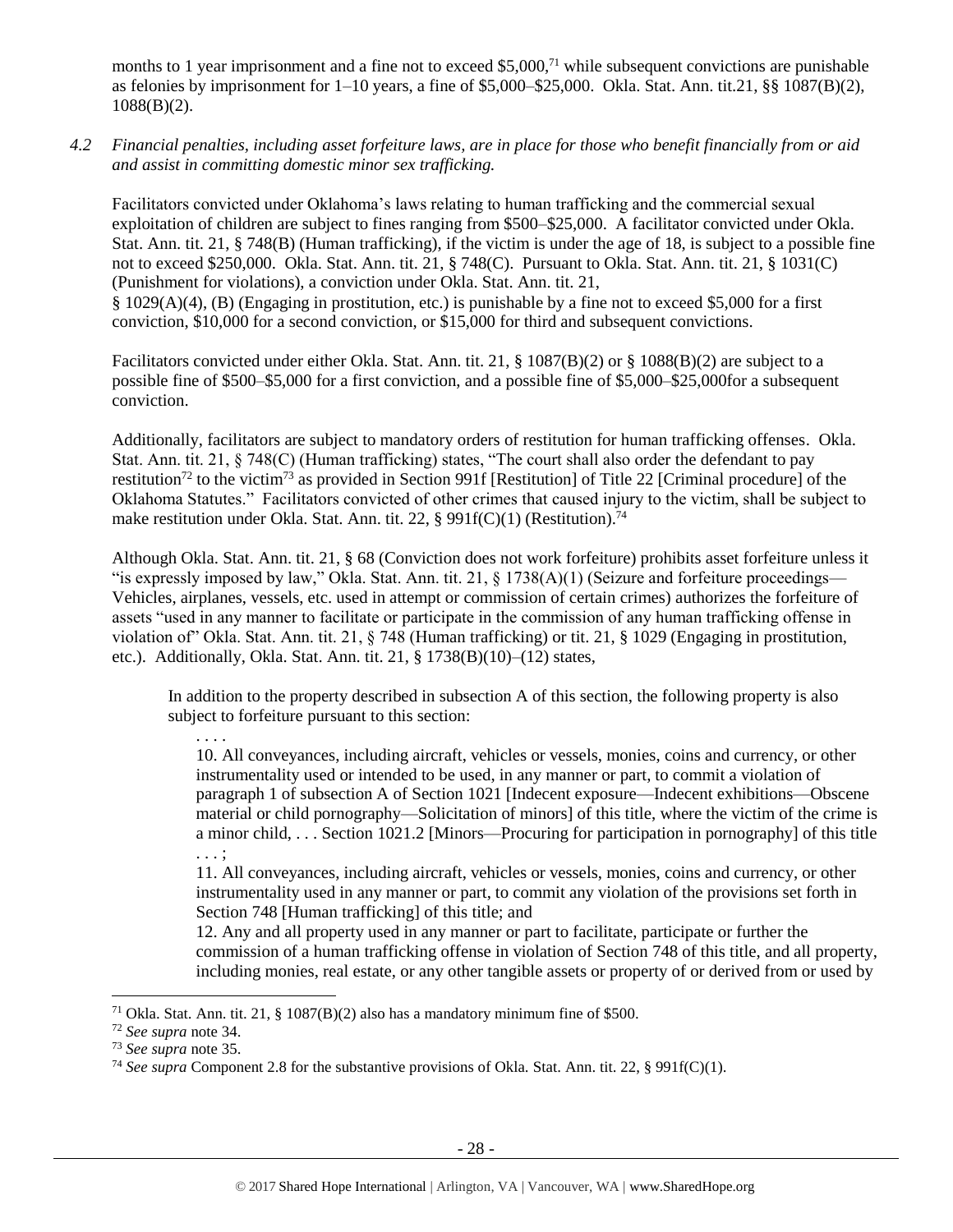a prostitute, pimp or panderer in any manner or part to facilitate, participate or further the commission of any prostitution offense in violation of Sections 1028 [Setting up or operating place of prostitution], 1029 [Engaging in prostitution, etc.] or 1030 [Definitions] of this title; provided, however, any monies, real estate or any other tangible asset or property of a customer or anyone merely procuring the services of a prostitute shall not be included.

Forfeiture actions under this section are discretionary and civil in nature. "Forfeiture actions under this section may be brought by the district attorney in the proper county of venue as petitioner." Okla. Stat. Ann. tit. 21, § 1738(C). Procedure governing forfeiture proceedings and the disposition of property forfeited are detailed in Okla. Stat. Ann. tit. 21, § 1738.

Additionally, Okla. Stat. Ann. tit. 21, § 1040.54(A) (Seizure and forfeiture of equipment used in certain offenses relating to obscene material or child pornography) authorizes asset forfeiture for "any equipment which is used, or intended for use in the preparing, photographing, printing, selling, exhibiting, publishing, distributing, displaying, advertising, filming, copying, recording, or mailing of . . . child pornography, as defined in subsection A of Section 1024.1 [Definitions] of this title."

*4.3 Promoting and selling child sex tourism is illegal.*

Oklahoma has no law specifically addressing sex tourism.

- 4.3.1 Recommendation: Enact a law that prohibits selling or offering to sell travel services that include or facilitate travel for the purpose of engaging in commercial sexual exploitation of a minor or prostitution of a minor, if sale or travel occurs in Oklahoma.
- *4.4 Promoting and selling images of child sexual exploitation carries penalties as high as similar federal offenses.*

Okla. Stat. Ann. tit. 21, § 1021.2(A) (Minors—Procuring for participation in pornography) prohibits a person from knowingly selling or distributing images of child sexual exploitation (ICSE).<sup>75</sup> A conviction under this statute is punishable by imprisonment up to 20 years, a fine not to exceed \$25,000, or both. Okla. Stat. Ann. tit. 21, § 1021.2(A). Additionally, "Persons convicted under this section shall not be eligible for a deferred sentence." Okla. Stat. Ann. tit. 21, § 1021.2(A).

Pursuant to Okla. Stat. Ann. tit. 22, § 988.2,<sup>76</sup> a person convicted of a violent crime, which includes the offenses of "child pornography or aggravated child pornography as defined in [Okla. Stat. Ann. tit. 21, §§ 1021.2, 1021.3, 1024.1 or 1040.12a]" is not eligible for Electric Monitoring Programs or "for a community sentence or community punishment unless the district attorney or an assistant district attorney for the district in which the offender's conviction was obtained consents thereto." Okla. Stat. Ann. tit. 22, § 988.2; Okla. Stat. Ann. tit. 57, § 571(2)(ss); Okla. Stat. Ann. Tit. 57 § 510.9(A).<sup>77</sup>

Additionally, a facilitator who advertises ICSE may be convicted under Okla. Stat. Ann. tit. 21, § 1040.8(A) (Publication, distribution or participation in preparation of obscene material or child pornography—Unsolicited mailings), which states in part,

No person shall knowingly photograph, act in, pose for, model for, print, sell, offer for sale, give away, exhibit, publish, offer to publish, or otherwise distribute, display, or exhibit any book, magazine, story, pamphlet, paper, writing, card, advertisement, circular, print, picture, photograph, motion picture film, electronic video game or recording, image, cast, slide, figure, instrument, statue, drawing, presentation, or other article which is obscene material or child pornography . . . .

l

<sup>75</sup> *See supra* note [11.](#page-3-0) 

<sup>76</sup> *See supra* note [4.](#page-1-0)

<sup>77</sup> *See supra* note [4](#page-1-0)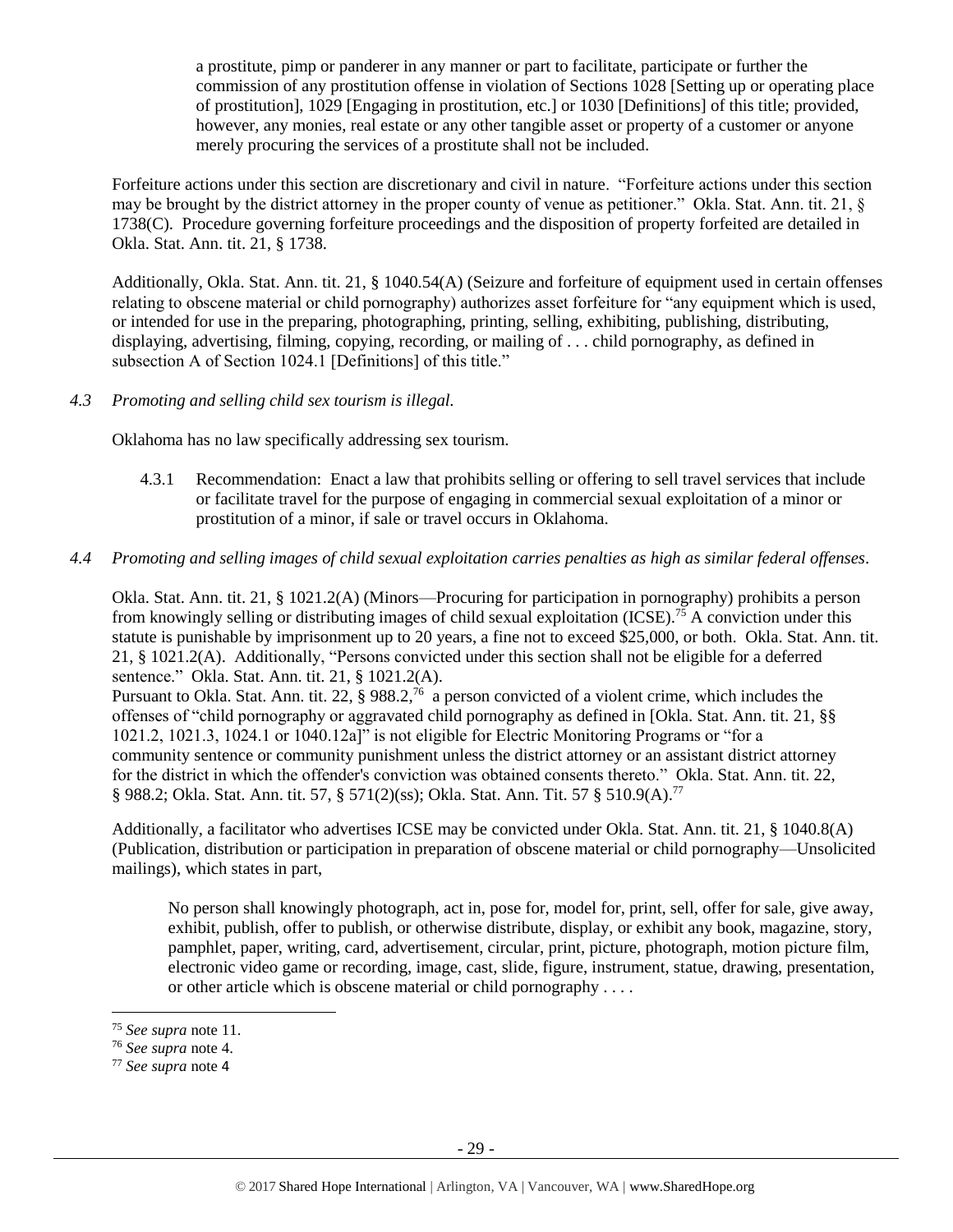A conviction under this statute for advertising or promoting ICSE is punishable as a felony by imprisonment up to 20 years, a fine not less than \$10,000, or both. Okla. Stat. Ann. tit. 21, § 1040.8(C). In addition, a person that "possesses one hundred (100) or more separate materials depicting child pornography shall be, upon conviction, guilty of aggravated possession of child pornography," in violation of Okla. Stat. Ann. tit. 21, § 1040.12a(A) (Aggravated possession of child pornography—Penalties—Definitions). A conviction under Okla. Stat. Ann. tit. 21, § 1040.12a(A) is punishable as a felony by imprisonment up to life and a fine not to exceed \$10,000. Okla. Stat. Ann. tit. 21, § 1040.12a(A).

Lastly, Okla. Stat. Ann. tit. 21, § 1040.13 (Acts prohibited—Felony) specifically prohibits the commercial distribution of ICSE. Okla. Stat. Ann. tit. 21, § 1040.13 states,

Every person who, with knowledge of its contents, sends, brings, or causes to be sent or brought into this state for sale or commercial distribution, or in this state prepares, sells, exhibits, commercially distributes, gives away, offers to give away, or has in his possession with intent to sell, to commercially distribute, to exhibit, to give away, or to offer to give away any obscene material or child pornography or gives information stating when, where, how, or from whom, or by what means obscene material or child pornography can be purchased or obtained, upon conviction, is guilty of a felony  $\dots$ 

A conviction under this statute is punishable by imprisonment up to 10 years, a fine not to exceed \$10,000, or both. Okla. Stat. Ann. tit. 21, § 1040.13.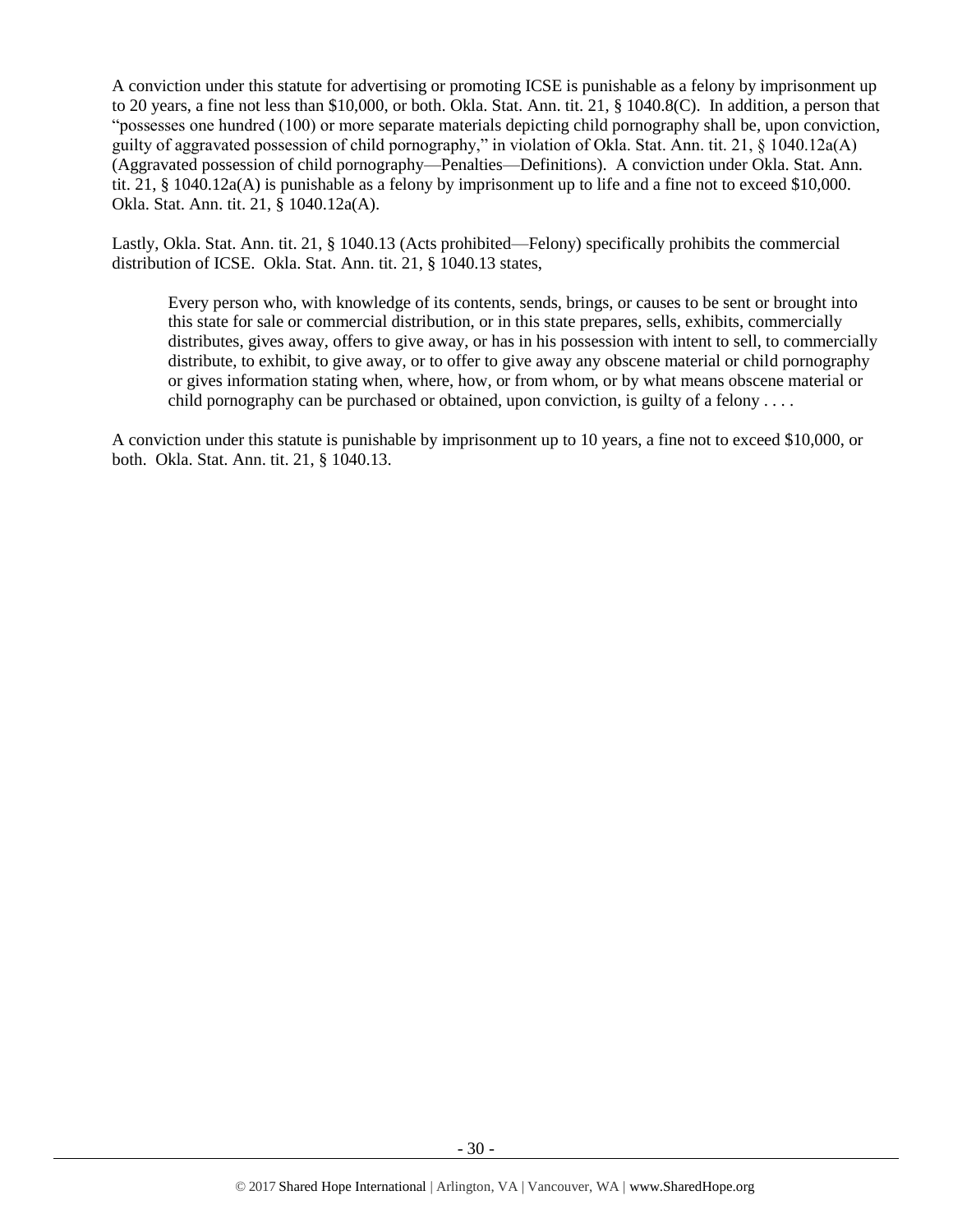# **FRAMEWORK ISSUE 5: PROTECTIVE PROVISIONS FOR THE CHILD VICTIMS**

# *Legal Components:*

- *5.1 Victims under the core child sex trafficking offense include all commercially sexually exploited children.*
- *5.2 The state sex trafficking statute expressly prohibits a defendant from asserting a defense based on the willingness of a minor under 18 to engage in the commercial sex act.*
- *5.3 State law prohibits the criminalization of minors under 18 for prostitution offenses.*
- *5.4 State law provides a non-punitive avenue to specialized services through one or more points of entry.*
- *5.5 Child sex trafficking is identified as a type of abuse and neglect within child protection statutes.*
- *5.6 The definition of "caregiver" or another related term in the child welfare statutes is not a barrier to a sex trafficked child accessing the protection of child welfare.*
- *5.7 Crime victims' compensation is specifically available to a child victim of sex trafficking or commercial sexual exploitation of children (CSEC).*
- *5.8 Victim-friendly procedures and protections are provided in the trial process for minors under 18.*
- *5.9 Child sex trafficking victims may vacate delinquency adjudications and expunge related records for prostitution and other offenses arising from trafficking victimization, without a waiting period.*
- *5.10 Victim restitution and civil remedies for victims of domestic minor sex trafficking or commercial sexual exploitation of children (CSEC) are authorized by law.*
- *5.11 Statutes of limitations for civil and criminal actions for child sex trafficking or commercial sexual exploitation of children (CSEC) offenses are eliminated or lengthened to allow prosecutors and victims a realistic opportunity to pursue criminal action and legal remedies.*

*\_\_\_\_\_\_\_\_\_\_\_\_\_\_\_\_\_\_\_\_\_\_\_\_\_\_\_\_\_\_\_\_\_\_\_\_\_\_\_\_\_\_\_\_\_\_\_\_\_\_\_\_\_\_\_\_\_\_\_\_\_\_\_\_\_\_\_\_\_\_\_\_\_\_\_\_\_\_\_\_\_\_\_\_\_\_\_\_\_\_\_\_\_*

# *Legal Analysis:*

*5.1 Victims under the core child sex trafficking offense include all commercially sexually exploited children.<sup>78</sup>*

Okla. Stat. Ann. tit. 21, § 748 (Human trafficking) includes all commercial sexual exploitation of minors. Under Okla. Stat. Ann. tit. 21, § 748(A)(6)(b), when the victim is a minor, means of force, fraud, or coercion are not required.<sup>79</sup> In addition, the human trafficking law applies to buyers; thus, buying commercial sex with a person who is under the age of eighteen constitutes human trafficking.<sup>80</sup> Okla. Stat. Ann. tit. 21, § 748(A)(6)(b), (B). Finally, the offense of human trafficking under Okla. Stat. Ann. tit. 21, § 748(A)(6)(b), (B) does not require that a trafficker or controlling third party be identified. Consequently, Oklahoma's human trafficking offense includes any child who is bought for sex, regardless of whether force, fraud, or coercion is used, regardless of whether a buyer exploited the youth without a trafficker's involvement, and regardless of whether the victim identifies a trafficker. Okla. Stat. Ann. tit. 21, § 748(A)(6)(b), (B).

*5.2 The state sex trafficking statute expressly prohibits a defendant from asserting a defense based on the willingness of a minor under 18 to engage in the commercial sex act.*

Okla. Stat. Ann. tit. 21, § 748 (Human trafficking) prohibits a defendant from asserting a defense based on the willingness of the minor to engage in the commercial sex act. Okla. Stat. Ann. tit. 21, § 748(E) states, "The

 $\overline{\phantom{a}}$ <sup>78</sup> *See generally* **SHARED HOPE INTERNATIONAL**, "Eliminating the Third Party Control Barrier to Identifying Juvenile Sex Trafficking Victims," JuST Response Policy Paper (2015), [http://sharedhope.org/wp](http://sharedhope.org/wp-content/uploads/2015/08/Policy-Paper_Eliminating-Third-Party-Control_Final1.pdf)[content/uploads/2015/08/Policy-Paper\\_Eliminating-Third-Party-Control\\_Final1.pdf](http://sharedhope.org/wp-content/uploads/2015/08/Policy-Paper_Eliminating-Third-Party-Control_Final1.pdf) (discussing need to include all commercially sexually exploited children within sex trafficking definitions and corresponding need to include buyer conduct in core sex trafficking offenses regardless of whether victim is under control of a third party). <sup>79</sup> *See supra* discussion in Component 1.1.

<sup>80</sup> *See supra* discussion of buyer applicability in Component 2.1.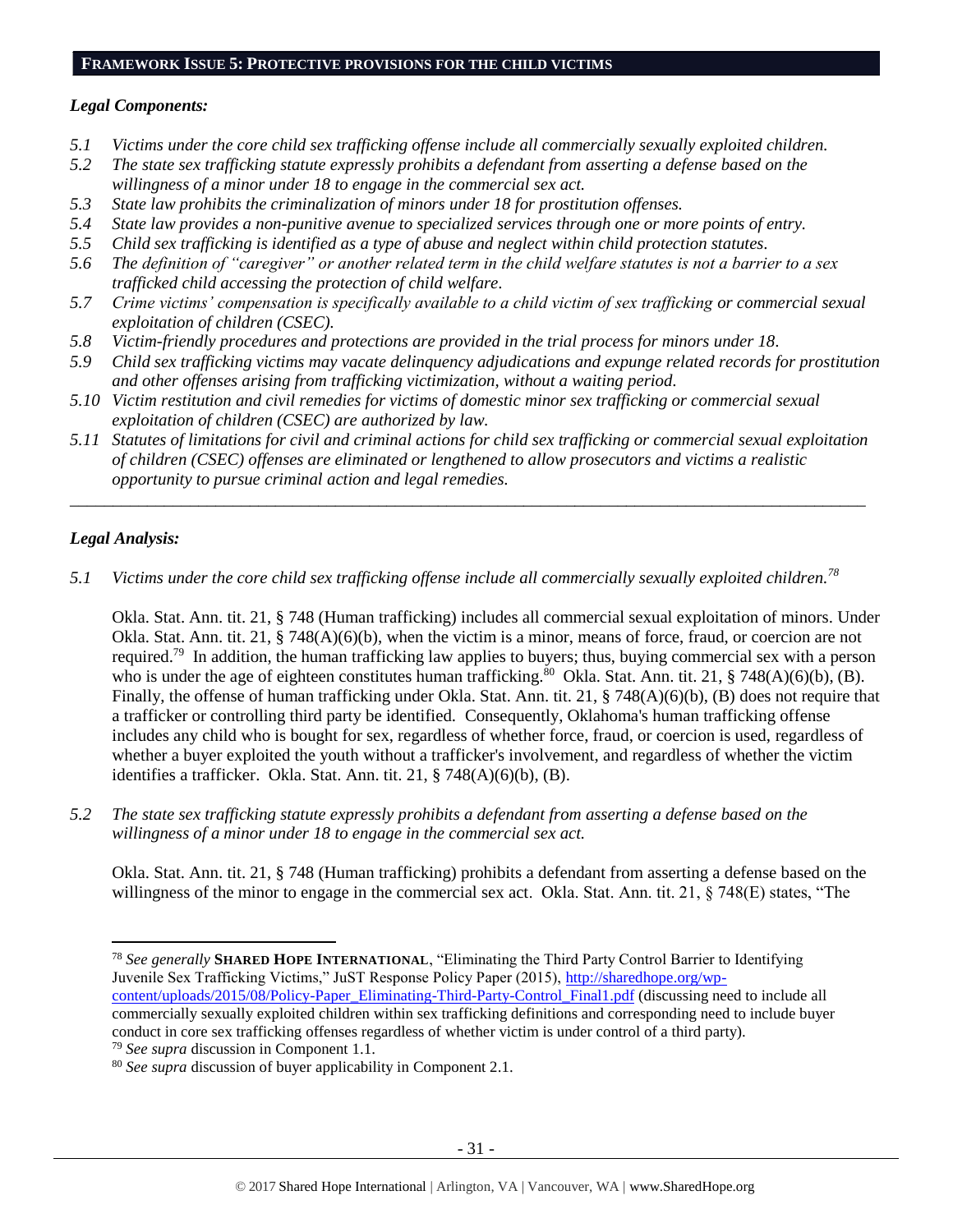consent of the victim to the activity prohibited by this section [human trafficking] shall not constitute a defense."

# *5.3 State law prohibits the criminalization of minors under 18 for prostitution offenses.<sup>81</sup>*

Okla. Stat. Ann. tit. 21, § 1029(A)(1) (Engaging in prostitution, etc.) is age-neutral and simply states that "[i]t shall [] be unlawful . . . [t]o engage in prostitution, lewdness, or assignation." However, for prosecutions of minors 16 or 17 years of age, the law creates a presumption that the minors have been coerced by a person violating the human trafficking statute. The presumption of coercion does not extend to minors under the age of 16, and ambiguity in the law may leave those victims vulnerable to prosecution.

In the event of prosecution, however, the law does offer all minors an affirmative defense. Pursuant to Okla. Stat. Ann. tit. 21, § 748(D) (Human trafficking), "[i]t is an affirmative defense to prosecution for a criminal offense that, during the time of the alleged commission of the offense, the defendant was a victim of human trafficking." Additionally, Okla. Stat. Ann. tit. 21, § 748.2(E) states,

Upon a showing that a minor may be a victim of human trafficking or sexual abuse, the law enforcement officer shall immediately notify the Department of Human Services and the minor shall be transferred to the custody of the Department of Human Services. Law enforcement and the Department of Human Services shall conduct a joint investigation into the claim. The minor shall remain in the custody of the Department of Human Services until the investigation has been completed, but for no longer than seventy-two (72) hours for the show-cause hearing. If criminal charges were filed against the minor and the investigation shows, at the show-cause hearing, that it is more likely than not that the minor is a victim of human trafficking or sexual abuse, then the criminal charges against the minor shall be dismissed and the Department of Human Services case and services shall proceed.

- 5.3.1 Recommendation: Amend Okla. Stat. Ann. tit. 21, § 1029(A)(1) (Engaging in prostitution, etc.) to ensure that all minors are protected from criminalization for prostitution offenses.
- *5.4 State law provides a non-punitive avenue to specialized services through one or more points of entry.*

# **System response to child engaged in commercial sex act**

Oklahoma law provides a juvenile sex trafficking victim with a non-punitive avenue to specialized services.

Upon identifying a minor as a juvenile sex trafficking victim, a law enforcement officer must immediately notify the Department of Human Services (DHS), transfer the child to DHS's custody, and inform the child of certain rights. Okla. Stat. Ann. tit. 21, § 748.2(D), (E) (Guidelines for treatment of human trafficking victims— Right to civil action).<sup>82</sup> Okla. Stat. Ann. tit. 21, § 748.2(E) further provides,

Law enforcement and [DHS] shall conduct a joint investigation into the claim.

The minor shall remain in the custody of [DHS] until the investigation has been completed, but for no longer than seventy-two (72) hours for the show-cause hearing.

If criminal charges were filed against the minor and the investigation shows, at the show-cause hearing, that it is more likely than not that the minor is a victim of human trafficking or sexual abuse, then the criminal charges against the minor shall be dismissed and the [DHS] case and services shall proceed.

l

 $81$  For more information regarding recent federal legislation impacting this component see:

http://go.sharedhope.org/stateimpactmemo.

<sup>82</sup> *See supra* Component 5.3 for substantive provisions of Okla. Stat. Ann. tit. 21, § 748.2(D), (E).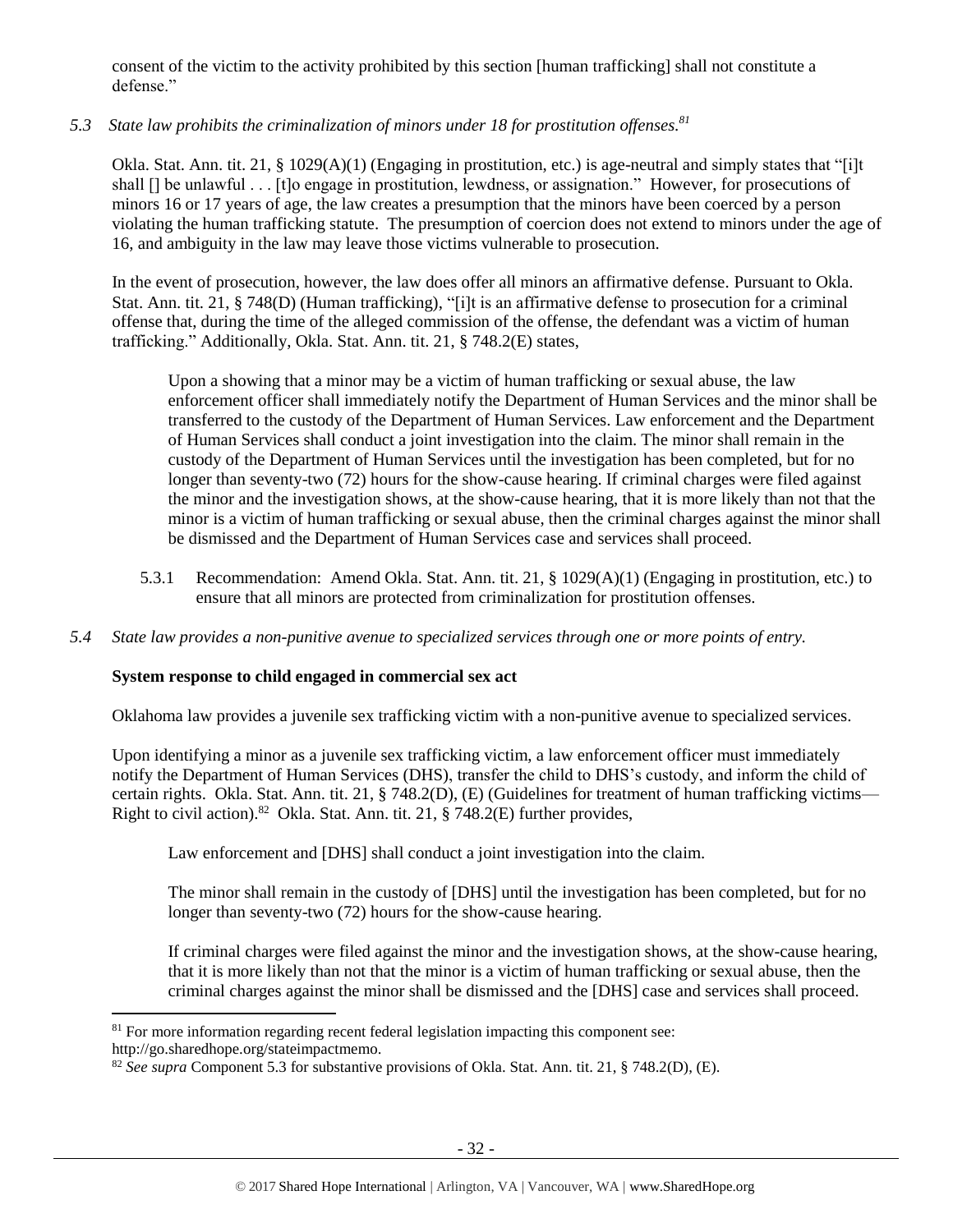Identified victims of juvenile sex trafficking are entitled to a range of services and protections in accordance with Okla. Stat. Ann. tit. 21, § 748.2(A), which states,

A human trafficking victim shall:

- 1. Be house in an appropriate shelter as soon as practicable;
- 2. Not be detained in facilities inappropriate to their status as crime victims;
- 3. Not be jailed, fined, or otherwise penalized due to having been trafficked;
- 4. Receive prompt medical care, mental health care, food, and other assistance, as necessary;

5. Have access to legal assistance, information about their rights, and translation services, as necessary; and

6. Be provided protection if the safety of the victim is at risk or if there is a danger of additional harm by recapture of the victim by a trafficker, including:

a. Taking measures to protect trafficked persons and their family members form intimidation and threats of reprisals, and

b. Ensuring that the names and identifying information of trafficked persons and their family members are not disclosed to the public.

# **Summary**

 $\overline{a}$ 

Under Oklahoma law, a juvenile sex trafficking victim must be transferred to DHS's custody for specialized services, and any criminal charges against the child shall be dismissed.

*5.5 Child sex trafficking is identified as a type of abuse and neglect within child protection statutes.<sup>83</sup>*

Child sex trafficking is not identified as a type of abuse and neglect within Oklahoma's child protection statutes; however, Oklahoma's definition of "abuse" expressly includes the sexual exploitation of a child. Okla. Stat. Ann. tit.  $10A$ , §  $1-1-105(2)^{84}$  (Definitions) states,

"Abuse" means harm or threatened harm to the health, safety, or welfare of a child by a person responsible for the child's health, safety, or welfare, including but not limited to non-accidental physical or mental injury, sexual abuse, or sexual exploitation . . . .

<span id="page-32-0"></span>a. "Harm or threatened harm to the health or safety of a child" means any real or threatened physical, mental, or emotional injury or damage to the body or mind that is not accidental including but not limited to sexual abuse, sexual exploitation, neglect, or dependency.

b. "Sexual abuse" includes but is not limited to rape, incest, and lewd or indecent acts or proposals made to a child, as defined by law, by a person responsible for the health, safety, or welfare of the child.

c. "Sexual exploitation" includes but is not limited to allowing, permitting, encouraging, or forcing a child to engage in prostitution, as defined by law, by any person eighteen (18) years of age or older or by a person responsible for the health, safety, or welfare of a child, or allowing, permitting, encouraging, or engaging in the lewd, obscene, or pornographic, as defined by law, photographing, filming, or depicting of a child in those acts by a person responsible for the health, safety, and welfare of the child.

<sup>83</sup> For more information regarding recent federal legislation impacting this component see: http://go.sharedhope.org/stateimpactmemo.

<sup>84</sup> The text of Okla. Stat. Ann. tit. 10A, § 1-1-105 cited here and elsewhere in this report includes amendments made by the enactment of Senate Bill 718 during the 1st Regular Session of Oklahoma's 56th Legislature (effective November 1, 2017).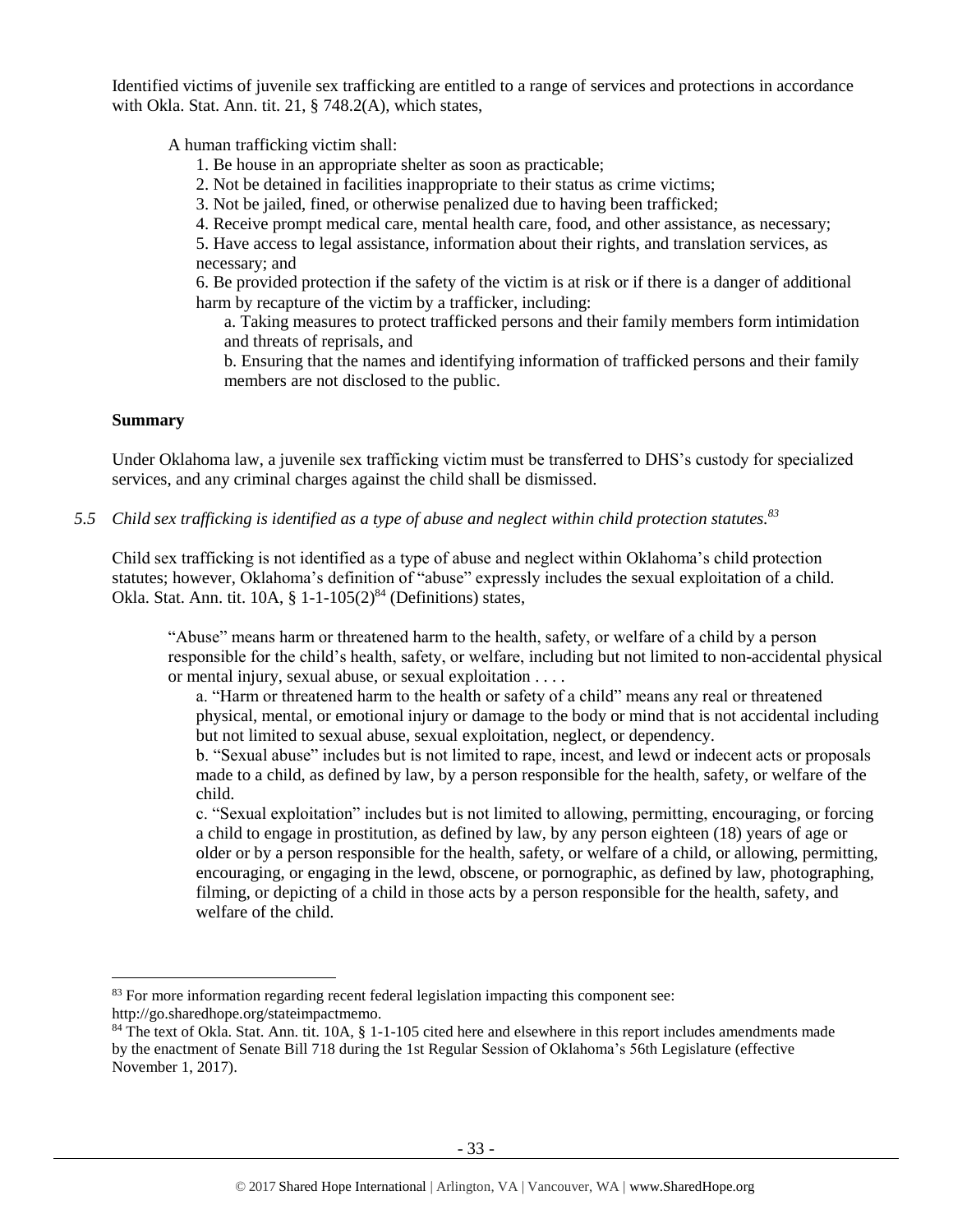However, sex trafficking is not identified as a type of abuse and neglect within the child protection statutes, creating a barrier to child welfare involvement on behalf of a child sex trafficking victim.

5.5.1 Recommendation: Amend Okla. Stat. Ann. tit. 10A, § 1-1-105(2) (Definitions) to expressly include minors victimized under Okla. Stat. Ann. tit. 21, § 748 (Human Trafficking).

# *5.6 The definition of "caregiver" or another related term in the child welfare statutes is not a barrier to a sex trafficked child accessing the protection of child welfare.*

Pursuant to Okla. Stat. Ann. tit. 10A, § 1-1-105(2)<sup>85</sup> (Definitions), the definition of "abuse" requires fault by a "person responsible for the child's health, safety, or welfare." Okla. Stat. Ann. tit. 10A, § 1-1-105(52) defines "[p]erson responsible for a child's health, safety, or welfare" to include "a parent; a legal guardian; custodian; a foster parent; a person eighteen (18) years of age or older with whom the child's parent cohabitates or any other adult residing in the home of the child . . . ." This definition is not broad enough to include all non-familial trafficking cases.

However, the definition of "dependency" under Ok. Stat. Ann. tit. 10A, § 1-1-105(20) does not require that fault, abuse or neglect occur at the hands of a "caregiver" or person responsible for care or similar term.<sup>86</sup> Instead, Ok. Stat. Ann. tit. 10A, § 1-1-105(20), (21) provides,

20. "Dependency" means a child who is homeless or without proper care or guardianship through no fault of his or her parent, legal guardian, or custodian;

- 21. "Deprived child" means a child:
	- a. who is for any reason destitute, homeless, or abandoned,
	- b. who does not have the proper parental care or guardianship,
	- c. who has been abused, neglected, or is dependent,
	- . . . .

Additionally, Okla. Stat. Ann. tit. 21, § 748.2(E) provides, "Upon a showing that a minor may be a victim of human trafficking or sexual abuse, the law enforcement officer shall immediately notify the Department of Human Services and the minor shall be transferred to the custody of the Department of Human Services."<sup>87</sup> Accordingly, a child sex trafficking victim has access to services through an alternative process.

*5.7 Crime victims' compensation is specifically available to a child victim of sex trafficking or commercial sexual exploitation of children (CSEC).*

Commercially sexually exploited children may be eligible to receive compensation under the Oklahoma Crime Victims Compensation Act,<sup>88</sup> but certain ineligibility factors may prevent some victims from receiving compensation. Okla. Stat. Ann. tit. 21, § 142.5(A) (Powers of board relating to claims for compensation— Office and staff support) states, "The Crime Victims Compensation Board shall award compensation for economic loss<sup>89</sup> arising from criminally injurious conduct<sup>90</sup> if satisfied by a preponderance of the evidence that the requirements for compensation have been met."

 $\overline{a}$ 

<sup>87</sup> See supra Component 5.5 for discussion on services provided to child sex trafficking victims.

<sup>85</sup> *See supra* note [84.](#page-32-0)

<sup>&</sup>lt;sup>86</sup> Pursuant to Ok. Stat. Ann. tit. 10A, § 1-2-102(A)(1), "the Department of Human Services shall conduct a safety analysis" for every report of abuse or neglect.

<sup>88</sup> *See supra* Component 5.1 for the definition of "victim."

<sup>89</sup> Okla. Stat. Ann. tit. 21, § 142.3(9) (Definitions) defines "economic loss" as "monetary detriment consisting only of allowable expense, work loss, replacement services loss and, if injury causes death, economic loss and replacement services loss of a dependent, but shall not include noneconomic loss." Okla. Stat. Ann. tit. 21,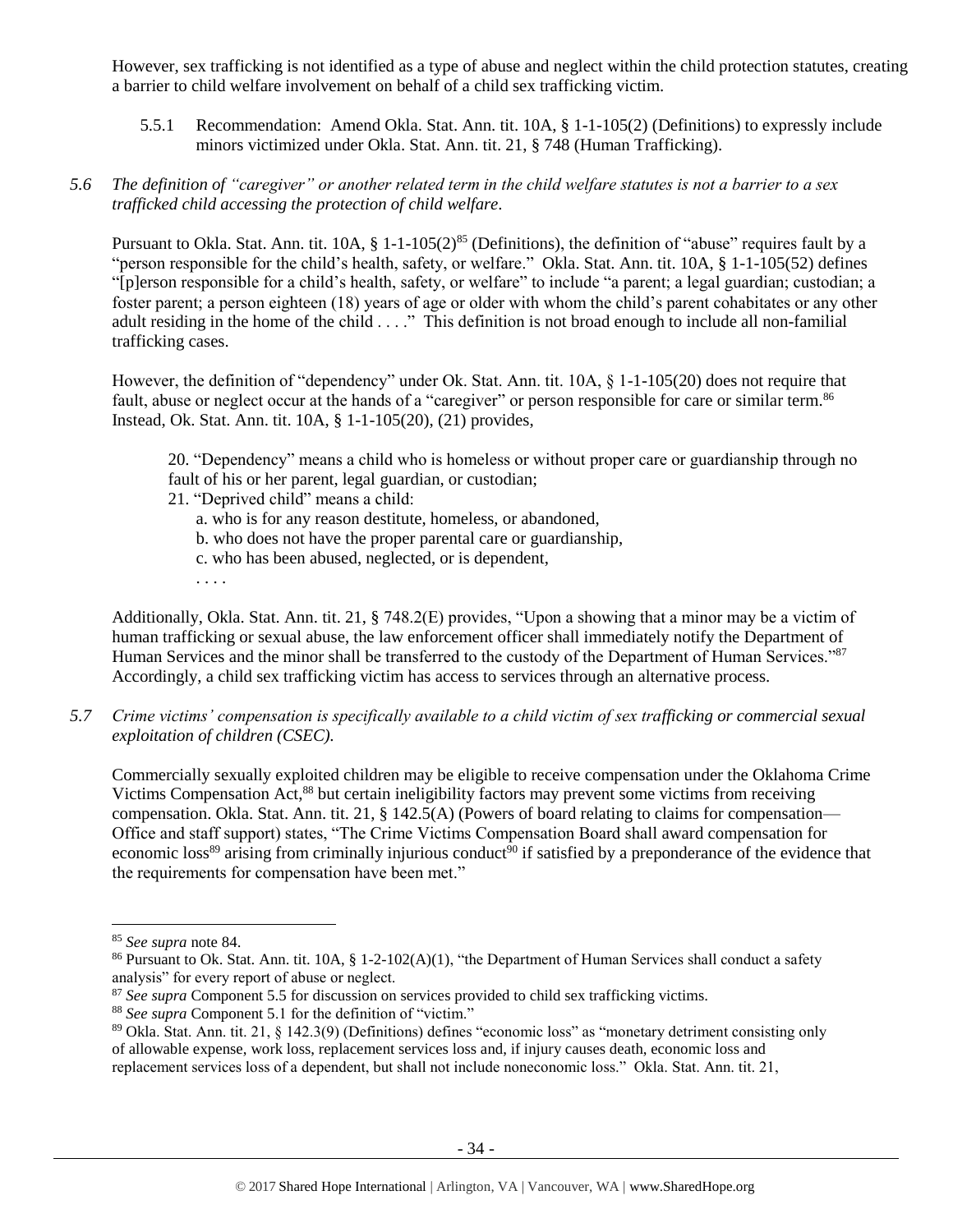Okla. Stat. Ann. tit. 21, § 142.10(A)(1) (Award of compensation—Criteria—Amount—Denial, withdrawal or reduction—Reconsideration) prohibits the Crime Victims Compensation Board ("Board") from awarding compensation unless a claim is filed within 1 year of the date of the injury occurred, unless "good cause" exists for the failure to file, in which case the Board may extend the deadline to 2 years from the date of the injury. The Board may only extend the deadline beyond 2 years in child assault cases. Okla. Stat. Ann. tit.21,  $\S$  142.10(A)(1). Additionally, if "the victim . . . is a child under eighteen (18) years of age, the Board may use the date the criminal incident was disclosed to a responsible adult, when establishing whether or not the claim was timely filed." Okla. Stat. Ann. tit. 21, § 142.10(A)(1). Pursuant to Okla. Stat. Ann. tit. 21, § 142.10(A)(4), victim compensation is prohibited if the criminally injurious conduct was not reported to law enforcement within 72 hours of the crime's occurrence, unless "the Board finds there was good cause for the failure to report within that time."

Additionally, an award of compensation may be reduced based on the "degree of responsibility for the cause of the injury or death attributable to the victim as determined by the Board." Okla. Stat. Ann. tit. 21, § 142.10(B)(2). Lastly, if the Board determines that "the claimant or victim has not fully cooperated with appropriate law enforcement agencies, [it] may deny, withdraw or reduce an award of compensation." Okla. Stat. Ann. tit. 21, § 142.10(C).

5.7.1 Recommendation: Amend the Crime Victims Compensation Act to create exceptions from the listed criteria that do not contain a good cause exception for commercially sexually exploited children.

# *5.8 Victim-friendly procedures and protections are provided in the trial process for minors under 18.*

Human trafficking victims are expressly provided certain victim-friendly criminal justice procedures and protections under Okla. Stat. Ann. tit. 21, § 748.2(A) (Guidelines for treatment of human trafficking victims— Right to civil action). Okla. Stat. Ann. tit. 21, § 748.2(A) states,

Human trafficking victims shall:

 $\overline{\phantom{a}}$ 

- 1. Be housed in an appropriate shelter as soon as practicable;
- 2. Not be detained in facilities inappropriate to their status as crime victims;
- 3. Not be jailed, fined, or otherwise penalized due to having been trafficked;
- 4. Receive prompt medical care, mental health care, food, and other assistance, as necessary;

5. Have access to legal assistance, information about their rights, and translation services, as necessary; and

6. Be provided protection if the safety of the victim is at risk or if there is a danger of additional harm by recapture of the victim by a trafficker, including:

a. taking measures to protect trafficked persons and their family members from intimidation and threats of reprisals, and

[A] misdemeanor or felony which occurs or is attempted in this state, or against a resident of this state in a state that does not have an eligible crime victims' compensation program as such term is defined in the federal Victims of Crime Act of 1984, Public Law 98-473, that results in bodily injury, threat of bodily injury or death to a victim which:

- (1) may be punishable by fine, imprisonment or death, or
- (2) if the act is committed by a child, could result in such child being adjudicated a delinquent child.

<sup>§ 142.3(10)</sup> defines "noneconomic detriment" as "pain, suffering, inconvenience, physical impairment and nonpecuniary damage."

 $90$  Okla. Stat. Ann. tit. 21, § 142.3(5)(a) defines "criminally injurious conduct" as,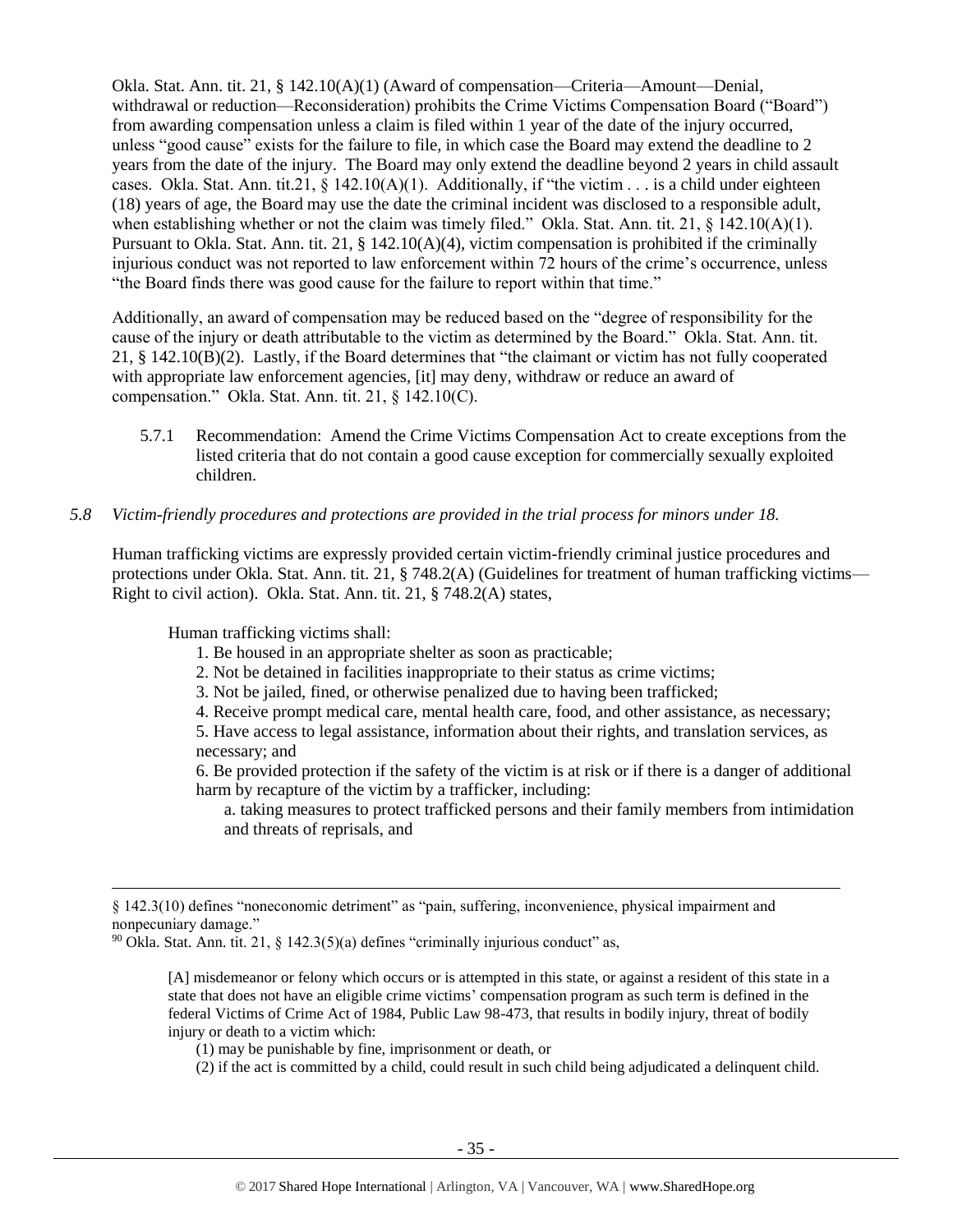b. ensuring that the names and identifying information of trafficked persons and their family members are not disclosed to the public.

Okla. Stat. Ann. tit. 21, § 748.2(C) authorizes the Attorney General "to establish an emergency hotline number for victims of human trafficking to call in order to request assistance or rescue."

Protections available to other crime victims may also be available to some domestic minor sex trafficking victims. For example, commercially sexually exploited children who are involved in a criminal case "filed pursuant to the Oklahoma Child Abuse Reporting and Prevention Act" or who are the "alleged subject of child abuse or neglect" may be appointed a guardian ad litem under Okla. Stat. Ann. tit. 21, § 843.7(A)(1), (B) (Appointment of representatives for child).

Additionally, pursuant to Okla. Stat. Ann. tit. 12, § 2412(A), (B) (Sexual offense against another person— Evidence of other sexual behavior inadmissible—Exceptions), domestic minor sex trafficking victims whose offenders are charged with a sexual offense receive protections in criminal prosecutions under Oklahoma's rape shield law. Okla. Stat. Ann. tit. 12, § 2412(A), (B) prohibits the admission of "[e]vidence of reputation or opinion regarding other sexual behavior of a victim or the sexual offense alleged" and "[e]vidence of specific instances of [the victim's] sexual behavior" unless it is being offered to prove something other than consent, including "the source of semen, pregnancy, disease or injury," "[f]alse allegations of sexual offenses," or "[s]imilar sexual acts in the presence of the accused with persons other than the accused which occurs at the time of the event giving rise to the sexual offense alleged."

Additionally, all crime victims<sup>91</sup> receive certain protections under the Oklahoma Victim's Rights Act. Specifically, Okla. Stat. Ann. tit. 21, § 142A-2(A) (Victims and witnesses rights) provides,

The district attorney's office shall inform the victims and witnesses of crimes of the following rights:

. . . . 2. To receive protection from harm and threats of harm arising out of the cooperation of the person with law enforcement and prosecution efforts, and to be provided with information as to the level of protection available and how to access protection;

3. To be informed of financial assistance and other social services available as a result of being a witness or a victim, including information on how to apply for the assistance and services;

5. To be informed of the procedure to be followed in order to apply for and receive any restitution to which the victim is entitled;

6. To be provided, whenever possible, a secure waiting area during court proceedings that does not require close proximity to defendants and families and friends of defendants;

. . . .

 $\overline{\phantom{a}}$ 

. . . .

Additionally, Okla. Stat. Ann. tit. 21, § 142A-2(D) provides that in a felony case involving "a violent crime or a sex offense, the district attorney's office shall inform the victim, as soon as practicable, . . . of the progress of pretrial proceedings which could substantially delay the prosecution of the case." Under Okla. Stat. Ann. tit. 21, § 142A-3(C) (Informing victim of rights), a rape victim "has the right to be informed by the officer who interviews the victim . . . of the twenty-four-hour statewide telephone communication service established by the Office of the Attorney General for victims of sexual assault . . . ."

Crime victims also have the right to receive some assistance in seeking restitution. Pursuant to Okla. Stat. Ann. tit. 21, § 142A-5 (Restitution form),

<sup>91</sup> *See supra* Component 5.1 for the definition of "victim."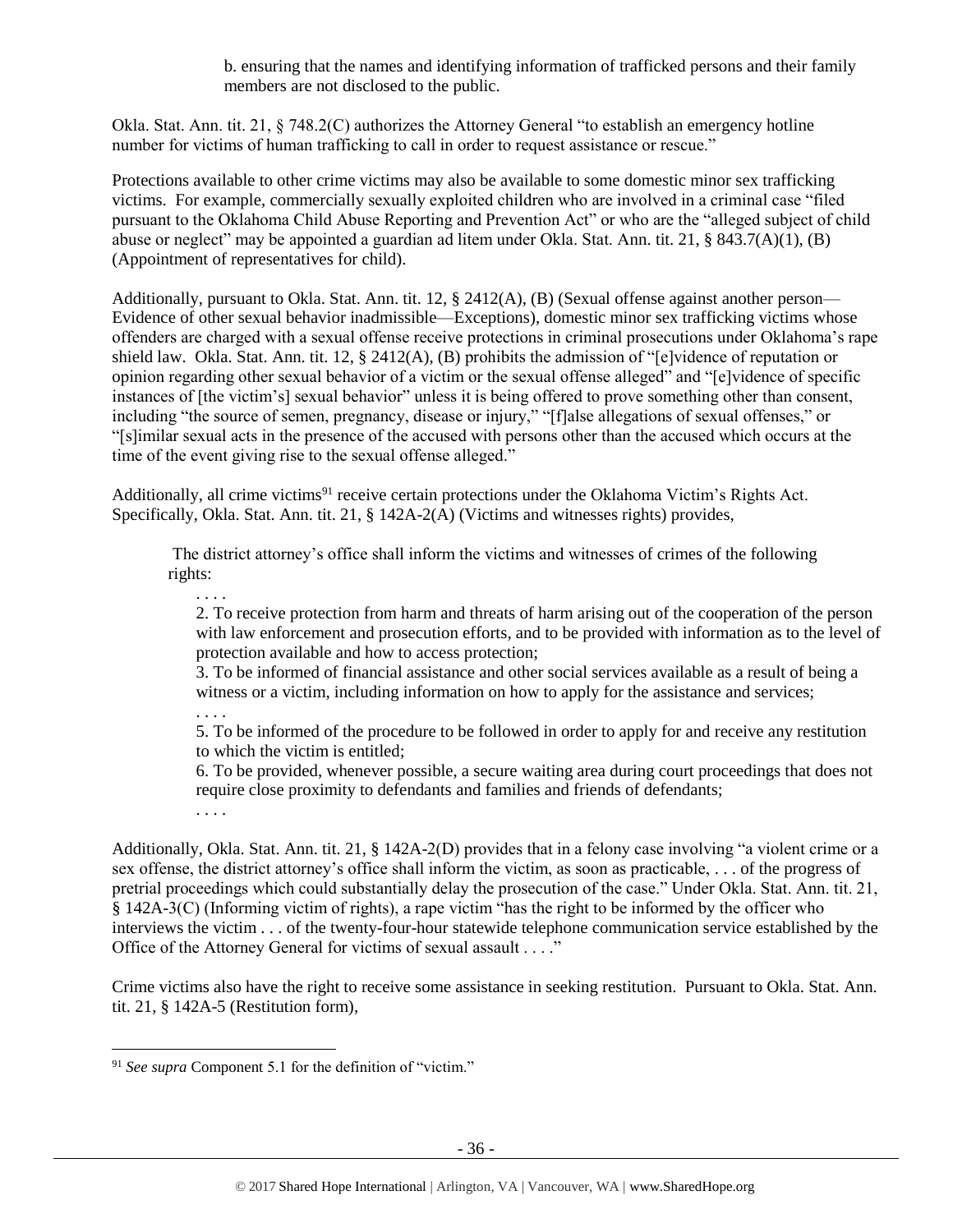The district attorney's office shall provide all victims, regardless of whether the crime victim makes a specific request, with an official request for restitution form to be completed and signed by the crime victim, and to include all invoices, bills, receipts, and other evidence of injury, loss of earnings and outof-pocket loss . . . .

Okla. Stat. Ann. tit. 21, § 142A-9 (Disclosure of personal information of victim or witness may be prohibited) also allows the court, upon request by the victim or district attorney, to keep the "address, telephone number, place of employment, or other personal information of the victim" confidential.

Okla. Stat. Ann. tit. 21, § 1024.4<sup>92</sup> (Destruction of obscene material or child pornography upon conviction) may serve to further protect victims depicted in images of child sexual exploitation (ICSE) as it authorizes the destruction of these images upon the final conviction of the offender.

Okla. Stat. Ann. tit. 22, § 40.2(A) (Victim protection order - Victims not to be discouraged from pressing charges - Rape or forcible sodomy) also provides a victim protection order "for any victim of rape, forcible sodomy, a sex offense<sup>93</sup>, kidnapping or assault and battery with a deadly weapon shall be substantially similar to a protective order in domestic abuse cases pursuant to the Protection from Domestic Abuse Act . . . ."

Lastly, Oklahoma's constitution further emphasizes crime victims' rights. Okla. Const. art. II, § 34(A) (Rights of victims) states,

To preserve and protect the rights of victims to justice and due process, and ensure that victims are treated with fairness, respect and dignity, and are free from intimidation, harassment, or abuse, throughout the criminal justice process, any victim or family member of a victim of a crime has the right to know the status of the investigation and prosecution of the criminal case, including all proceedings wherein a disposition of a case is likely to occur, and where plea negotiations may occur. The victim or family member of a victim of a crime has the right to know the location of the defendant following an arrest, during a prosecution of the criminal case, during a sentence to probation or confinement, and when there is any release or escape of the defendant from confinement. The victim or family member of a victim of a crime has a right to be present at any proceeding where the defendant has a right to be present, to be heard at any sentencing or parole hearing, to be awarded restitution by the convicted person for damages or losses as determined and ordered by the court, and to be informed by the state of the constitutional rights of the victim.

5.9 *Child sex trafficking victims may vacate delinquency adjudications and expunge related records for prostitution and other offenses arising from trafficking victimization, without a waiting period.*

Oklahoma law does not provide a mechanism for minors to vacate delinquency adjudications related to trafficking victimization, and juvenile records may only be expunged after a waiting period.

For purposes of the Oklahoma Juvenile Code, Okla. Stat. Ann. tit. 10A, § 2-6-102(A)(1) (Confidential juvenile records) states that juvenile court records are "confidential and shall not be open to the general public,

 $\overline{a}$ 

 $92$  The text of Okla. Stat. Ann. tit. 21, § 1024.4 cited here and elsewhere in this report includes amendments made by the enactment of House Bill 1811 during the 1st Regular Session of Oklahoma's 56th Legislature (effective November 1, 2017).

<sup>93</sup> Under Okla. Stat. Ann. tit. 22, § 40(6) (Definitions), "Sex offense" as used in Okla. Stat. Ann. tit. 22, §§ 40- 40.3, which proscribes the availability and process for obtaining a protection order, includes crimes pf sexual assault, human trafficking, sexual abuse or sexual exploitation by a caretaker, child sexual abuse or child sexual exploitation, . . . procuring, producing, distributing or possessing child pornography, . . . distributing obscene material or child pornography, offering or soliciting sexual conduct with a child, procuring a child for prostitution or other lewd acts, inducing a child to engage in prostitution, lewd or indecent proposals or acts to a child . . . .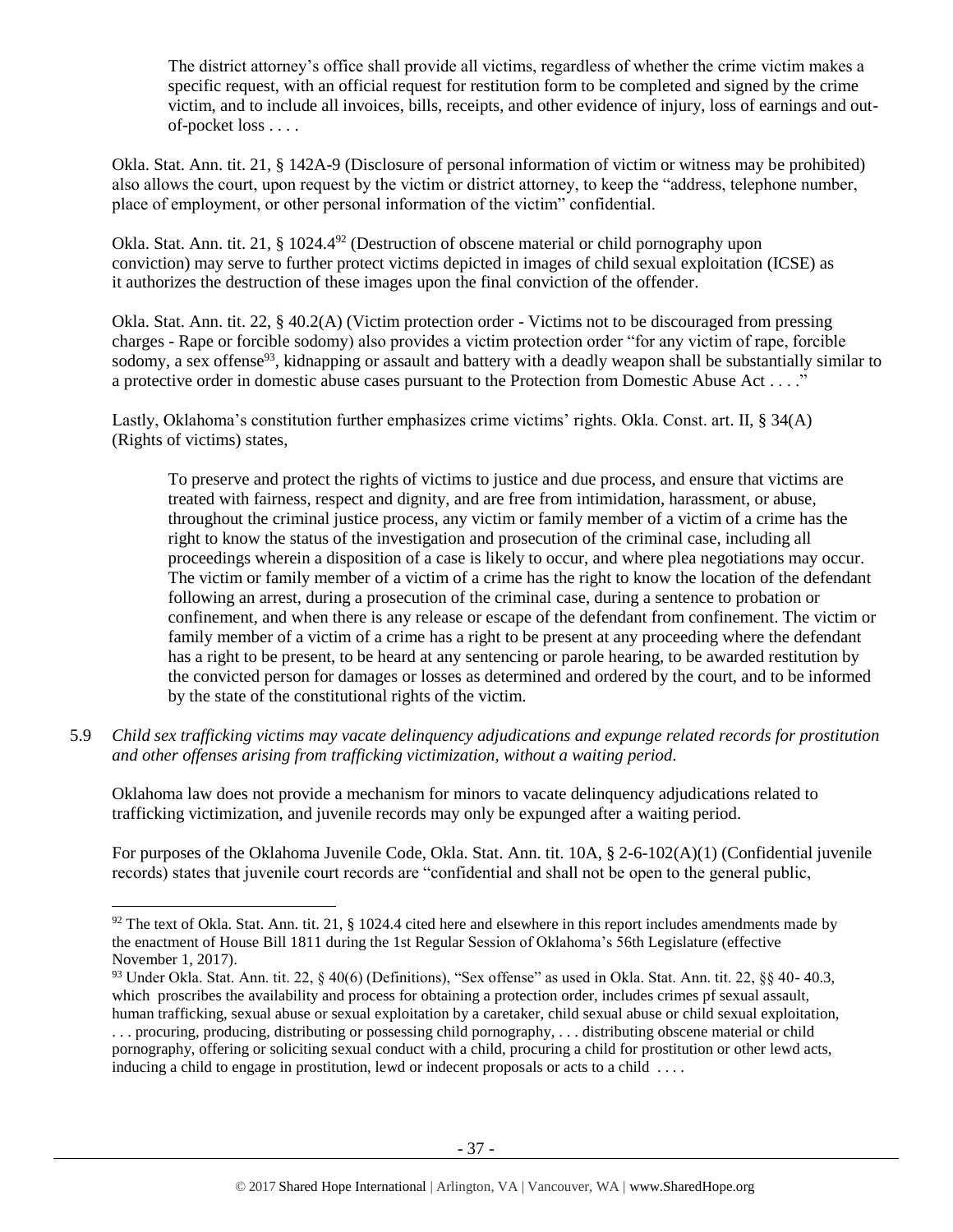inspected, or their contents disclosed," subject to exceptions specified in Okla. Stat. Ann. tit.10A, § 2-6-102 (C), which states,

The confidentiality requirements of subsection A of [Okla. Stat. Ann. tit. 10A, § 2-6-102] for juvenile court records and law enforcement records shall not apply:

4. To a juvenile who is fourteen (14) years of age or older and who has been adjudicated delinquent and who subsequently comes before the juvenile court on a new delinquency matter after July 1, 1995;

. . . .

. . . .

8. Whenever a juvenile is accepted for placement or treatment in a facility or private treatment facility within this state as a result of or following a conviction or adjudication for an out-of-state offense that would qualify the juvenile as a youthful offender,  $94$  as defined in Section 2-5-202 [Definitions—Purpose] of this title, had the crime occurred within this state . . . .

Okla. Stat. Ann. tit. 10A, § 2-6-102(D) further provides,

Following the first adjudication as a delinquent, the court having jurisdiction shall note on the juvenile court record of the person that any subsequent juvenile court records shall not be confidential; provided, the child is at least fourteen (14) years of age or older. Any juvenile court record which becomes an open juvenile record as provided in this subsection may be expunged as provided in Section 7307-1.8 [Okla. Stat. Ann. tit.10A, § 2-6-109 (Expungement of open juvenile court record) (Okla. Stat. Ann. tit.10,  $\S$  7307-1.8 renumbered)] of this title.

Okla. Stat. Ann. tit. 10A, § 2-6-109 (Expungement of open juvenile court record) states,

A. A person who is the subject of a juvenile court record, that is not confidential as provided by law, may petition the district court in which the juvenile court record is located for an order to expunge all or any part of the record pertaining to the person, except basic identification information; provided:

1. The person has attained twenty-one (21) years of age or older;

2. The person has not been arrested for any adult criminal offense and no charge, indictment, or information has been filed or is pending against the person at the time of the petition for an expungement;

3. The person has not been subject to any deferred prosecution or deferred sentence, and has not been convicted of any criminal offense; and

1. "Youthful offender" means a person:

 $\overline{a}$ 

a. thirteen (13) or fourteen (14) years of age who is charged with murder in the first degree and certified as a youthful offender as provided by Section 2-5-205 [Certification as youthful offender or juvenile] of this title,

b. fifteen (15), sixteen (16), or seventeen (17) years of age and charged with a crime listed in subsection A of Section 2-5-206 [Certain acts mandating youthful offender status—Filing of delinquency petition or youthful offender information—Warrant, certification process—Guidelines] of this title, and

c. sixteen (16) or seventeen (17) years of age and charged with a crime listed in subsection B of Section 2-5-206 of this title,

if the offense was committed on or after January 1, 1998.

<sup>&</sup>lt;sup>94</sup> Pursuant to Okla. Stat. Ann. tit.  $10A$ , § 2-5-202(A)(1) (Definitions—Purpose),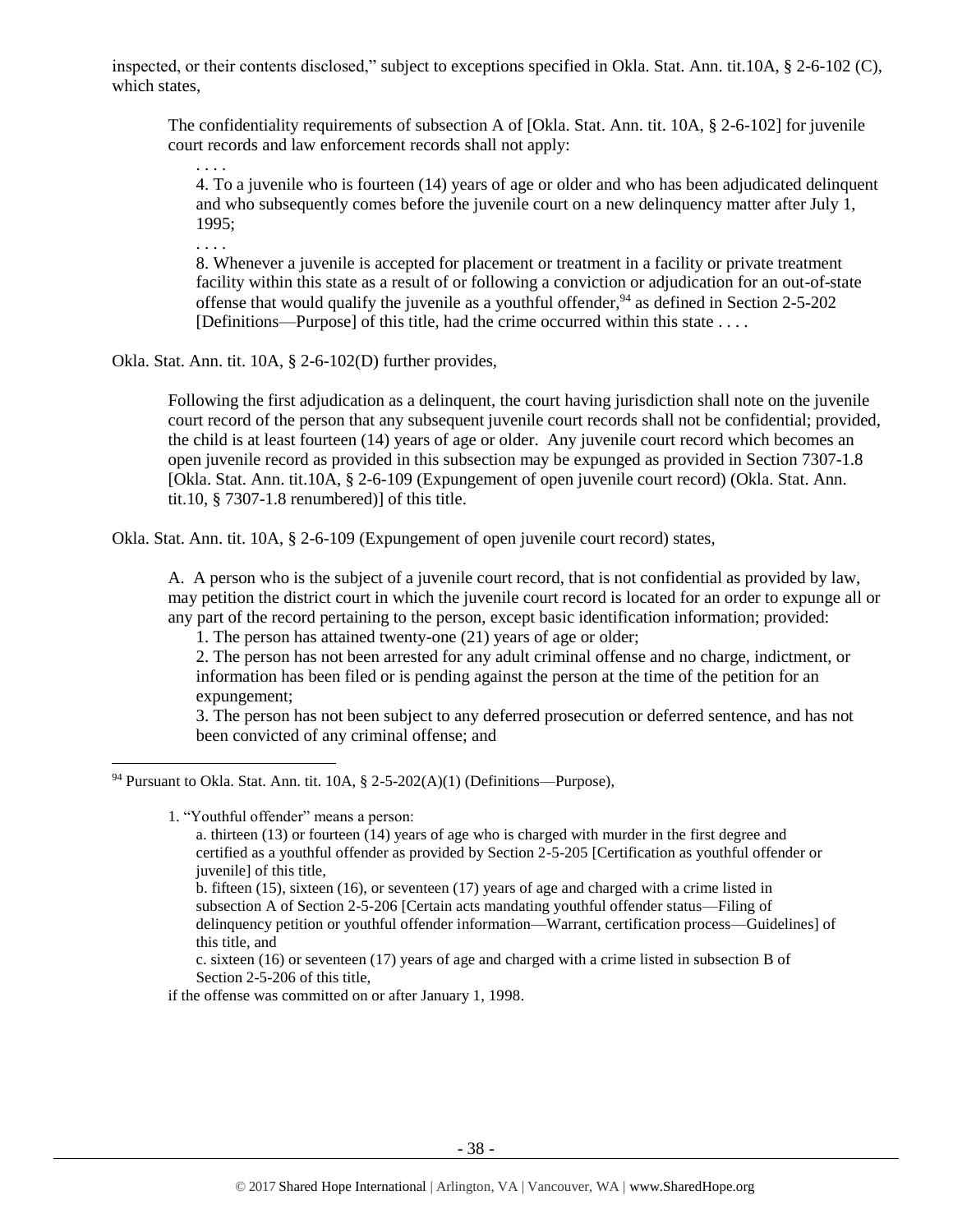4. All court costs, restitution, fines and other court-ordered requirements have been completed for all juvenile proceedings.

C. Upon a finding that the harm to privacy of the person in interest or dangers of unwarranted adverse consequences outweigh the public interest in retaining the records, the court may order the records, or any part thereof except basic identification information, to be expunged . . . .

G. Nothing in this section shall be construed to authorize the physical destruction of any juvenile records.

J. Any record ordered to be expunged pursuant to this section shall be sealed and, if not unsealed within ten (10) years of the expungement order, may be obliterated or destroyed at the end of the ten-year period.

. . . .

 $\overline{\phantom{a}}$ 

. . . .

. . . .

. . . .

Because a minor must turn 21 before records may be sealed and wait an additional 10 years before the records may be destroyed, a child sex trafficking victim may face collateral consequences associated with having an accessible juvenile record.

Oklahoma law does contain a trafficking-specific expungement provision, Okla. Stat. Ann. tit. 22, § 19c (Arrest or charge as result of human trafficking – Expungement on motion of court or defendant), which states,

The court, upon its own motion or upon petition by the defendant and for good cause shown, may enter an order for expungement of law enforcement and court records relating to a charge or conviction for a prostitution-related offense committed as a result of the defendant having been a victim of human trafficking . . . . Records expunged pursuant to this section shall be sealed to the public but not to law enforcement agencies for law enforcement purposes.

Although Okla. Stat. Ann. tit. 22, § 19c allows for record expungement without a waiting period, it applies only to "convictions." Pursuant to Okla. Stat. Ann. tit.  $10A$ ,  $\S 2-2-402(F)$ , "any adjudication in a juvenile proceeding shall not be considered [a] . . . conviction for purposes of . . . any statute . . . ." Accordingly, records related to a delinquency adjudication cannot be expunged under this law.

Further, Okla. Stat. Ann. tit. 22, § 19c applies only to violations of Oklahoma's prostitution-related offenses, foreclosing the law's applicability to other offenses related to trafficking victimization.

- 5.9.1 Recommendation: Amend Okla. Stat. Ann. tit. 22, § 19c (Arrest or charge as result of human trafficking – Expungement on motion of court or defendant) to allow child sex trafficking victims to vacate delinquency adjudications and expunged related records for prostitution and other offenses arising from trafficking victimization, without a waiting period.
- *5.10 Victim restitution and civil remedies for victims of domestic minor sex trafficking or commercial sexual exploitation of children (CSEC) are authorized by law.*

Okla. Stat. Ann. tit. 21, § 748(C) (Human trafficking) specifically provides for mandatory restitution for human trafficking victims, stating that "[t]he court shall also order the defendant to pay restitution to the victim as provided in Section 991f [Restitution] of Title 22 [Criminal procedure] of the Oklahoma Statutes." Commercially sexually exploited children whose offenders are convicted of other crimes that cause injury to the child may also be able to receive restitution under Okla. Stat. Ann. tit. 22, § 991f(C)(1) (Restitution).<sup>95</sup> Okla.

<sup>95</sup> *See supra* Component 2.8 for the substantive provisions of Okla. Stat. Ann. tit. 22, § 991f(C)(1).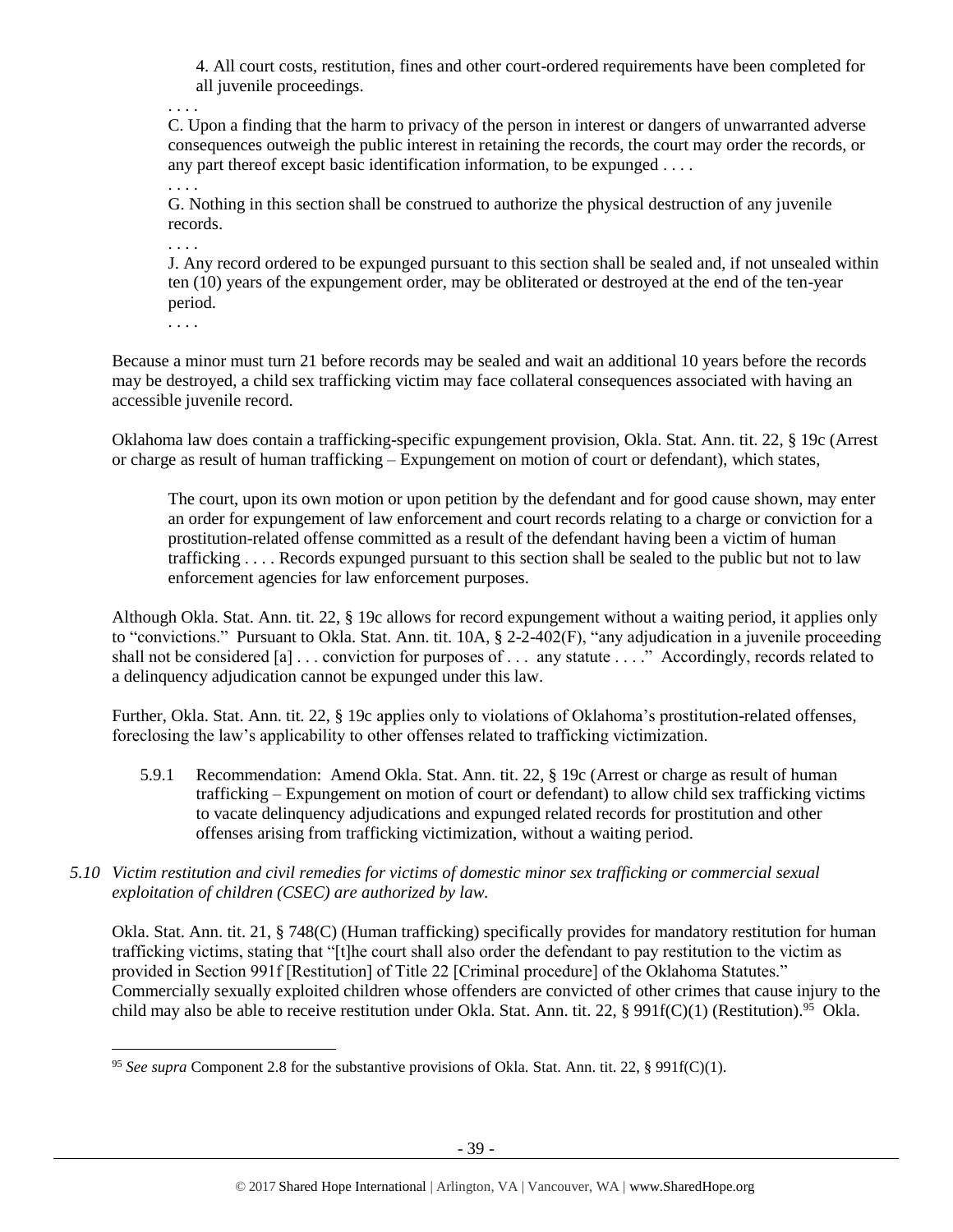Stat. Ann. tit. 22, § 991f(A)(1) defines "restitution" as "the sum to be paid by the defendant to the victim of the criminal act to compensate that victim for up to three times the amount of the economic loss suffered as a direct result of the criminal act of the defendant." Under Okla. Stat. Ann. tit. 22, § 991f(A)(2), a "victim" is "any person, partnership, corporation or legal entity that suffers an economic loss as a direct result of the criminal act of another person," while Okla. Stat. Ann. tit. 22, § 991f(A)(3) limits "economic loss" to

actual financial detriment suffered by the victim consisting of medical expenses actually incurred, damage to or loss of real and personal property and any other out-of-pocket expenses, including loss of earnings, reasonably incurred as the direct result of the criminal act of the defendant. No other elements of damage shall be included as an economic loss for purposes of this section.

Additionally, under Okla. Stat. Ann. tit. 21, § 748.2(B) (Guidelines for treatment of human trafficking victims—Right to civil action states), civil remedies are available to minors victimized through sex trafficking. Okla. Stat. Ann. tit. 21, § 748.2(B) states,

Any person aggrieved by a violation of subsection B of Section 748 [Human trafficking] of this title may bring a civil action against the person or persons who committed the violation to recover actual and punitive damages and reasonable attorney fees and costs . . . . A criminal case or prosecution is not a necessary precedent to the civil action. The statute of limitations for the cause of action shall not commence until the latter of the victim's emancipation from the defendant, the victim's twenty-first birthday, or the plaintiff discovers or reasonably should have discovered that he or she was a victim of human trafficking and that the defendant caused, was responsible for or profited from the human trafficking.

*5.11 Statutes of limitations for civil and criminal actions for child sex trafficking or commercial sexual exploitation of children (CSEC) offenses are eliminated or lengthened to allow prosecutors and victims a realistic opportunity to pursue criminal action and legal remedies.*

Okla. Stat. Ann. tit. 22, § 152 (Statute of limitations) sets forth the applicable statute of limitations for criminal prosecutions in Oklahoma. Crimes that do not have a statute of limitations specified, including Okla. Stat. Ann. tit. 21, § 748 (Human trafficking), § 1029 (Engaging in prostitution, etc.), § 1087 (Child under 18 years of age—Procuring for prostitution, lewdness or other indecent act—Punishment), and § 1088(A) (Child under 18 years of age—Inducing, keeping, detaining or restraining for prostitution— Punishment), are subject to a 3 year statute of limitations. Okla. Stat. Ann. tit. 22, § 152(H).

Pursuant to Okla. Stat. Ann. tit. 22,  $\S 152(C)(1)$ ,<sup>96</sup> prosecutions for sexual crimes against children, including Okla. Stat. Ann. tit. 21, § 1021.2(A) (Minors—Procuring for participation in pornography), § 1021.3(A) (Guardians—Parents—Custodians—Consent to participation of minors in child pornography), § 1040.12a (Aggravated child pornography), § 1111 (Rape defined), § 1111.1 (Rape by instrumentation), § 1113 (Slight penetration is sufficient to complete crime), § 888 (Forcible sodomy), § 1114 (Rape in first degree—Second degree), § 1123 (Lewd or indecent proposals or acts as to child under 16), § 843.5 (Child sexual abuse), and § 866 (Elements of offense (Trafficking in children)), "shall be commenced by the forty-fifth birthday of the alleged victim . . . ." Under Okla. Stat. Ann. tit. 22, § 152(C)(2)(a), (b), however, prosecutions for any of these offenses may be commenced at any time under the following circumstances:

a. physical evidence is collected and preserved that is capable of being tested to obtain a profile from deoxyribonucleic acid (DNA), and

l  $96$  The text of Okla. Stat. Ann. tit. 22, § 152 cited here and elsewhere in this report includes amendments made by the enactment of House Bill 1468 during the 1st Regular Session of Oklahoma's 56th Legislature (effective November 1, 2017).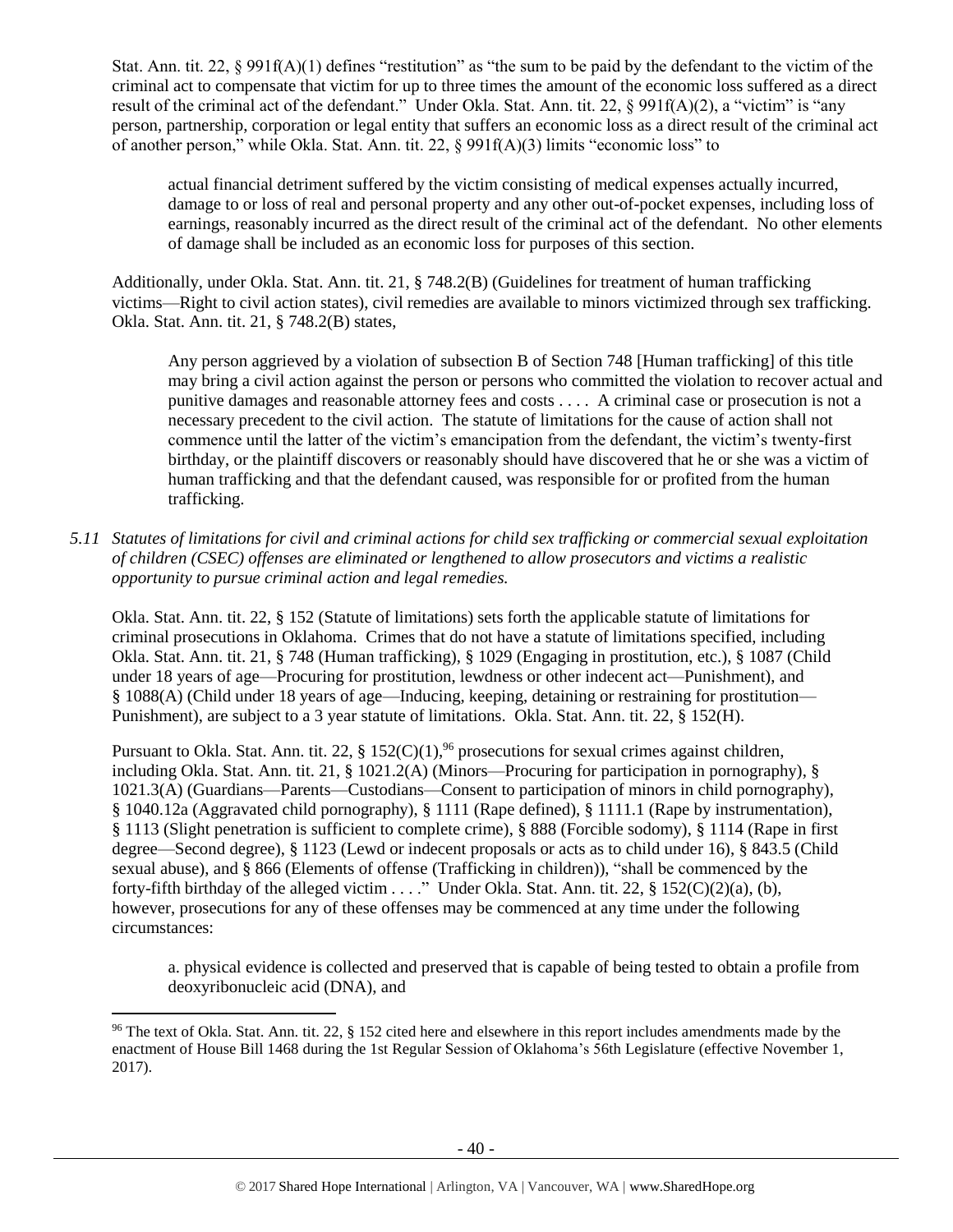b. the identity of the offender is subsequently established through the use of a DNA profile using evidence listed in subparagraph a of this paragraph.

Regarding civil actions in trafficking cases, Okla. Stat. Ann. tit. 21, § 748.2(B) (Guidelines for treatment of human trafficking victims—Right to civil action) states, "The statute of limitations for the cause of action shall not commence until the latter of the victim's emancipation from the defendant or the victim's twenty-first birthday, or the plaintiff discovers or reasonably should have discovered that he or she was a victim of human trafficking and that the defendant caused, was responsible for or profited from the human trafficking."

In civil actions based on damages for injury caused by other criminal offenses, Okla. Stat. Ann. tit. 12, § 95(A)(7) (Limitation of other actions) provides,

An action based on intentional conduct brought by any person for recovery of damages for injury suffered as a result of criminal actions, as defined by the Oklahoma Statutes, may be brought against any person incarcerated or under the supervision of a state, federal or local correctional facility on or after November 1, 2003:

a. at any time during the incarceration of the offender for the offense on which the action is based, or

b. within five (5) years after the perpetrator is released from the custody of a state, federal or local correctional facility, if the defendant was serving time for the offense on which the action is based.

Additionally, for civil actions based on damages resulting from childhood sexual abuse or exploitation, Okla. Stat. Ann. tit. 12, §  $95(A)(6)^{97}$  states,

An action based on intentional conduct brought by any person for recovery of damages for injury suffered as a result of childhood sexual abuse incidents or exploitation as defined by Section 1-1-105 [Definitions] of Title 10A of the Oklahoma Statutes . . . against the actual perpetrator shall be commenced by the forty-fifth birthday of the alleged victim . . . provided, that the time limit for commencement of an action pursuant to this paragraph is tolled for a child until the child reaches the age of eighteen (18) years . . . .

5.11.1 Recommendation: Eliminate statutes of limitations for commencing a prosecution under Okla. Stat. Ann. tit. 21, § 748 (Human trafficking) and Oklahoma's CSEC offenses.

l

 $97$  The text of Okla. Stat. Ann. tit. 12, § 95 cited here and elsewhere in this report includes amendments made by the enactment of House Bills 1470 and 1570 during the 1st Regular Session of Oklahoma's 56th Legislature (effective November 1, 2017).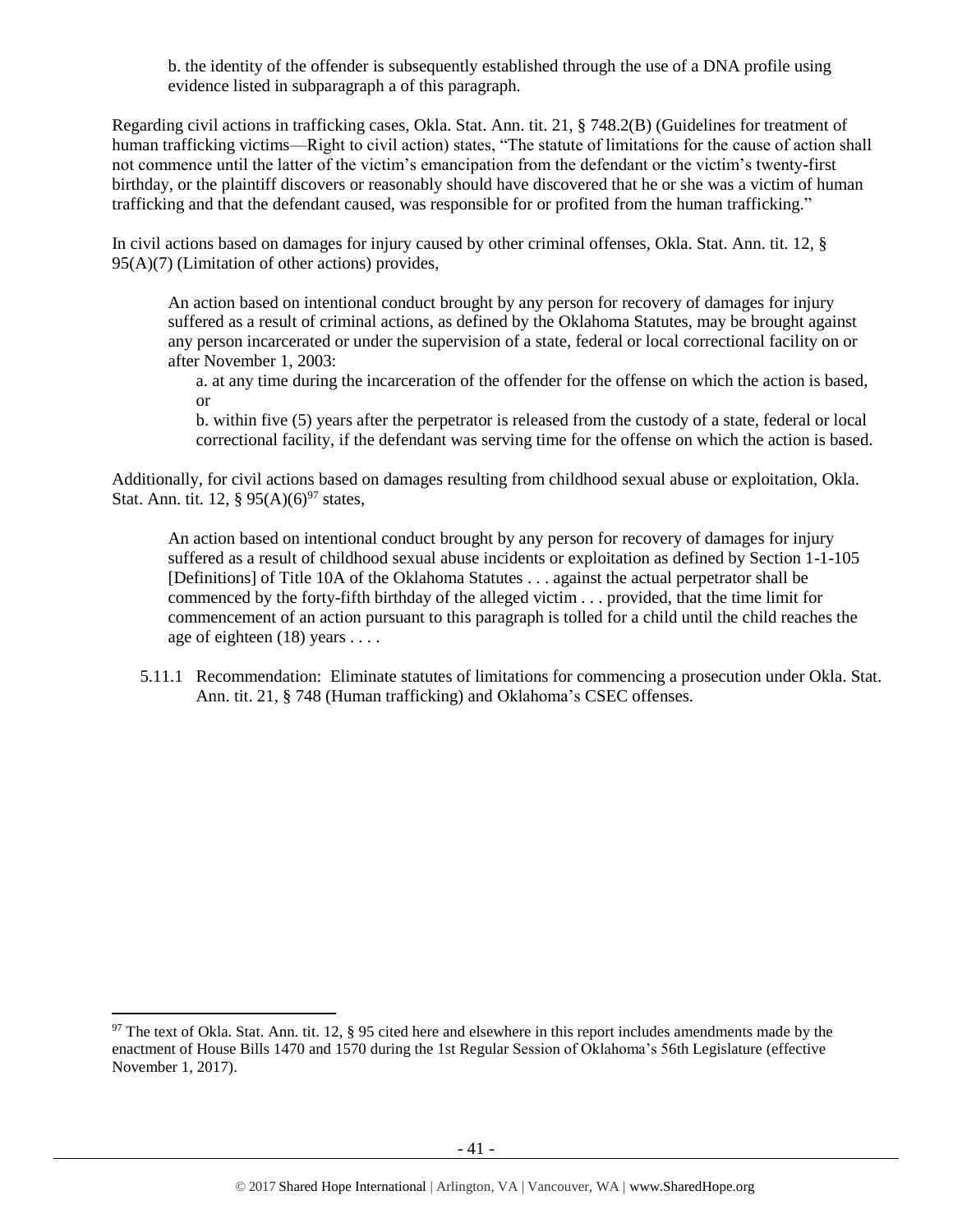#### **FRAMEWORK ISSUE 6: CRIMINAL JUSTICE TOOLS FOR INVESTIGATION AND PROSECUTIONS**

#### *Legal Components:*

- *6.1 Training on human trafficking and domestic minor sex trafficking for law enforcement is statutorily mandated or authorized.*
- *6.2 Single party consent to audiotaping is permitted in law enforcement investigations.*
- *6.3 Wiretapping is an available tool to investigate domestic minor sex trafficking and commercial sexual exploitation of children (CSEC).*
- *6.4 Using a law enforcement decoy posing as a minor to investigate buying or selling of commercial sex acts is not a defense to soliciting, purchasing, or selling sex with a minor.*

*\_\_\_\_\_\_\_\_\_\_\_\_\_\_\_\_\_\_\_\_\_\_\_\_\_\_\_\_\_\_\_\_\_\_\_\_\_\_\_\_\_\_\_\_\_\_\_\_\_\_\_\_\_\_\_\_\_\_\_\_\_\_\_\_\_\_\_\_\_\_\_\_\_\_\_\_\_\_\_\_\_\_\_\_\_\_\_\_\_\_\_\_\_\_*

- *6.5 Using the Internet or electronic communications to investigate buyers and traffickers is a permissible investigative technique.*
- *6.6 State law requires reporting of missing children and recovered missing children.*

# *Legal Analysis:*

*6.1 Training on human trafficking and domestic minor sex trafficking for law enforcement is statutorily mandated or authorized.*

Oklahoma does not mandate that law enforcement receive training on human trafficking or domestic minor sex trafficking. However, Okla. Stat. Ann. tit. 70, § 3311(A) (Council on law enforcement education and training) establishes the Council on Law Enforcement Education and Training ("Council") and grants it "the authority to exercise the rights, privileges and functions necessary to ensure the professional training and continuing education of law enforcement officers in the State of Oklahoma." Okla. Stat. Ann. tit. 70, § 3311(B)(2) specifically authorizes the Council to "[p]romulgate rules with respect to such matters as certification, revocation, . . . minimum courses of study, . . . minimum standards for basic and advanced in-service courses, and seminars for Oklahoma police and peace officers."

Pursuant Okla. Stat. Ann. tit. 10A § 1-9-123 the Department of Human Services "in consultation with "state and local law enforcement, juvenile justice systems" shall provide trainings for caseworkers.

The Department of Human Services shall, in consultation with state and local law enforcement, juvenile justice systems, health care providers, education agencies, and organizations with experience in dealing with at-risk children and youth, establish policies and procedures, including relevant training for caseworkers, for identifying, documenting in agency records and determining appropriate services for children and youth at risk of sex trafficking.

- 6.1.1 Recommendation: Mandate training on domestic minor sex trafficking for law enforcement.
- *6.2 Single party consent to audiotaping is permitted in law enforcement investigations.*

Oklahoma permits single-party consent to audio-taping. Okla. Stat. Ann. tit. 13, § 176.4(4), (5) (Acts not prohibited) states,

It is not unlawful pursuant to the Security of Communications Act for:

. . . . 4. a person acting under color of law to intercept a wire, oral or electronic communication when such person is a party to the communication or one of the parties to the communication has given prior consent to such interception; or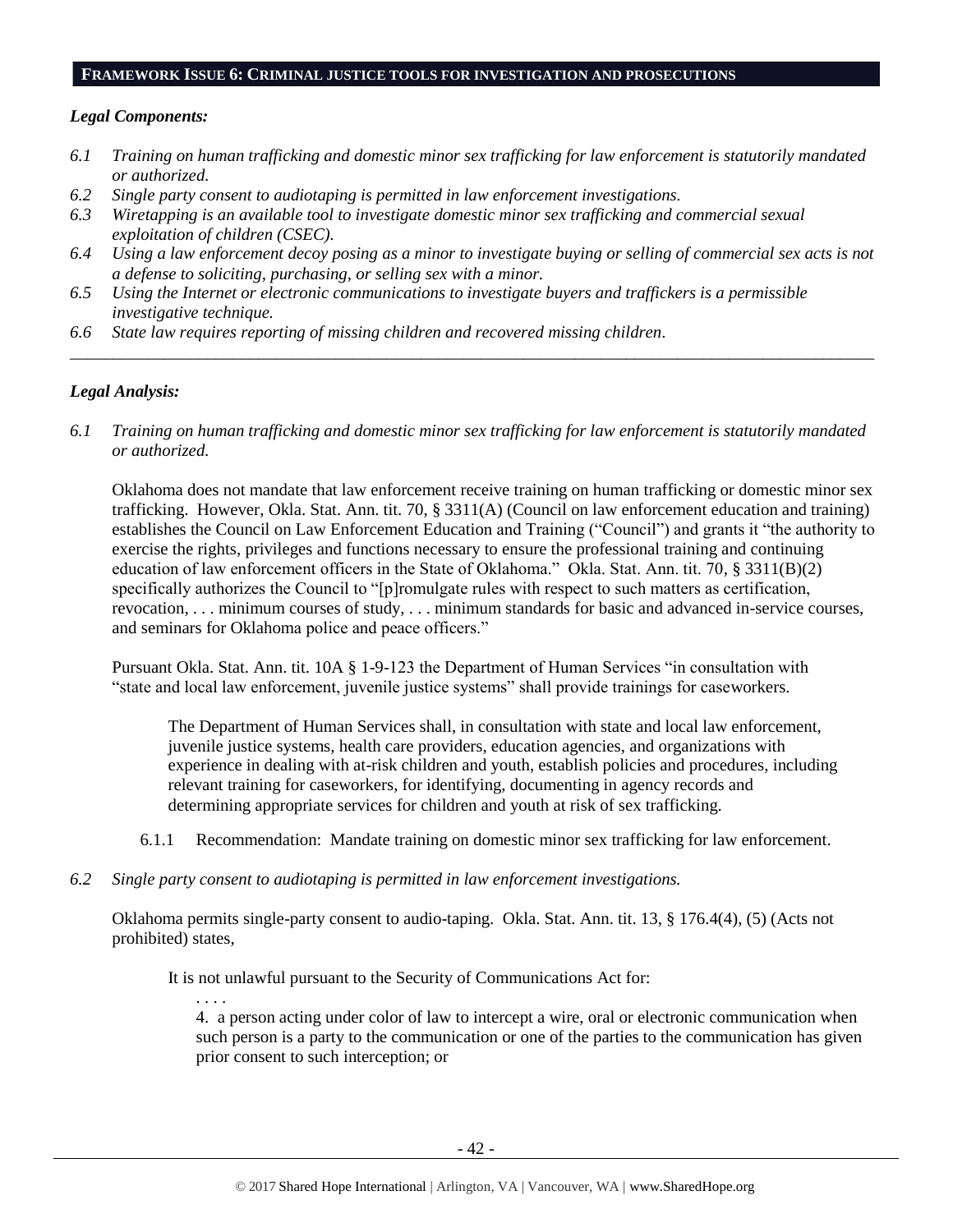5. a person not acting under color of law to intercept a wire, oral or electronic communication when such person is a party to the communication or when one of the parties to the communication has given prior consent to such interception unless the communication is intercepted for the purpose of committing any criminal act.

# *6.3 Wiretapping is an available tool to investigate domestic minor sex trafficking and commercial sexual exploitation of children (CSEC).*

Oklahoma permits law enforcement to use wiretapping and resulting evidence when authorized by a court order, and provides for the issuance of a court order in the investigation of crimes related to domestic minor sex trafficking, including human trafficking and prostitution of children. Specifically, Okla. Stat. Ann. tit. 13, § 176.7 (Court order authorizing interception of communications) states,

The Attorney General, upon application by a district attorney, may make application to a judge of competent jurisdiction for, and such judge may grant in conformity with the Security of Communications Act, an order authorizing the interception of wire, oral or electronic communications by any law enforcement agency of this state or any political subdivision thereof having responsibility for the investigation of the offense as to which the application is made, when such interception may provide evidence of acts of biochemical terrorism, terrorism, terrorism hoax, and biochemical assault, as defined in Section 1268.1[Definitions] of Title 21 of the Oklahoma Statutes, the commission of the offense of murder, the cultivation or manufacture or distribution of narcotic drugs or other controlled dangerous substances, as defined in the Uniform Controlled Dangerous Substances Act, trafficking in illegal drugs, as defined in the Trafficking in Illegal Drugs Act, the trafficking of humans for labor or for commercial sex, as defined in Section 748 of Title 21 of the Oklahoma Statutes, the pandering of humans for sex as provided in Section 1081 of Title 21 of the Oklahoma Statutes or the prostitution of a child, as defined in Section 1030 of Title 21 of the Oklahoma Statutes, and any conspiracy to commit the crimes specifically enumerated in this section.

Okla. Stat. Ann. tit. 13, § 176.8(E) (Disclosure of information) further provides,

When a law enforcement officer, while engaged in intercepting wire, oral or electronic communications in an authorized manner, intercepts wire, oral or electronic communications relating to offenses for which an order or authorization could have been secured or any offense listed in [Okla. Stat. Ann. tit. 57,  $\S$  571,  $\frac{98}{8}$  which is other than those specified in the order of authorization, the contents thereof and evidence derived therefrom may be disclosed or used as provided in this section. Such contents and any evidence derived therefrom may be used when authorized by a judge of competent jurisdiction when such judge finds on subsequent application that the contents were otherwise intercepted in accordance with the provisions of the Security of Communications Act. ...

*6.4 Using a law enforcement decoy posing as a minor to investigate buying or selling of commercial sex acts is not a defense to soliciting, purchasing, or selling sex with a minor.*

Two buyer-applicable CSEC offenses contain language that prohibit a defense to prosecution based on the use of a law enforcement decoy posing as a minor. Okla. Stat. Ann. tit. 21, § 1123(E) (Lewd or indecent proposals or acts as to child under 16 or person believed to be under 16—Sexual battery) (Second version) states that "[t]he fact that an undercover operative or law enforcement officer was involved in the detection and

 $\overline{\phantom{a}}$ <sup>98</sup> Okla. Stat. Ann. tit. 57, § 571 (Definitions) lists, in relevant part, child pornography, aggravated child pornography, child prostitution, aggravated trafficking, human trafficking, child abuse, rape, or lewd or indecent proposition or lewd or indecent act with a child.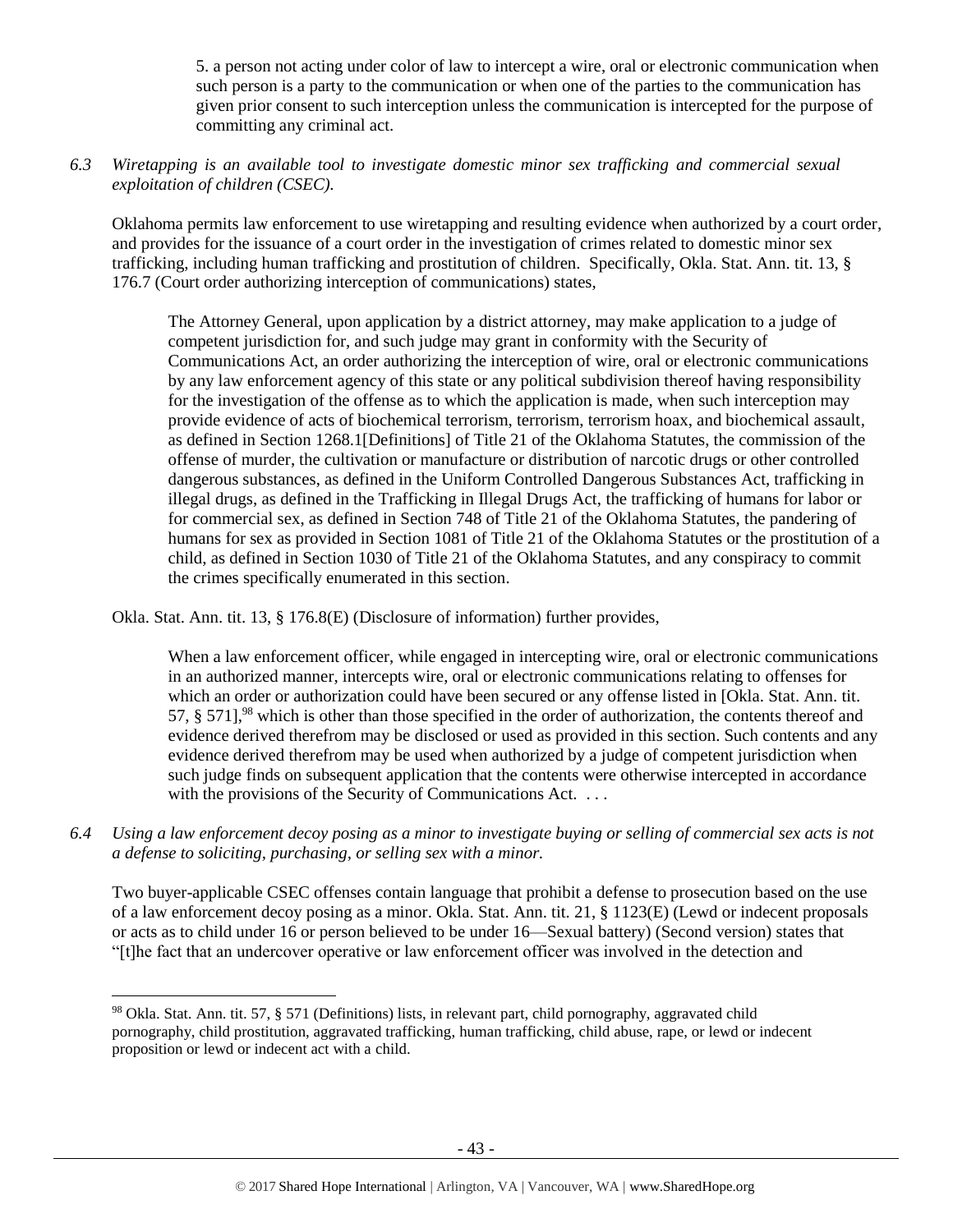investigation of an offense pursuant to this section shall not constitute a defense to a prosecution under this section."

Additionally, pursuant to Okla. Stat. Ann. tit. 21, § 1040.13a(C) (Facilitating, encouraging, offering or soliciting sexual conduct or engaging in sexual communication with a minor or person believed to be a minor), "[t]he fact that an undercover operative or law enforcement officer was involved in the detection and investigation of an offense pursuant to this section shall not constitute a defense to a prosecution under this section."

However, a defendant may still be able to assert a defense based on a law enforcement decoy posing as a minor to investigate other buyer-applicable offenses through reverse sting operations, which are the most likely situations in which a defendant would try to use such a defense. Okla. Stat. Ann. tit. 21, § 1029(A)(2) (Engaging in prostitution, etc.) is a buyer-applicable CSEC offense<sup>99</sup> that does not prohibit this defense, meaning that buyers charged for attempting to solicit or purchase sex with a minor under Okla. Stat. Ann. tit. 21, § 1029(A)(2) would not be prohibited from raising a defense based on the fact that an action minor was not involved.

# *6.5 Using the Internet or electronic communications to investigate buyers and traffickers is a permissible investigative technique.*

Law enforcement may use the Internet or other electronic communication to investigate buyers and traffickers under Okla. Stat. Ann. tit. 21, § 1040.13a(C) (Facilitating, encouraging, offering or soliciting sexual conduct or engaging in sexual communication with a minor or person believed to be a minor), which expressly provides that "[t]he fact that an undercover operative or law enforcement officer was involved in the detection and investigation of an offense pursuant to this section shall not constitute a defense to a prosecution under this section."

Additionally, Okla. Stat. Ann. tit. 74, § 151.1 (Internet crimes against children unit) states,

A. The Oklahoma State Bureau of Investigation shall establish an Internet Crimes Against Children (ICAC) unit for the primary purpose of investigating Internet crimes committed against children, including, but not limited to, offenses related to child pornography and solicitation of minors for pornography, prostitution or sex-related offenses. The unit shall additionally promote safe Internet use among children and their parents by various media or printed-material campaigns or by offering educational programs to schools or communities throughout this state. The Bureau shall employ sufficient employees to investigate and implement the ICAC unit.

B. The Director of the Oklahoma State Bureau of Investigation is hereby authorized to enter into local cooperative agreements with local law enforcement agencies for the purpose of appointing ICAC Affiliate Task Force Agents to assist the ICAC unit of the Bureau . . . ICAC Affiliate Task Force Agents shall have general peace officer powers and the authority to arrest persons throughout the state for the purpose of investigating Internet crimes committed against children including, but not limited to, offenses related to child pornography, solicitation of minors for pornography, prostitution or sex-related offenses . . . .

*6.6 State law requires reporting of missing children and recovered missing children.*

The Department of Human Services is required to report missing children as well as children who are identified as sex trafficking victims. Okla. Stat. Ann. tit. 10A § 1-9-123 provides,

. . . .

 $\overline{\phantom{a}}$ 

<sup>99</sup> *See supra* Component 2.2 for more information about Okla. Stat. Ann. tit. 21, § 1029(A)(2).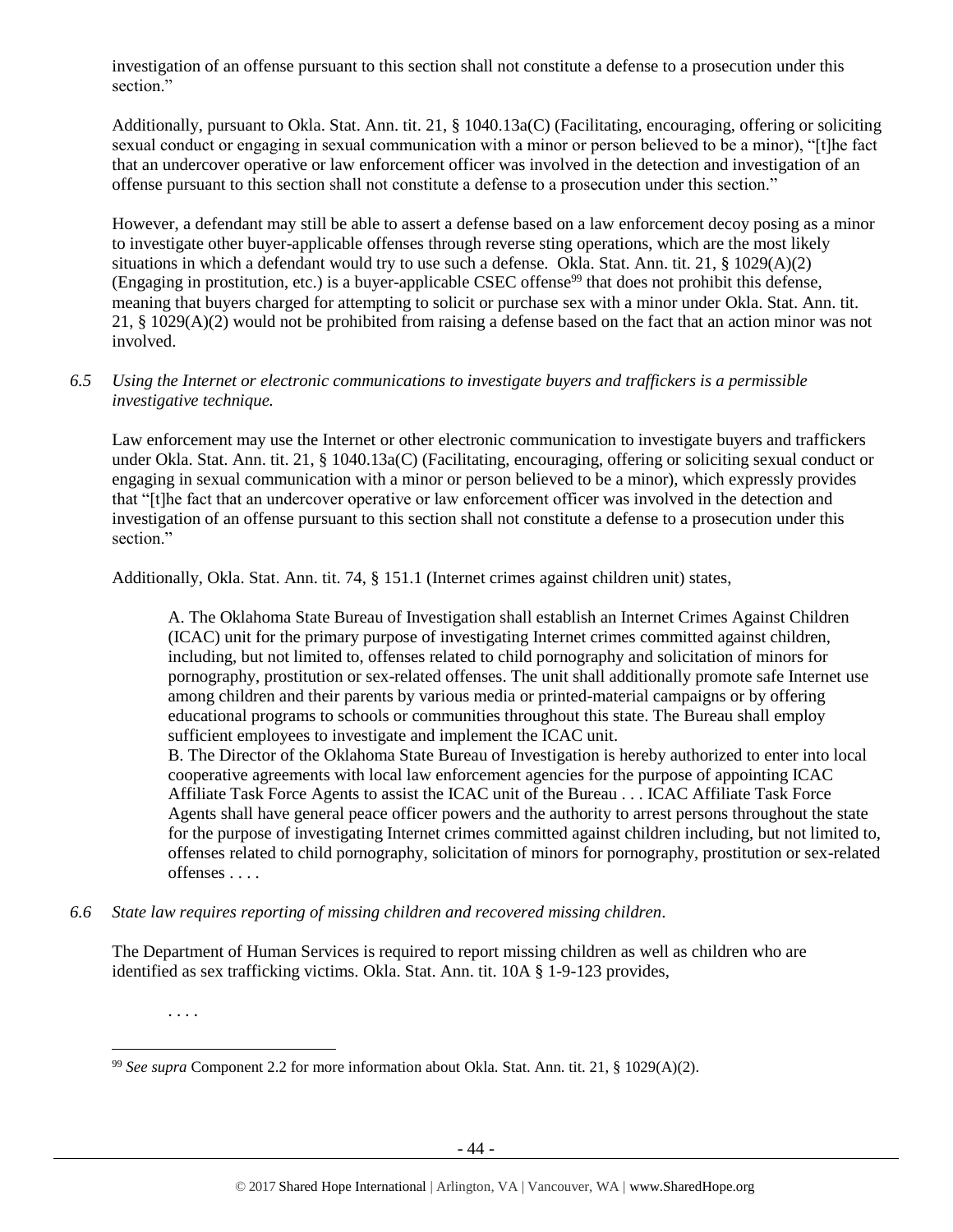B. When notified a child or youth has run away or is missing from a foster placement, the Department shall, within twenty-four (24) hours of notification, report such status of the child or youth to local law enforcement, the National Crime Information Center, and to the National Center for Missing and Exploited Children."

C. The Department shall develop and implement specific protocols to:

1. Expeditiously locate any child or youth missing from foster care;

2. Determine the primary factors that contributed to the child or youth running away or otherwise being absent from foster care;

3. Respond, to the extent possible and appropriate, to those factors that contributed to the absence from care or runaway behaviors in the current and subsequent placements of the child or youth; and

4. Determine what the child or youth experienced while absent from care, that would include an appropriate screening to determine if the child or youth is a possible victim of sex trafficking.

D. The Department shall report to law enforcement authorities immediately, and in no case later than twenty-four (24) hours, after receiving information on a child or youth who has been identified as being a sex trafficking victim as defined by Section 1-1-105 of Title 10A of the Oklahoma Statutes.

Okla. Stat. Ann. tit. 10, § 1628 (Missing children 16 and under—Investigation of disappearance) states,

It is hereby made the duty of any sheriff, chief of police, city marshal, constable, or any other law enforcement officer, upon notification of a report of a missing child sixteen (16) years and under, to immediately initiate an investigation into the disappearance of said child.

6.6.1 Recommendation: Enact a requirement that law enforcement and child welfare promptly report information about both missing and recovered children.